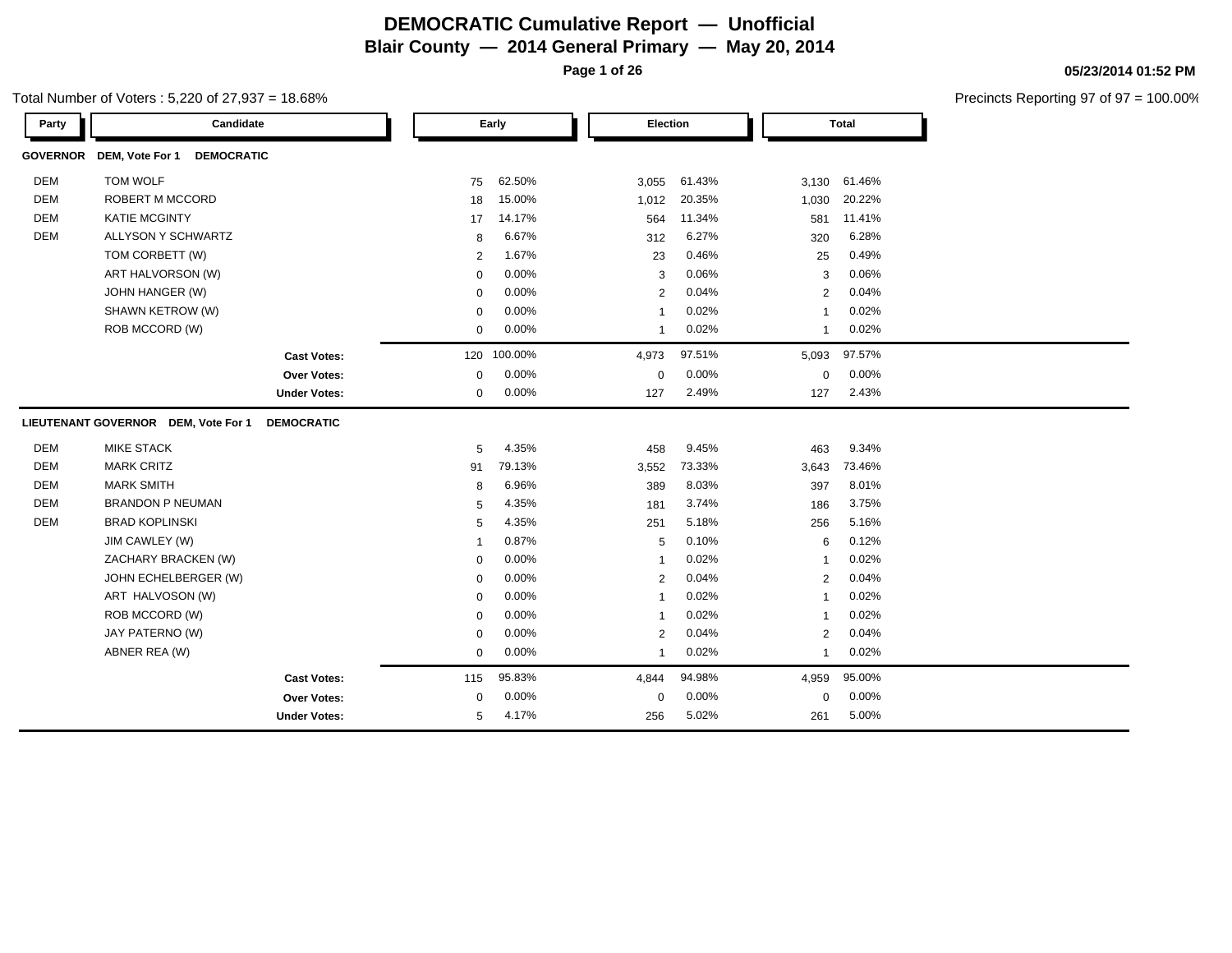**Page 2 of 26**

Total Number of Voters : 5,220 of 27,937 = 18.68%

| Party | Candidate                               |                 |                   | Early  | Election       |        |          | <b>Total</b> |
|-------|-----------------------------------------|-----------------|-------------------|--------|----------------|--------|----------|--------------|
|       | REPRESENTATIVE IN CONGRESS 9TH DISTRICT | DEM, Vote For 1 | <b>DEMOCRATIC</b> |        |                |        |          |              |
| DEM   | <b>ALANNA HARTZOK</b>                   |                 | 104               | 96.30% | 4,160          | 97.97% | 4,264    | 97.93%       |
|       | ART HALVORSON (W)                       |                 |                   | 0.93%  | 31             | 0.73%  | 32       | 0.73%        |
|       | TED BEAM (W)                            |                 | 0                 | 0.00%  | -1             | 0.02%  | -1       | 0.02%        |
|       | BILL SHUSTER (W)                        |                 | $\overline{2}$    | 1.85%  | 25             | 0.59%  | 27       | 0.62%        |
|       | <b>BOB SHUSTER (W)</b>                  |                 | 0                 | 0.00%  | $\mathbf 1$    | 0.02%  | -1       | 0.02%        |
|       | <b>BUD SHUSTER (W)</b>                  |                 | 0                 | 0.00%  |                | 0.02%  |          | 0.02%        |
|       | JOHN EICHELBERGER (W)                   |                 | 0                 | 0.00%  | $\overline{7}$ | 0.16%  | 7        | 0.16%        |
|       | DONNA GORITY (W)                        |                 | 0                 | 0.00%  |                | 0.02%  |          | 0.02%        |
|       | CHARLES R KELLY (W)                     |                 | 0                 | 0.00%  |                | 0.02%  |          | 0.02%        |
|       | JOYCE LOYD (W)                          |                 | 0                 | 0.00%  |                | 0.02%  |          | 0.02%        |
|       | JASON LYNN (W)                          |                 | 0                 | 0.00%  |                | 0.02%  |          | 0.02%        |
|       | TROY MCMULLEN (W)                       |                 | 0                 | 0.00%  |                | 0.02%  |          | 0.02%        |
|       | SUSAN NEBGEN (W)                        |                 | 0                 | 0.00%  |                | 0.02%  |          | 0.02%        |
|       | BETH RHODES (W)                         |                 | 0                 | 0.00%  |                | 0.02%  |          | 0.02%        |
|       | TRAVIS SCHOOLEY (W)                     |                 | 0                 | 0.00%  | 3              | 0.07%  | 3        | 0.07%        |
|       | <b>BRIAN STACEY (W)</b>                 |                 | 0                 | 0.00%  | $\overline{1}$ | 0.02%  |          | 0.02%        |
|       | JERRY STERN (W)                         |                 | 0                 | 0.00%  |                | 0.02%  | 1        | 0.02%        |
|       | JUDY WARD (W)                           |                 |                   | 0.93%  | 8              | 0.19%  | 9        | 0.21%        |
|       | <b>Cast Votes:</b>                      |                 | 108               | 90.00% | 4,246          | 83.25% | 4,354    | 83.41%       |
|       | Over Votes:                             |                 | 0                 | 0.00%  | $\mathbf 0$    | 0.00%  | $\Omega$ | 0.00%        |
|       | <b>Under Votes:</b>                     |                 | 12                | 10.00% | 854            | 16.75% | 866      | 16.59%       |

#### **05/23/2014 01:52 PM**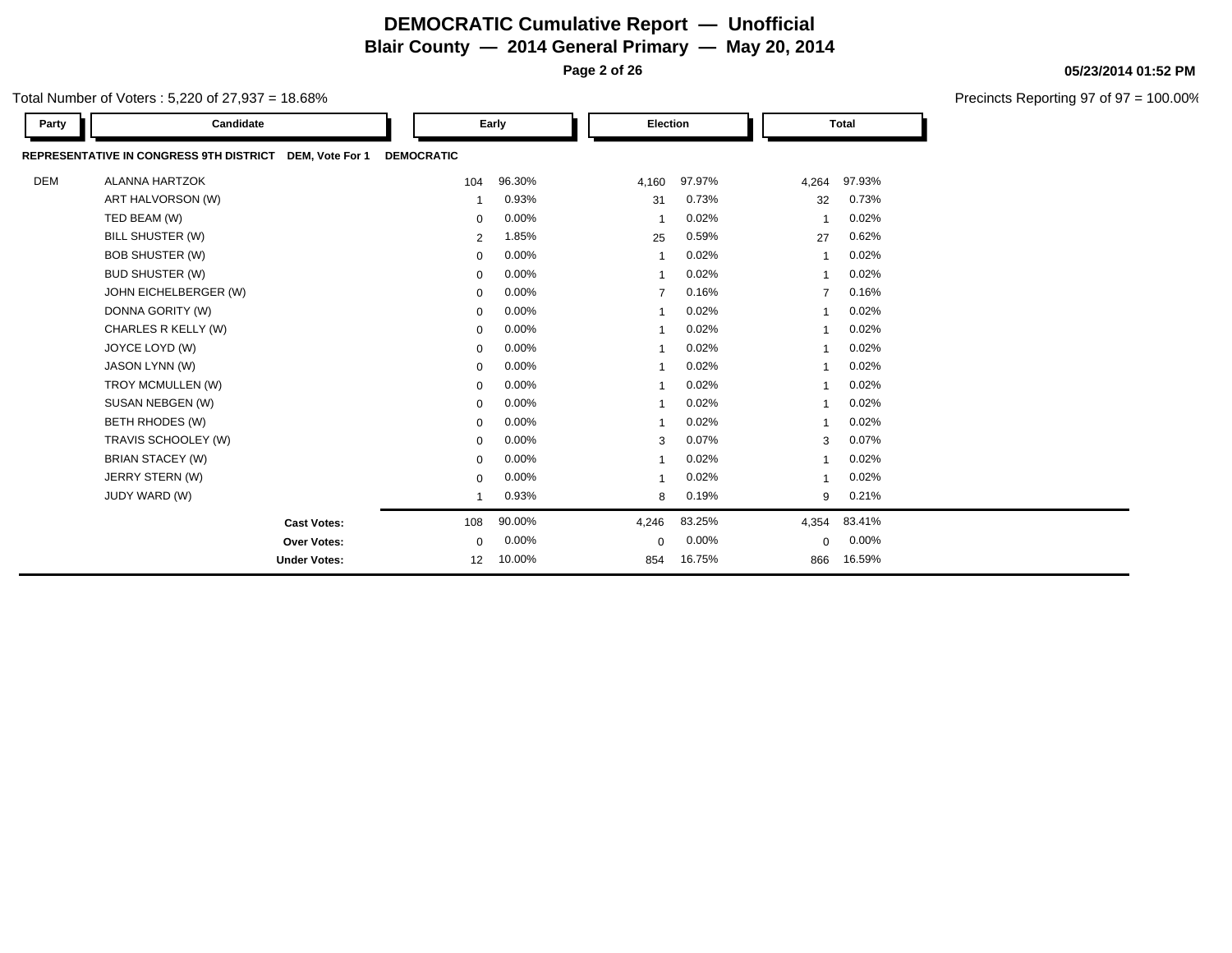**Page 3 of 26**

### Total Number of Voters : 5,220 of 27,937 = 18.68%

**05/23/2014 01:52 PM**

| Party | Candidate                                                     |                   | Early  | Election                |        |                | Total  |
|-------|---------------------------------------------------------------|-------------------|--------|-------------------------|--------|----------------|--------|
|       | SENATOR IN THE GENERAL ASSEMBLY 30TH DISTRICT DEM, Vote For 1 | <b>DEMOCRATIC</b> |        |                         |        |                |        |
|       | No Candidate Filed (W)                                        | $\mathbf 0$       | 0.00%  | $\mathbf 0$             | 0.00%  | $\mathbf 0$    | 0.00%  |
|       | JOHN H EICHELBERGER JR (W)                                    | $\mathbf 0$       | 0.00%  | 98                      | 57.31% | 98             | 56.00% |
|       | ADAM BANKS (W)                                                | 0                 | 0.00%  | $\mathbf{1}$            | 0.58%  | $\overline{1}$ | 0.57%  |
|       | TED BEAM (W)                                                  | 0                 | 0.00%  | $\mathbf 1$             | 0.58%  | -1             | 0.57%  |
|       | CARLTON BLANCHARD (W)                                         | 0                 | 0.00%  | $\mathbf{1}$            | 0.58%  | $\overline{1}$ | 0.57%  |
|       | HERB BURNSWELL (W)                                            | 0                 | 0.00%  | -1                      | 0.58%  | -1             | 0.57%  |
|       | CYNTHIA CALVINVANDERGLAS (W)                                  | 0                 | 0.00%  | -1                      | 0.58%  | -1             | 0.57%  |
|       | MIKE COON (W)                                                 | 0                 | 0.00%  | -1                      | 0.58%  | -1             | 0.57%  |
|       | MARK CRITZ (W)                                                | 0                 | 0.00%  | $\overline{\mathbf{1}}$ | 0.58%  | $\overline{1}$ | 0.57%  |
|       | TIMOTHY CRUST (W)                                             | 0                 | 0.00%  | -1                      | 0.58%  | -1             | 0.57%  |
|       | LARRY DETWILER (W)                                            | 0                 | 0.00%  | -1                      | 0.58%  | -1             | 0.57%  |
|       | KIRK J DODSON (W)                                             | 0                 | 0.00%  | -1                      | 0.58%  | -1             | 0.57%  |
|       | JOHN DONLEY (W)                                               | 0                 | 0.00%  | -1                      | 0.58%  | -1             | 0.57%  |
|       | TOM FAHR (W)                                                  | $\mathbf 0$       | 0.00%  | -1                      | 0.58%  | -1             | 0.57%  |
|       | KATY FEATHER (W)                                              | 0                 | 0.00%  | 1                       | 0.58%  | -1             | 0.57%  |
|       | NADINE FERGUSON (W)                                           | $\mathbf 0$       | 0.00%  | -1                      | 0.58%  | $\overline{1}$ | 0.57%  |
|       | CHERI FLECK (W)                                               | $\mathbf 0$       | 0.00%  | 1                       | 0.58%  | $\overline{1}$ | 0.57%  |
|       | ROB FORD (W)                                                  | 0                 | 0.00%  | -1                      | 0.58%  | $\overline{1}$ | 0.57%  |
|       | EDGAR FRANKS (W)                                              | 0                 | 0.00%  | -1                      | 0.58%  | 1              | 0.57%  |
|       | RICHARD GEIST (W)                                             | 0                 | 0.00%  | 2                       | 1.17%  | 2              | 1.14%  |
|       | DONALD E IMLER JR (W)                                         | 0                 | 0.00%  | 2                       | 1.17%  | 2              | 1.14%  |
|       | CHRISTOPHER KENYON (W)                                        | 0                 | 0.00%  | 2                       | 1.17%  | 2              | 1.14%  |
|       | ANDERSON SCOTT G (W)                                          | 0                 | 0.00%  | 1                       | 0.58%  | $\overline{1}$ | 0.57%  |
|       | JERYL GREEN (W)                                               | 0                 | 0.00%  | 2                       | 1.17%  | 2              | 1.14%  |
|       | JASON HAINSEY (W)                                             | 0                 | 0.00%  | -1                      | 0.58%  | -1             | 0.57%  |
|       | ART HALVORSON (W)                                             | 0                 | 0.00%  | -1                      | 0.58%  | -1             | 0.57%  |
|       | JOHN HANGER (W)                                               | 0                 | 0.00%  | -1                      | 0.58%  | 1              | 0.57%  |
|       | ROBERT F HOUSEMAN (W)                                         | 0                 | 0.00%  | -1                      | 0.58%  | -1             | 0.57%  |
|       | LYNN JASON (W)                                                | 0                 | 0.00%  | -1                      | 0.58%  | -1             | 0.57%  |
|       | DONALD ROSSMAN JR (W)                                         | 0                 | 0.00%  | -1                      | 0.58%  | -1             | 0.57%  |
|       | JOHN LUKE JR (W)                                              | 0                 | 0.00%  | -1                      | 0.58%  | -1             | 0.57%  |
|       | CHARLES R KELLY (W)                                           | 0                 | 0.00%  | -1                      | 0.58%  | 1              | 0.57%  |
|       | CATHERINE KETROW (W)                                          | 0                 | 0.00%  | -1                      | 0.58%  | 1              | 0.57%  |
|       | TARA PAIGE KIFER (W)                                          | 0                 | 0.00%  | -1                      | 0.58%  | 1              | 0.57%  |
|       | EMILY KING (W)                                                |                   | 0.00%  |                         | 0.58%  |                | 0.57%  |
|       | JOYCE LOYD (W)                                                | $\mathbf 0$       | 0.00%  | 1                       | 0.58%  | 1              | 0.57%  |
|       | KELLY MATELJAN (W)                                            | -1                | 25.00% | 0                       | 0.00%  | -1             | 0.57%  |
|       | MATT MCCLOSKEY (W)                                            | 0                 | 0.00%  | 1                       | 0.58%  | 1              | 0.57%  |
|       | <b>JOHN MCGINNIS (W)</b>                                      | 0                 | 0.00%  | 1                       | 0.58%  | 1              | 0.57%  |
|       | TROY MCMULLEN (W)                                             | 0                 | 0.00%  | 1                       | 0.58%  | 1              | 0.57%  |
|       | <b>GREG MORRIS (W)</b>                                        | $\overline{2}$    | 50.00% | 0                       | 0.00%  | 2              | 1.14%  |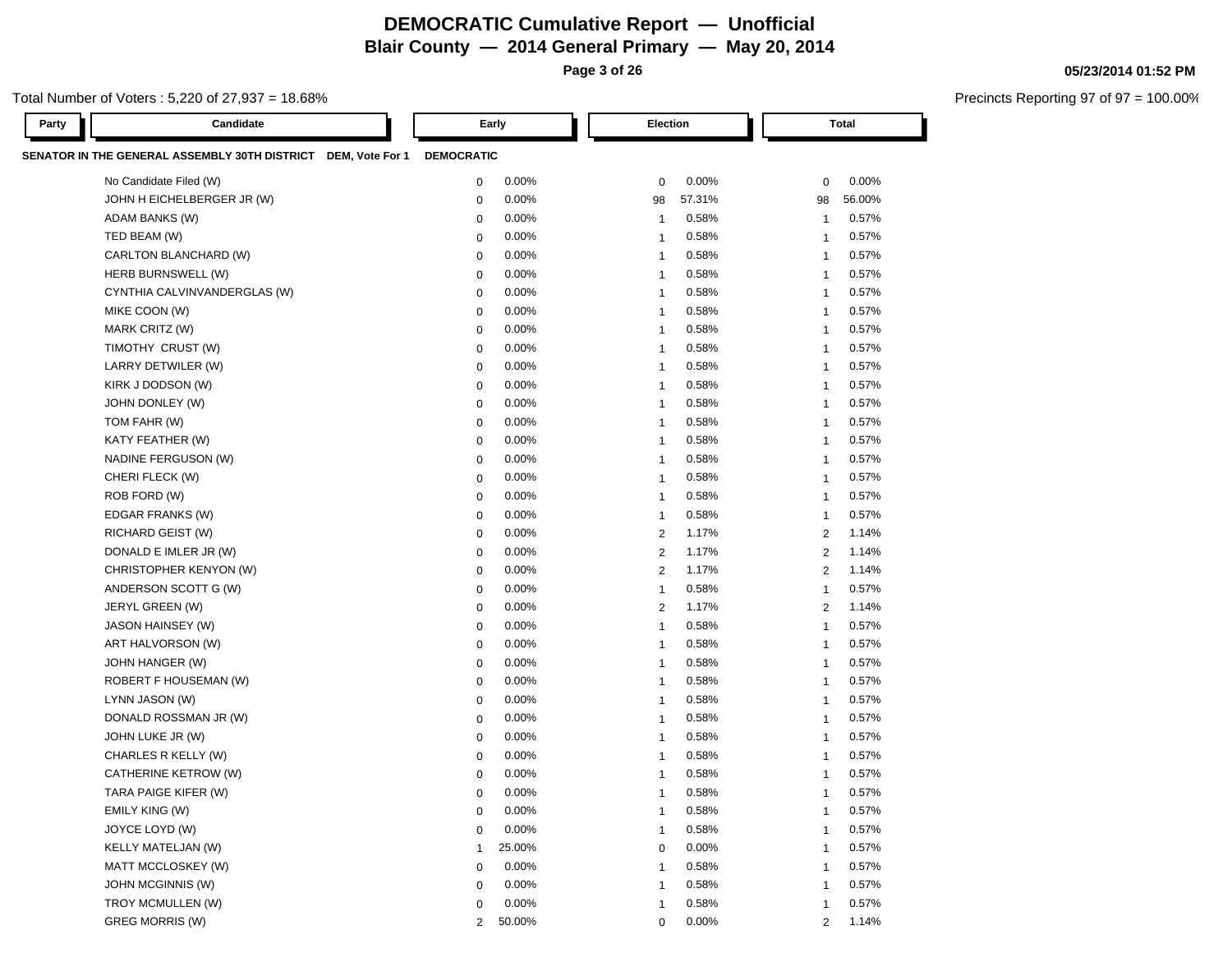**Page 4 of 26**

### Total Number of Voters : 5,220 of 27,937 = 18.68%

| Party | Candidate                 |              | Early  | Election       |        |                         | <b>Total</b> |
|-------|---------------------------|--------------|--------|----------------|--------|-------------------------|--------------|
|       | AARON ORWICK (W)          | $\mathbf 0$  | 0.00%  | $\mathbf{1}$   | 0.58%  | $\overline{1}$          | 0.57%        |
|       | THOMAS L PATTERSON (W)    | $\mathbf 0$  | 0.00%  | -1             | 0.58%  | $\overline{1}$          | 0.57%        |
|       | NATHAN PEARLMAN (W)       | $\mathbf 0$  | 0.00%  | -1             | 0.58%  | -1                      | 0.57%        |
|       | AARON RITCHEY (W)         | $\mathbf 0$  | 0.00%  | $\overline{2}$ | 1.17%  | $\overline{2}$          | 1.14%        |
|       | BILL SHUSTER (W)          | $\mathbf 0$  | 0.00%  | 4              | 2.34%  | $\overline{4}$          | 2.29%        |
|       | <b>GABRIEL REA (W)</b>    | $\mathbf 0$  | 0.00%  | -1             | 0.58%  | -1                      | 0.57%        |
|       | <b>ASHTON ROMANO (W)</b>  | $\mathbf 0$  | 0.00%  |                | 0.58%  | -1                      | 0.57%        |
|       | FRANK ROSENHOOVER (W)     | $\mathbf 0$  | 0.00%  | $\mathbf{1}$   | 0.58%  | $\overline{1}$          | 0.57%        |
|       | <b>KERI SALYARDS (W)</b>  | 0            | 0.00%  | -1             | 0.58%  | -1                      | 0.57%        |
|       | REV BRIAN SAYLOR (W)      | $\mathbf 0$  | 0.00%  | -1             | 0.58%  | -1                      | 0.57%        |
|       | CHERYL SEIBEL (W)         | $\mathbf 0$  | 0.00%  | -1             | 0.58%  | -1                      | 0.57%        |
|       | MICHEIIE SEILER (W)       | $\mathbf 0$  | 0.00%  | $\mathbf 1$    | 0.58%  | $\overline{1}$          | 0.57%        |
|       | PAM SNYDER (W)            | $\mathbf 0$  | 0.00%  | $\overline{1}$ | 0.58%  | $\overline{1}$          | 0.57%        |
|       | <b>BRAD SOTTILE (W)</b>   | $\mathbf{1}$ | 25.00% | $\mathbf 0$    | 0.00%  | -1                      | 0.57%        |
|       | DONALD SWANGER (W)        | 0            | 0.00%  | $\overline{1}$ | 0.58%  | $\overline{1}$          | 0.57%        |
|       | DION TALLIE (W)           | $\mathbf 0$  | 0.00%  | $\overline{1}$ | 0.58%  | $\overline{1}$          | 0.57%        |
|       | ANGELIQUE THAYER (W)      | $\mathbf 0$  | 0.00%  | -1             | 0.58%  | -1                      | 0.57%        |
|       | ROBERT TURCOVSKI (W)      | $\mathbf 0$  | 0.00%  | -1             | 0.58%  | $\overline{\mathbf{1}}$ | 0.57%        |
|       | TERRY WALLACE (W)         | $\mathbf 0$  | 0.00%  | $\mathbf{1}$   | 0.58%  | $\overline{\mathbf{1}}$ | 0.57%        |
|       | JUDY WARD (W)             | $\mathbf 0$  | 0.00%  | 4              | 2.34%  | $\overline{4}$          | 2.29%        |
|       | JOHN WEIDLICH (W)         | $\mathbf 0$  | 0.00%  | -1             | 0.58%  | -1                      | 0.57%        |
|       | ALVESTA WHELAND (W)       | $\mathbf 0$  | 0.00%  | -1             | 0.58%  | $\overline{1}$          | 0.57%        |
|       | <b>GREGORY WILSON (W)</b> | $\mathbf 0$  | 0.00%  | -1             | 0.58%  | -1                      | 0.57%        |
|       | JOHN WILSON (W)           | $\mathbf 0$  | 0.00%  | -1             | 0.58%  | -1                      | 0.57%        |
|       | DONALD WITHERSPOON (W)    | $\mathbf 0$  | 0.00%  |                | 0.58%  | -1                      | 0.57%        |
|       | TOM ZOCK (W)              | $\mathbf 0$  | 0.00%  | $\mathbf{1}$   | 0.58%  | $\overline{1}$          | 0.57%        |
|       | <b>Cast Votes:</b>        | 4            | 3.33%  | 171            | 3.35%  | 175                     | 3.35%        |
|       | Over Votes:               | $\mathbf 0$  | 0.00%  | $\mathbf 0$    | 0.00%  | $\mathbf 0$             | 0.00%        |
|       | <b>Under Votes:</b>       | 116          | 96.67% | 4,929          | 96.65% | 5,045                   | 96.65%       |

**05/23/2014 01:52 PM**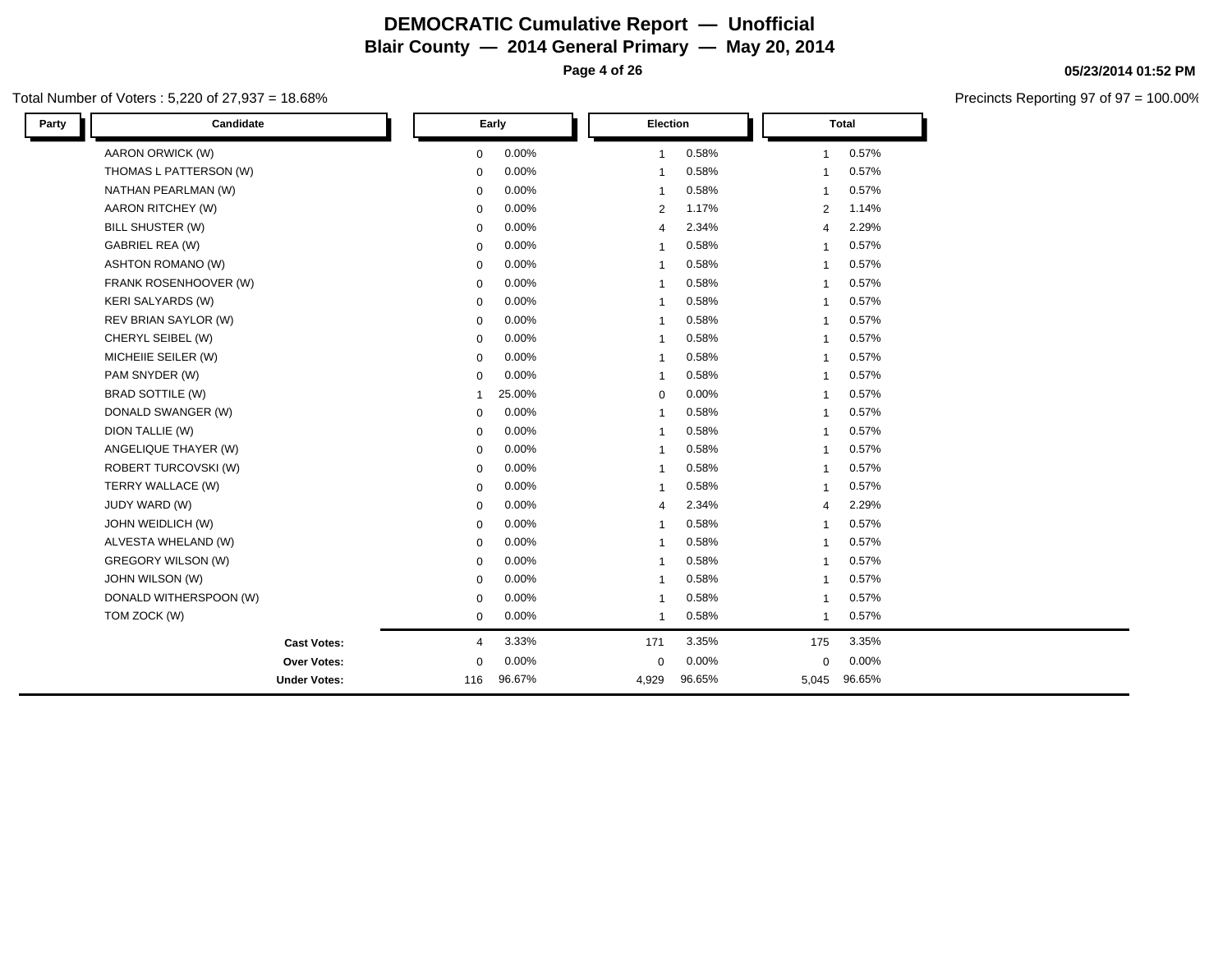**Page 5 of 26**

### Total Number of Voters : 5,220 of 27,937 = 18.68%

| 05/23/2014 01:52 PM |  |
|---------------------|--|
|---------------------|--|

| Party | Candidate                                                            |              | Early             | Election       |        |                | <b>Total</b> |
|-------|----------------------------------------------------------------------|--------------|-------------------|----------------|--------|----------------|--------------|
|       | REPRESENTATIVE IN THE GENERAL ASSEMBLY 79TH DISTRICT DEM, Vote For 1 |              | <b>DEMOCRATIC</b> |                |        |                |              |
|       | No Candidate Filed (W)                                               | $\mathbf 0$  | 0.00%             | $\mathbf 0$    | 0.00%  | 0              | 0.00%        |
|       | <b>BUD BAKER (W)</b>                                                 | $\mathbf 0$  | 0.00%             | $\overline{1}$ | 1.96%  | 1              | 1.92%        |
|       | MIKE BAKER (W)                                                       | $\mathbf 0$  | 0.00%             | $\overline{1}$ | 1.96%  | 1              | 1.92%        |
|       | ADAM BANKS (W)                                                       | $\mathbf 0$  | 0.00%             | $\mathbf{1}$   | 1.96%  | 1              | 1.92%        |
|       | TED BEAM (W)                                                         | $\mathbf 0$  | 0.00%             | $\overline{1}$ | 1.96%  | 1              | 1.92%        |
|       | MIKE COON (W)                                                        | $\mathbf 0$  | 0.00%             | $\overline{1}$ | 1.96%  | 1              | 1.92%        |
|       | MARK CRITZ (W)                                                       | $\mathbf 0$  | 0.00%             | $\overline{1}$ | 1.96%  | 1              | 1.92%        |
|       | VIRGINIA DAY (W)                                                     | $\mathbf 0$  | 0.00%             | $\mathbf{1}$   | 1.96%  | 1              | 1.92%        |
|       | JOHN DONLEY (W)                                                      | $\Omega$     | 0.00%             | $\mathbf{1}$   | 1.96%  | $\mathbf{1}$   | 1.92%        |
|       | JOHN H EICHELBERGER (W)                                              | $\mathbf 0$  | 0.00%             | $\overline{4}$ | 7.84%  | 4              | 7.69%        |
|       | RICHARD GEIST (W)                                                    | $\mathbf 0$  | 0.00%             | 3              | 5.88%  | 3              | 5.77%        |
|       | <b>JOHNMCGINNIS (W)</b>                                              | $\mathbf 0$  | 0.00%             | 11             | 21.57% | 11             | 21.15%       |
|       | TOM FAHR (W)                                                         | $\mathbf 0$  | 0.00%             | $\mathbf{1}$   | 1.96%  | 1              | 1.92%        |
|       | BILL FORSHT (W)                                                      | $\mathbf 0$  | 0.00%             | $\overline{1}$ | 1.96%  | 1              | 1.92%        |
|       | DONNA GORITY (W)                                                     | $\mathbf 0$  | 0.00%             | $\overline{1}$ | 1.96%  | 1              | 1.92%        |
|       | CATHLEEN D GRAZIOSI (W)                                              | $\mathbf 0$  | 0.00%             | $\mathbf{1}$   | 1.96%  | 1              | 1.92%        |
|       | ART HALVORSON (W)                                                    | $\mathbf 0$  | 0.00%             | $\overline{2}$ | 3.92%  | $\overline{2}$ | 3.85%        |
|       | THERESA M HEISS (W)                                                  | $\mathbf 0$  | 0.00%             | $\mathbf{1}$   | 1.96%  | $\mathbf{1}$   | 1.92%        |
|       | TIMOTHY HEISS (W)                                                    | $\Omega$     | 0.00%             | $\mathbf{1}$   | 1.96%  | 1              | 1.92%        |
|       | RYAN HILDEBRAND (W)                                                  | $\mathbf{1}$ | 100.00%           | $\mathbf 0$    | 0.00%  | 1              | 1.92%        |
|       | ROBERT F HOUSEMAN (W)                                                | $\Omega$     | 0.00%             | $\mathbf{1}$   | 1.96%  | 1              | 1.92%        |
|       | JAMES B SWAN II (W)                                                  | $\mathbf 0$  | 0.00%             | $\mathbf{1}$   | 1.96%  | 1              | 1.92%        |
|       | JOYCE LOYD (W)                                                       | $\mathbf 0$  | 0.00%             | $\overline{1}$ | 1.96%  | 1              | 1.92%        |
|       | NATHAN PEARLMAN (W)                                                  | $\mathbf 0$  | 0.00%             | $\overline{1}$ | 1.96%  | 1              | 1.92%        |
|       | TRISTA PYEATT (W)                                                    | $\mathbf 0$  | 0.00%             | $\overline{1}$ | 1.96%  | 1              | 1.92%        |
|       | ASHTON ROMANO (W)                                                    | $\mathbf 0$  | 0.00%             | $\overline{1}$ | 1.96%  | 1              | 1.92%        |
|       | REV BRIAN SAYLOR (W)                                                 | $\mathbf 0$  | 0.00%             | $\overline{1}$ | 1.96%  | $\mathbf{1}$   | 1.92%        |
|       | JOEL SCRITCHFIELD (W)                                                | $\mathbf 0$  | 0.00%             | $\mathbf{1}$   | 1.96%  | 1              | 1.92%        |
|       | CHERYL SEIBEL (W)                                                    | $\mathbf 0$  | 0.00%             | $\overline{1}$ | 1.96%  | 1              | 1.92%        |
|       | BILL SHUSTER (W)                                                     | $\mathbf 0$  | 0.00%             | $\overline{1}$ | 1.96%  | 1              | 1.92%        |
|       | JERRY STERN (W)                                                      | $\mathbf 0$  | 0.00%             | $\mathbf{1}$   | 1.96%  | 1              | 1.92%        |
|       | DONALD SWANGER (W)                                                   | $\mathbf 0$  | 0.00%             | $\overline{1}$ | 1.96%  | 1              | 1.92%        |
|       | ANGELIQUE THAYER (W)                                                 | $\mathbf 0$  | 0.00%             | $\overline{1}$ | 1.96%  | 1              | 1.92%        |
|       | <b>JUDY WARD (W)</b>                                                 | $\mathbf 0$  | 0.00%             | $\mathbf{1}$   | 1.96%  | 1              | 1.92%        |
|       | IAN WOODS (W)                                                        | $\mathbf 0$  | 0.00%             | $\mathbf{1}$   | 1.96%  | 1              | 1.92%        |
|       | MAX YANDLE (W)                                                       | $\mathbf 0$  | 0.00%             | $\overline{1}$ | 1.96%  | 1              | 1.92%        |
|       | TOM ZOCK (W)                                                         | $\mathbf 0$  | 0.00%             | $\mathbf{1}$   | 1.96%  | $\mathbf{1}$   | 1.92%        |
|       | <b>Cast Votes:</b>                                                   | $\mathbf{1}$ | 1.52%             | 51             | 1.85%  | 52             | 1.84%        |
|       | <b>Over Votes:</b>                                                   | $\mathbf 0$  | 0.00%             | $\mathbf 0$    | 0.00%  | $\Omega$       | 0.00%        |
|       | <b>Under Votes:</b>                                                  | 65           | 98.48%            | 2,713          | 98.15% | 2,778          | 98.16%       |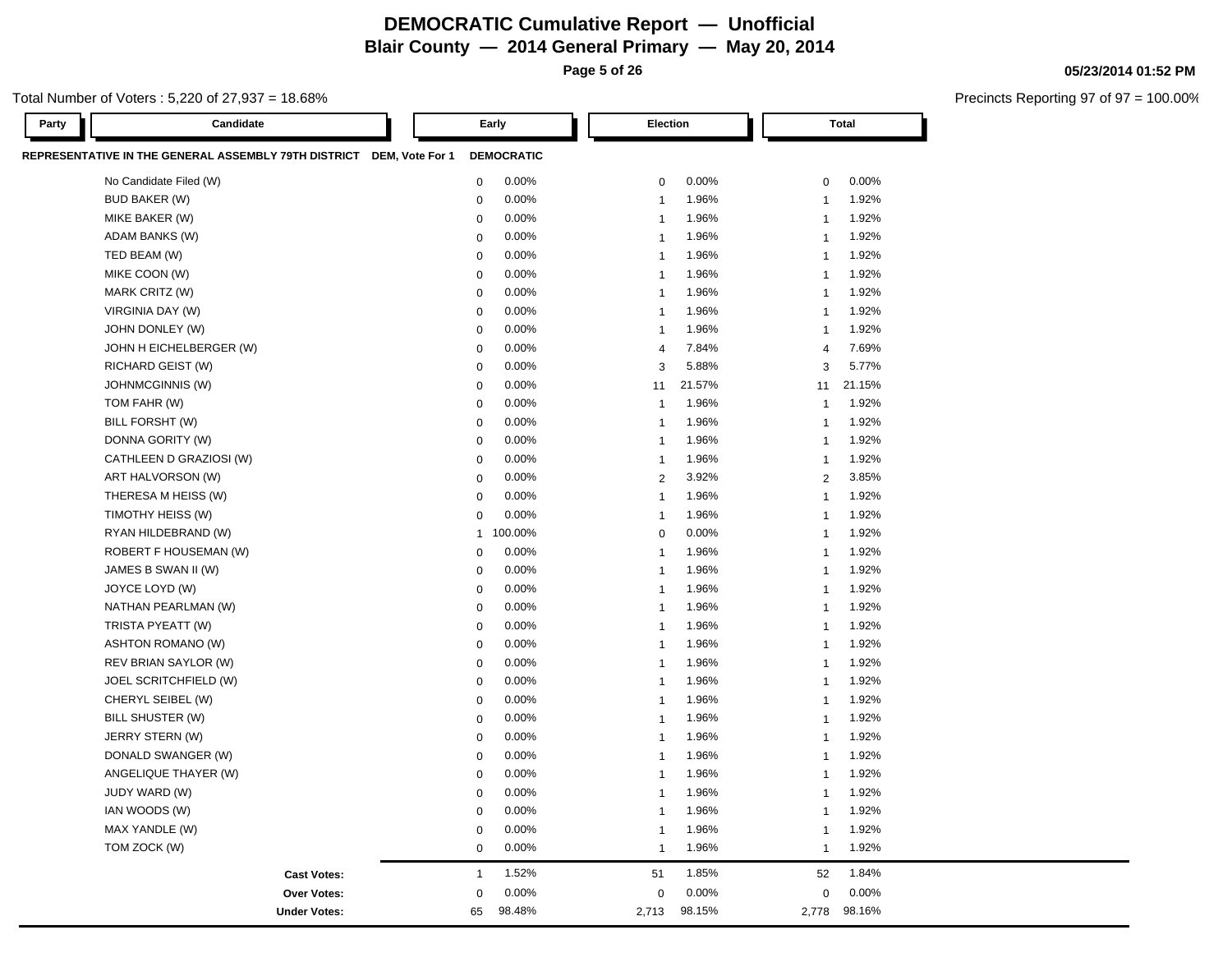**Page 6 of 26**

### Total Number of Voters : 5,220 of 27,937 = 18.68%

| Candidate<br>Party                                                   |                | Early             | Election       |        |                | <b>Total</b> |
|----------------------------------------------------------------------|----------------|-------------------|----------------|--------|----------------|--------------|
| REPRESENTATIVE IN THE GENERAL ASSEMBLY 80TH DISTRICT DEM, Vote For 1 |                | <b>DEMOCRATIC</b> |                |        |                |              |
| No Candidate Filed (W)                                               | $\mathbf 0$    | 0.00%             | $\mathbf 0$    | 0.00%  | $\mathbf 0$    | 0.00%        |
| ERIN MCCLELLAND (W)                                                  | $\mathbf 0$    | 0.00%             | $\overline{1}$ | 0.98%  | $\overline{1}$ | 0.91%        |
| JOHN EICHELBERGER JR (W)                                             | $\mathbf 0$    | 0.00%             | 10             | 9.80%  | 10             | 9.09%        |
| AARON RITCHEY (W)                                                    | $\mathbf{1}$   | 12.50%            | 25             | 24.51% | 26             | 23.64%       |
| JUDY WARD (W)                                                        | $\overline{4}$ | 50.00%            | 35             | 34.31% | 39             | 35.45%       |
| TERRY ADAMS (W)                                                      | $\mathbf 0$    | 0.00%             | $\overline{1}$ | 0.98%  | $\overline{1}$ | 0.91%        |
| MARGARET CRUST (W)                                                   | $\mathbf 0$    | 0.00%             | $\overline{1}$ | 0.98%  | $\overline{1}$ | 0.91%        |
| JOE DODSON (W)                                                       | $\mathbf 0$    | 0.00%             | $\overline{1}$ | 0.98%  | $\overline{1}$ | 0.91%        |
| JOHN EICHELBERGER (W)                                                | $\mathbf 0$    | 0.00%             | $\overline{1}$ | 0.98%  | $\overline{1}$ | 0.91%        |
| ROB FORD (W)                                                         | $\mathbf 0$    | 0.00%             | $\overline{1}$ | 0.98%  | $\overline{1}$ | 0.91%        |
| DONALD FOWKES (W)                                                    | $\mathbf 0$    | 0.00%             | $\overline{1}$ | 0.98%  | $\overline{1}$ | 0.91%        |
| EDGAR FRANKS (W)                                                     | $\mathbf 0$    | 0.00%             | $\overline{1}$ | 0.98%  | $\overline{1}$ | 0.91%        |
| THOMAS GRASSADONIA (W)                                               | $\mathbf 0$    | 0.00%             | $\overline{1}$ | 0.98%  | $\overline{1}$ | 0.91%        |
| JERYL GREEN (W)                                                      | $\mathbf 0$    | 0.00%             | 3              | 2.94%  | 3              | 2.73%        |
| ART HALVORSON (W)                                                    | $\mathbf 0$    | 0.00%             | $\overline{1}$ | 0.98%  | $\overline{1}$ | 0.91%        |
| JOHN HANGER (W)                                                      | $\mathbf 0$    | 0.00%             | $\overline{1}$ | 0.98%  | $\overline{1}$ | 0.91%        |
| MARSHA HENRY (W)                                                     | $\mathbf 0$    | 0.00%             | $\overline{1}$ | 0.98%  | $\overline{1}$ | 0.91%        |
| LYNN JASON (W)                                                       | $\mathbf 0$    | 0.00%             | $\overline{1}$ | 0.98%  | $\overline{1}$ | 0.91%        |
| DONALD IMLER JR (W)                                                  | $\mathbf 0$    | 0.00%             | $\overline{2}$ | 1.96%  | $\overline{2}$ | 1.82%        |
| CHRISTOPHER KENYON (W)                                               | $\mathbf 0$    | 0.00%             | $\overline{2}$ | 1.96%  | 2              | 1.82%        |
| EMILY KING (W)                                                       | $\mathbf 0$    | 0.00%             | $\mathbf{1}$   | 0.98%  | $\overline{1}$ | 0.91%        |
| DEBRA LOCKE (W)                                                      | $\mathbf 0$    | 0.00%             | $\overline{1}$ | 0.98%  | $\overline{1}$ | 0.91%        |
| JASON LYNN (W)                                                       | $\mathbf 0$    | 0.00%             | $\overline{1}$ | 0.98%  | $\overline{1}$ | 0.91%        |
| TROY MCMULLEN (W)                                                    | $\mathbf 0$    | 0.00%             | $\overline{1}$ | 0.98%  | $\overline{1}$ | 0.91%        |
| <b>JUDY NORTH (W)</b>                                                | $\mathbf 0$    | 0.00%             | $\overline{1}$ | 0.98%  | $\overline{1}$ | 0.91%        |
| DAVE PANASITTI (W)                                                   | $\mathbf 0$    | 0.00%             | $\overline{1}$ | 0.98%  | $\overline{1}$ | 0.91%        |
| CATHY RESCH (W)                                                      | $\pmb{0}$      | 0.00%             | $\overline{1}$ | 0.98%  | $\overline{1}$ | 0.91%        |
| MICHELLE SEILER (W)                                                  | $\mathbf 0$    | 0.00%             | $\overline{1}$ | 0.98%  | $\overline{1}$ | 0.91%        |
| <b>BRAD SOTTILE (W)</b>                                              | $\mathbf{1}$   | 12.50%            | $\mathbf 0$    | 0.00%  | $\overline{1}$ | 0.91%        |
| RICHARD THOMAS (W)                                                   | $\sqrt{2}$     | 25.00%            | $\mathbf 0$    | 0.00%  | 2              | 1.82%        |
| ALEX TREBEK (W)                                                      | $\mathbf 0$    | 0.00%             | $\overline{1}$ | 0.98%  | $\overline{1}$ | 0.91%        |
| JUDY WARDD (W)                                                       | $\mathbf 0$    | 0.00%             | $\overline{1}$ | 0.98%  | $\overline{1}$ | 0.91%        |
| JOHN WILSON (W)                                                      | $\mathbf 0$    | 0.00%             | $\overline{1}$ | 0.98%  | $\overline{1}$ | 0.91%        |
| JUDY WOLF (W)                                                        | $\mathbf 0$    | 0.00%             | $\overline{1}$ | 0.98%  | $\overline{1}$ | 0.91%        |
| <b>Cast Votes:</b>                                                   | 8              | 14.81%            | 102            | 4.37%  | 110            | 4.60%        |
| <b>Over Votes:</b>                                                   | $\mathbf 0$    | 0.00%             | $\mathbf 0$    | 0.00%  | 0              | 0.00%        |
| <b>Under Votes:</b>                                                  | 46             | 85.19%            | 2,234          | 95.63% | 2,280          | 95.40%       |

#### **05/23/2014 01:52 PM**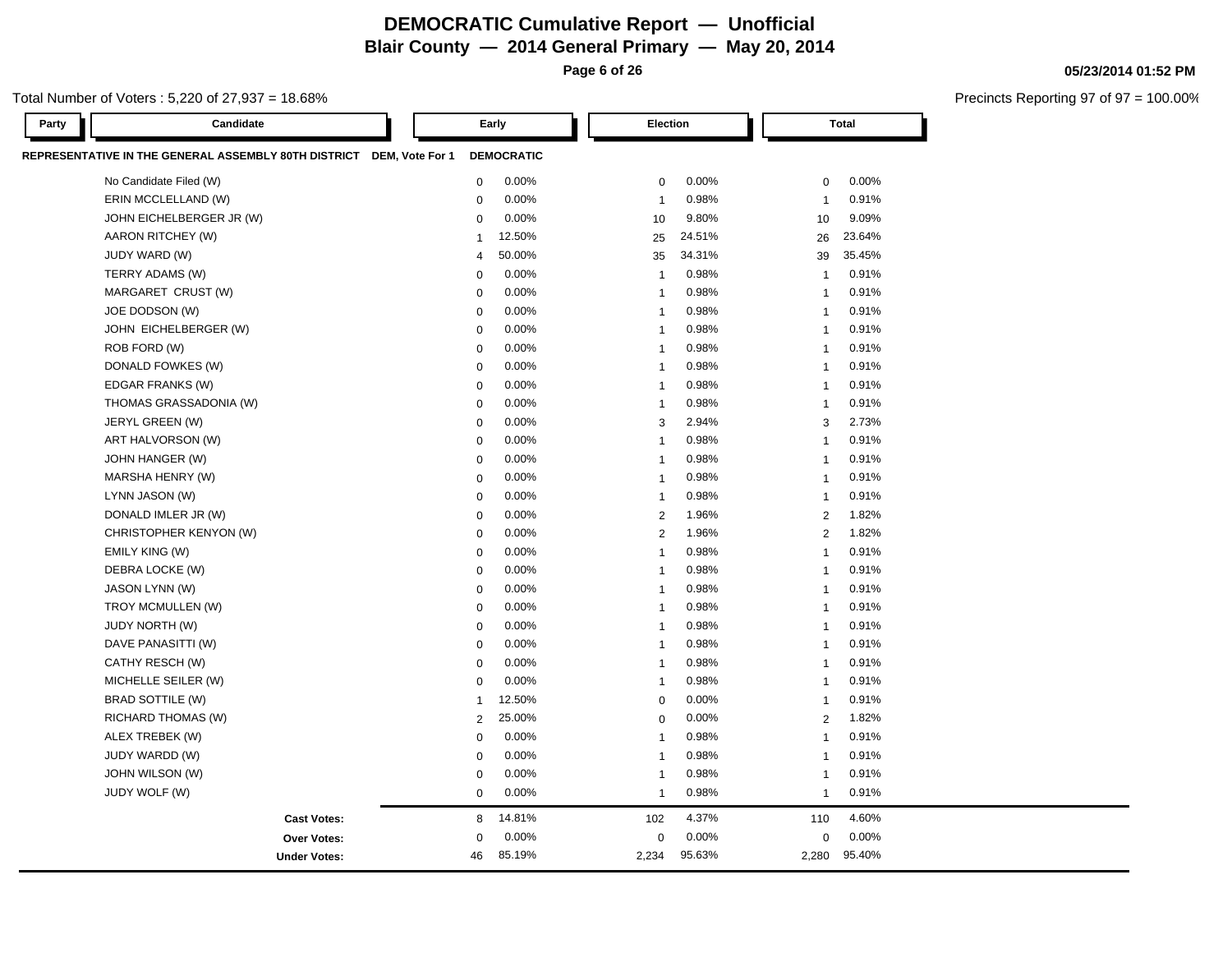**Page 7 of 26**

### Total Number of Voters : 5,220 of 27,937 = 18.68%

| Party      | Candidate                                                         |                     |                   | Early             | Election                |           |                | <b>Total</b> |
|------------|-------------------------------------------------------------------|---------------------|-------------------|-------------------|-------------------------|-----------|----------------|--------------|
|            | MEMBER OF DEMOCRATIC STATE COMMITTEE, 4 YEAR TERM DEM, Vote For 2 |                     |                   | <b>DEMOCRATIC</b> |                         |           |                |              |
| <b>DEM</b> | ROBIN AURANDT                                                     |                     | 91                | 49.46%            | 3,322                   | 47.59%    | 3,413          | 47.63%       |
| <b>DEM</b> | <b>FRANK ROSENHOOVER</b>                                          |                     | 93                | 50.54%            | 3,633                   | 52.04%    | 3,726          | 52.00%       |
|            | JACKIE BERNARD (W)                                                |                     | $\mathbf 0$       | 0.00%             | 3                       | 0.04%     | 3              | 0.04%        |
|            | MITCHELL COOPER (W)                                               |                     | 0                 | 0.00%             | 5                       | 0.07%     | 5              | 0.07%        |
|            | JUDY WARD (W)                                                     |                     | $\mathbf 0$       | 0.00%             | $\overline{4}$          | 0.06%     | $\overline{4}$ | 0.06%        |
|            | NICHOLAS ADAMS (W)                                                |                     | $\mathbf 0$       | 0.00%             | $\overline{1}$          | 0.01%     | $\mathbf{1}$   | 0.01%        |
|            | ART ALBRIGHT (W)                                                  |                     | $\mathbf 0$       | 0.00%             | $\overline{1}$          | 0.01%     | $\mathbf{1}$   | 0.01%        |
|            | SCOTT CAMPENARO (W)                                               |                     | $\mathbf 0$       | 0.00%             | $\overline{1}$          | 0.01%     | $\mathbf{1}$   | 0.01%        |
|            | JOHN EICHALBURGER (W)                                             |                     | $\mathbf 0$       | 0.00%             | $\overline{1}$          | 0.01%     | $\mathbf{1}$   | 0.01%        |
|            | BRUCE ERB (W)                                                     |                     | $\mathbf 0$       | 0.00%             | $\overline{1}$          | 0.01%     | $\mathbf{1}$   | 0.01%        |
|            | GARYKEIPER (W)                                                    |                     | $\mathbf 0$       | 0.00%             | $\overline{\mathbf{1}}$ | 0.01%     | $\mathbf{1}$   | 0.01%        |
|            | THOMAS GRASSADONIA (W)                                            |                     | $\mathbf 0$       | 0.00%             | $\mathbf 1$             | 0.01%     | $\mathbf{1}$   | 0.01%        |
|            | ART HALVORSON (W)                                                 |                     | $\mathbf 0$       | 0.00%             | $\overline{1}$          | 0.01%     | $\mathbf{1}$   | 0.01%        |
|            | <b>GORDON HAMPTON (W)</b>                                         |                     | $\mathbf 0$       | 0.00%             | $\overline{1}$          | 0.01%     | $\mathbf{1}$   | 0.01%        |
|            | JAMES B SWAN II (W)                                               |                     | $\mathbf 0$       | 0.00%             | $\overline{\mathbf{1}}$ | 0.01%     | $\mathbf{1}$   | 0.01%        |
|            | JAN MCCREEDY (W)                                                  |                     | $\mathbf 0$       | 0.00%             | $\overline{1}$          | 0.01%     | $\mathbf{1}$   | 0.01%        |
|            | JOANN NARDELLI (W)                                                |                     | $\mathbf 0$       | 0.00%             | $\overline{1}$          | 0.01%     | $\mathbf{1}$   | 0.01%        |
|            | JERRY STERN (W)                                                   |                     | $\mathbf 0$       | 0.00%             | $\overline{1}$          | 0.01%     | $\mathbf{1}$   | 0.01%        |
|            | DREW YINGLING (W)                                                 |                     | $\mathbf 0$       | 0.00%             | $\overline{1}$          | 0.01%     | $\mathbf{1}$   | 0.01%        |
|            |                                                                   | <b>Cast Votes:</b>  | 184               | 76.67%            | 6,981                   | 68.44%    | 7,165          | 68.63%       |
|            |                                                                   | <b>Over Votes:</b>  | $\mathbf 0$       | 0.00%             | $\mathbf 0$             | 0.00%     | $\mathbf 0$    | 0.00%        |
|            |                                                                   | <b>Under Votes:</b> | 56                | 23.33%            | 3,219                   | 31.56%    | 3,275          | 31.37%       |
|            | DEMOCRATIC COUNTY COMMITTEE, 4 YEAR TERM ALT 1-1 DEM, Vote For 2  |                     | <b>DEMOCRATIC</b> |                   |                         |           |                |              |
|            | No Candidate Filed (W)                                            |                     | $\mathbf 0$       | 0.00%             | $\mathbf 0$             | 0.00%     | $\mathbf 0$    | 0.00%        |
|            |                                                                   | <b>Cast Votes:</b>  | $\mathbf 0$       | 0.00%             | $\mathbf 0$             | 0.00%     | $\mathbf 0$    | 0.00%        |
|            |                                                                   | Over Votes:         | $\mathbf 0$       | 0.00%             | $\mathbf 0$             | 0.00%     | $\mathbf 0$    | 0.00%        |
|            |                                                                   | <b>Under Votes:</b> |                   | 4 100.00%         | 76                      | 100.00%   |                | 80 100.00%   |
|            | DEMOCRATIC COUNTY COMMITTEE, 4 YEAR TERM ALT 1-2 DEM, Vote For 2  |                     | <b>DEMOCRATIC</b> |                   |                         |           |                |              |
|            | No Candidate Filed (W)                                            |                     | $\mathbf 0$       | 0.00%             | $\mathbf 0$             | 0.00%     | $\mathbf 0$    | 0.00%        |
|            | MARK R DESTEFANO (W)                                              |                     | $\mathbf 0$       | 0.00%             |                         | 1 100.00% |                | 1 100.00%    |
|            |                                                                   | <b>Cast Votes:</b>  | $\mathbf 0$       | 0.00%             | $\mathbf{1}$            | 2.94%     | $\mathbf{1}$   | 2.38%        |
|            |                                                                   | <b>Over Votes:</b>  | $\mathbf 0$       | 0.00%             | $\mathbf 0$             | 0.00%     | $\mathbf 0$    | 0.00%        |
|            |                                                                   | <b>Under Votes:</b> | 8                 | 100.00%           | 33                      | 97.06%    | 41             | 97.62%       |
|            |                                                                   |                     |                   |                   |                         |           |                |              |

#### **05/23/2014 01:52 PM**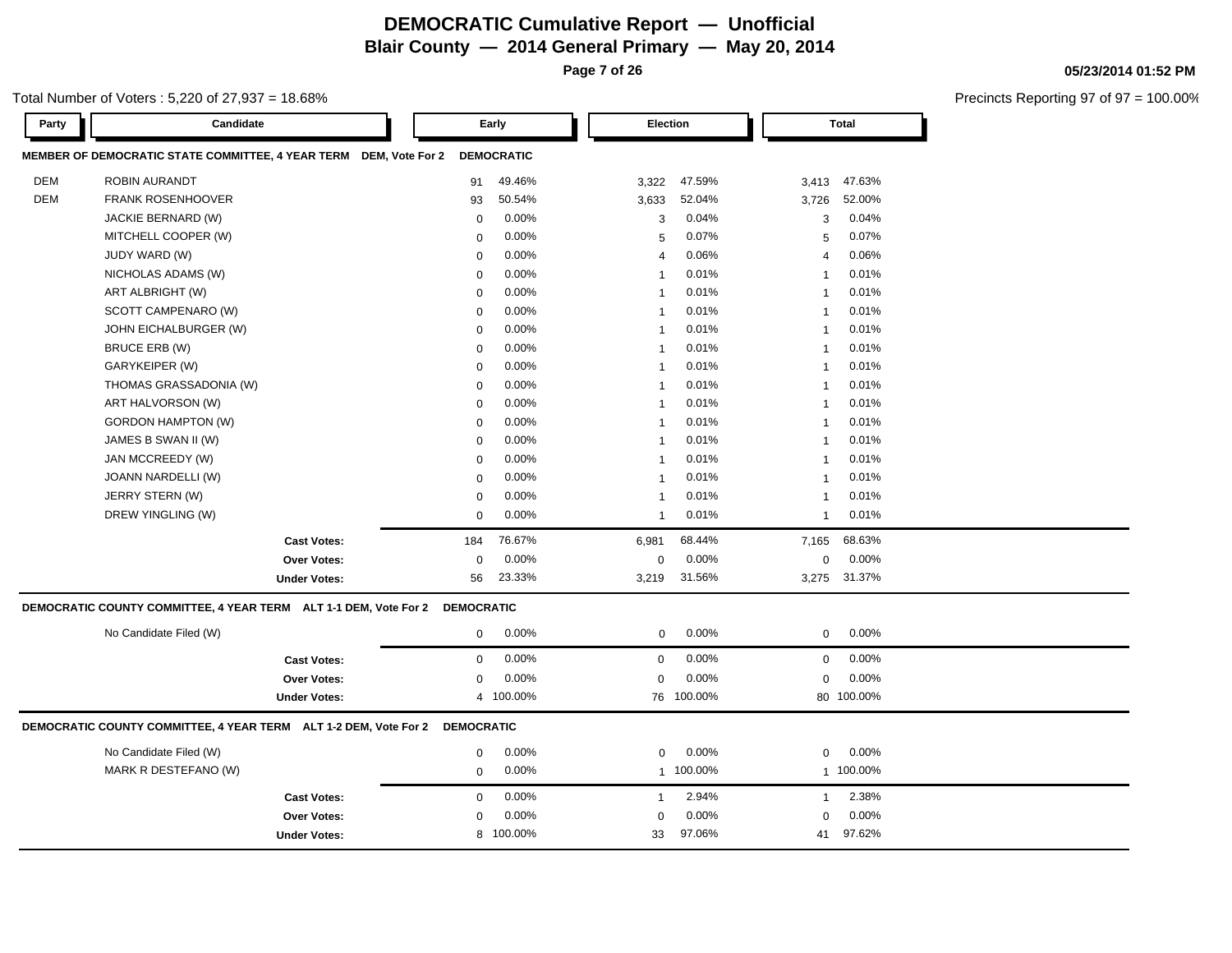**Page 8 of 26**

### **05/23/2014 01:52 PM**

|       | Total Number of Voters: 5,220 of 27,937 = 18.68%                            |                     |                      |                         |                         | Precincts Reporting 97 of 97 = 100.00% |
|-------|-----------------------------------------------------------------------------|---------------------|----------------------|-------------------------|-------------------------|----------------------------------------|
| Party | Candidate                                                                   |                     | Early                | Election                | <b>Total</b>            |                                        |
|       | DEMOCRATIC COUNTY COMMITTEE, 4 YEAR TERM ALT 2-1 DEM, Vote For 2 DEMOCRATIC |                     |                      |                         |                         |                                        |
|       | No Candidate Filed (W)                                                      |                     | 0.00%<br>$\mathbf 0$ | 0.00%<br>$\mathbf 0$    | 0.00%<br>$\mathbf 0$    |                                        |
|       |                                                                             | <b>Cast Votes:</b>  | 0.00%<br>$\mathbf 0$ | 0.00%<br>$\mathbf 0$    | 0.00%<br>$\mathbf 0$    |                                        |
|       |                                                                             | Over Votes:         | 0.00%<br>$\mathbf 0$ | 0.00%<br>0              | 0.00%<br>$\mathbf 0$    |                                        |
|       |                                                                             | <b>Under Votes:</b> | 0.00%<br>$\mathbf 0$ | 22 100.00%              | 22 100.00%              |                                        |
|       | DEMOCRATIC COUNTY COMMITTEE, 4 YEAR TERM ALT 2-2 DEM, Vote For 2 DEMOCRATIC |                     |                      |                         |                         |                                        |
|       | No Candidate Filed (W)                                                      |                     | 0.00%<br>0           | 0.00%<br>$\mathbf 0$    | 0.00%<br>0              |                                        |
|       | CHERYL SEIBEL (W)                                                           |                     | 0.00%<br>0           | 1 100.00%               | 1 100.00%               |                                        |
|       |                                                                             | <b>Cast Votes:</b>  | 0.00%<br>$\mathbf 0$ | 1.04%<br>$\mathbf{1}$   | 1.02%<br>1              |                                        |
|       |                                                                             | <b>Over Votes:</b>  | 0.00%<br>$\mathbf 0$ | 0.00%<br>$\mathbf 0$    | 0.00%<br>$\mathbf 0$    |                                        |
|       |                                                                             | <b>Under Votes:</b> | 2 100.00%            | 98.96%<br>95            | 97 98.98%               |                                        |
|       | DEMOCRATIC COUNTY COMMITTEE, 4 YEAR TERM ALT 3-1 DEM, Vote For 2 DEMOCRATIC |                     |                      |                         |                         |                                        |
|       | No Candidate Filed (W)                                                      |                     | 0.00%<br>0           | 0.00%<br>$\mathbf 0$    | 0.00%<br>$\mathbf 0$    |                                        |
|       | KAREN FERGUSON (W)                                                          |                     | 0.00%<br>$\mathbf 0$ | 25.00%<br>-1            | 25.00%<br>$\mathbf{1}$  |                                        |
|       | HOLLY HOLDREN (W)                                                           |                     | 0.00%<br>0           | 25.00%<br>$\mathbf{1}$  | 25.00%<br>$\mathbf{1}$  |                                        |
|       | MIKE MCLLELAN (W)                                                           |                     | 0.00%<br>0           | 25.00%<br>1             | 25.00%<br>1             |                                        |
|       | JOEL SCRITCHFIELD (W)                                                       |                     | 0.00%<br>0           | 25.00%<br>$\mathbf{1}$  | 25.00%<br>$\mathbf{1}$  |                                        |
|       |                                                                             | <b>Cast Votes:</b>  | 0.00%<br>$\mathbf 0$ | 4.76%<br>$\overline{4}$ | 4.55%<br>$\overline{4}$ |                                        |
|       |                                                                             | Over Votes:         | 0.00%<br>$\mathbf 0$ | 0.00%<br>$\mathbf 0$    | 0.00%<br>$\mathbf 0$    |                                        |
|       |                                                                             | <b>Under Votes:</b> | 4 100.00%            | 95.24%<br>80            | 95.45%<br>84            |                                        |
|       | DEMOCRATIC COUNTY COMMITTEE, 4 YEAR TERM ALT 3-2 DEM, Vote For 2 DEMOCRATIC |                     |                      |                         |                         |                                        |
|       | No Candidate Filed (W)                                                      |                     | 0.00%<br>$\mathbf 0$ | 0.00%<br>$\mathbf 0$    | 0.00%<br>0              |                                        |
|       | MIKE COON (W)                                                               |                     | 0.00%<br>$\mathbf 0$ | 50.00%<br>-1            | 50.00%<br>$\mathbf{1}$  |                                        |
|       | KATHLEEN GOOD (W)                                                           |                     | 0.00%<br>0           | 50.00%<br>$\mathbf{1}$  | 1 50.00%                |                                        |
|       |                                                                             | <b>Cast Votes:</b>  | 0.00%<br>$\mathbf 0$ | 1.33%<br>$\overline{2}$ | 1.33%<br>$\overline{2}$ |                                        |
|       |                                                                             | Over Votes:         | 0.00%<br>0           | 0.00%<br>$\mathbf 0$    | 0.00%<br>$\mathbf 0$    |                                        |
|       |                                                                             | <b>Under Votes:</b> | 0.00%<br>$\mathbf 0$ | 98.67%<br>148           | 148 98.67%              |                                        |
|       | DEMOCRATIC COUNTY COMMITTEE, 4 YEAR TERM ALT 4-1 DEM, Vote For 2 DEMOCRATIC |                     |                      |                         |                         |                                        |
| DEM   | <b>WILLIAM F. MORRISON</b>                                                  |                     | 0.00%<br>0           | 96.97%<br>32            | 96.97%<br>32            |                                        |
|       | ROBERT K KUTZ JR (W)                                                        |                     | 0.00%<br>0           | 3.03%<br>$\overline{1}$ | 3.03%<br>$\mathbf{1}$   |                                        |
|       |                                                                             | <b>Cast Votes:</b>  | $\mathbf 0$<br>0.00% | 33<br>40.24%            | 39.29%<br>33            |                                        |
|       |                                                                             | Over Votes:         | 0.00%<br>0           | 0.00%<br>$\mathbf 0$    | 0.00%<br>$\mathbf 0$    |                                        |
|       |                                                                             | <b>Under Votes:</b> | 2 100.00%            | 59.76%<br>49            | 60.71%<br>51            |                                        |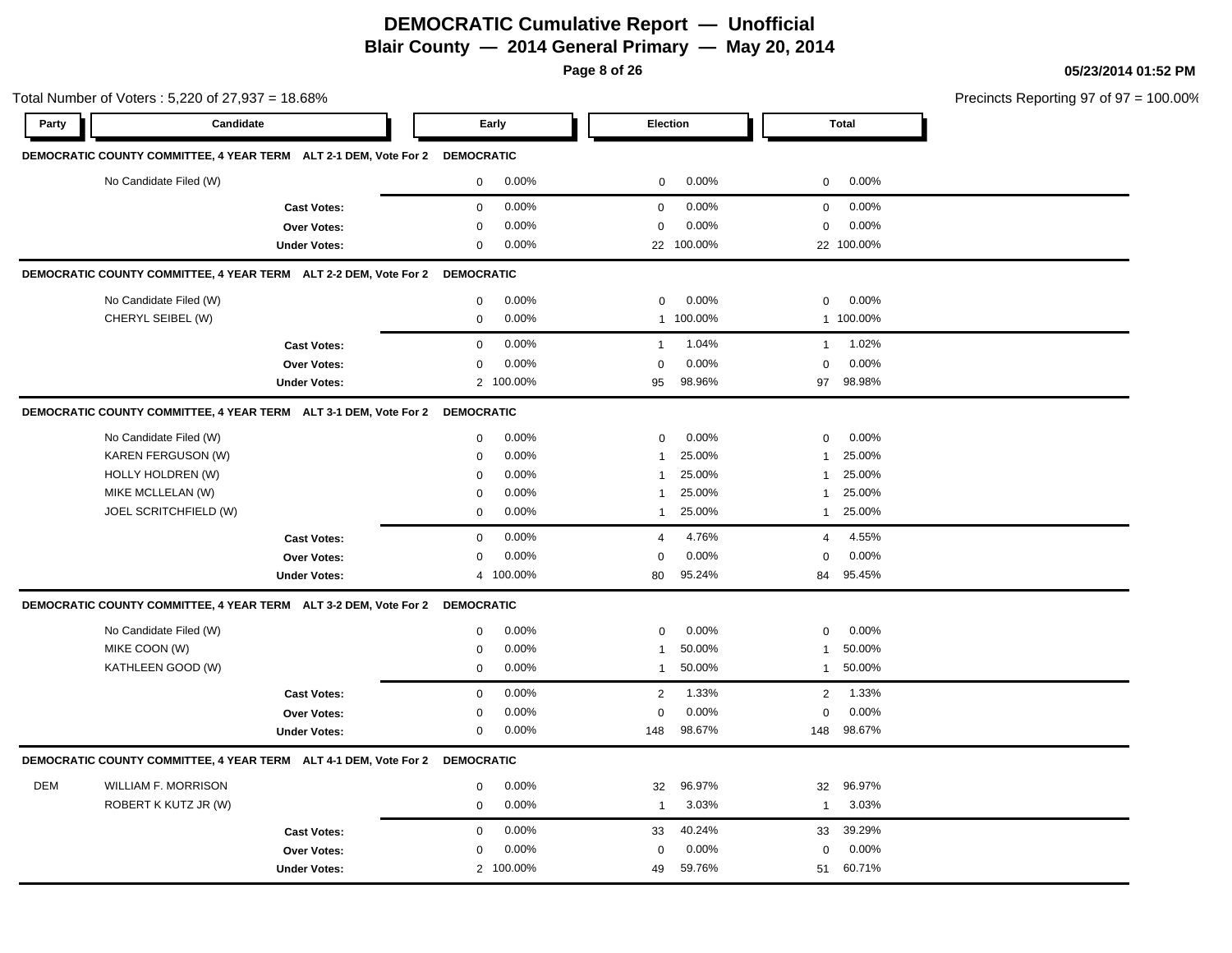**Page 9 of 26**

#### **05/23/2014 01:52 PM**

Total Number of Voters : 5,220 of 27,937 = 18.68% **Party Candidate Early Election Total DEMOCRATIC COUNTY COMMITTEE, 4 YEAR TERM ALT 4-2 DEM, Vote For 2 DEMOCRATIC** No Candidate Filed (W) **0 0.00%** 0 0.00% 0 0.00% 0 0.00% 0 0.00% 0 0.00% 0 0.00% 0 0.00% 0 0.00% 0 0.00% 0 0.00% 0 0.00% 0 0.00% 0 0.00% 0 0.00% 0 0.00% 0 0.00% 0 0.00% 0 0.00% 0 0.00% 0 0.00% 0 0.00% 0 0.00% 0 0.00% 0 0.0 THEODORE A BEAM JR (W)  $0.00\%$   $0.00\%$  1 50.00% 1 50.00% 1 50.00% SHAWN PATOSKY (W) 0 0.00% 1 50.00% 1 50.00% **Cast Votes:** 0 0.00% 2 3.03% 2 2.86% **Over Votes:** 0 0.00% **Under Votes:** 0.00% 0 100.00% 64 68 96.97% 97.14% 0.00% 0 0.00% **DEMOCRATIC COUNTY COMMITTEE, 4 YEAR TERM ALT 5-1 DEM, Vote For 2 DEMOCRATIC** No Candidate Filed (W) 0 0.00% 0 0.00% 0 0.00% **Cast Votes:** 0 0.00% 0 0.00% 0 0.00% **Over Votes:** 0 0.00% Under Votes: 2 100.00% 0.00% 0 100.00% 24 26 0.00% 0 0.00% 100.00% 100.00% **DEMOCRATIC COUNTY COMMITTEE, 4 YEAR TERM ALT 5-2 DEM, Vote For 2 DEMOCRATIC** No Candidate Filed (W)  $0.00\%$  0.00% 0 0.00% 0 0.00% 0 0.00% PATRICIA L FLANAGAN (W)  $0.00\%$   $0.00\%$   $4.50.00\%$   $4.50.00\%$ STEPHEN J FLANAGAN (W)  $0.00\%$   $0.00\%$   $4.50.00\%$   $4.50.00\%$   $4.50.00\%$ **Cast Votes:** 0 0.00% 8 6.35% 8 6.06% **Over Votes:** 0 0.00% **Under Votes:** 0.00% 0 100.00% 93.65% 124 0.00% 0 0.00% 93.65% 93.94% **DEMOCRATIC COUNTY COMMITTEE, 4 YEAR TERM ALT 5-3 DEM, Vote For 2 DEMOCRATIC** No Candidate Filed (W)  $0.00\%$  0.00% 0 0.00% 0 0.00% 0 0.00% CINDY BANEY (W) 0 0.00% 1 16.67% 1 16.67% TED BEAM (W) 0 0.00% 1 16.67% 1 16.67% MARK BRNRN (W) 0 0.00% 1 16.67% 1 16.67% MITCHELL COOPER (W) 0 0.00% 1 16.67% 1 16.67% CHARLES R KELLY (W) 0 0.00% 1 16.67% 1 16.67% WILLIAM LIGHTNER (W) 0 0.00% 1 16.67% 1 16.67% **Cast Votes:** 0 0.00% 6 4.76% 6 4.76% **Over Votes:** 0 **Under Votes:** 0 0.00% 0 120 95.24% 120 120 95.24% 95.24%0.00% 0 0.00%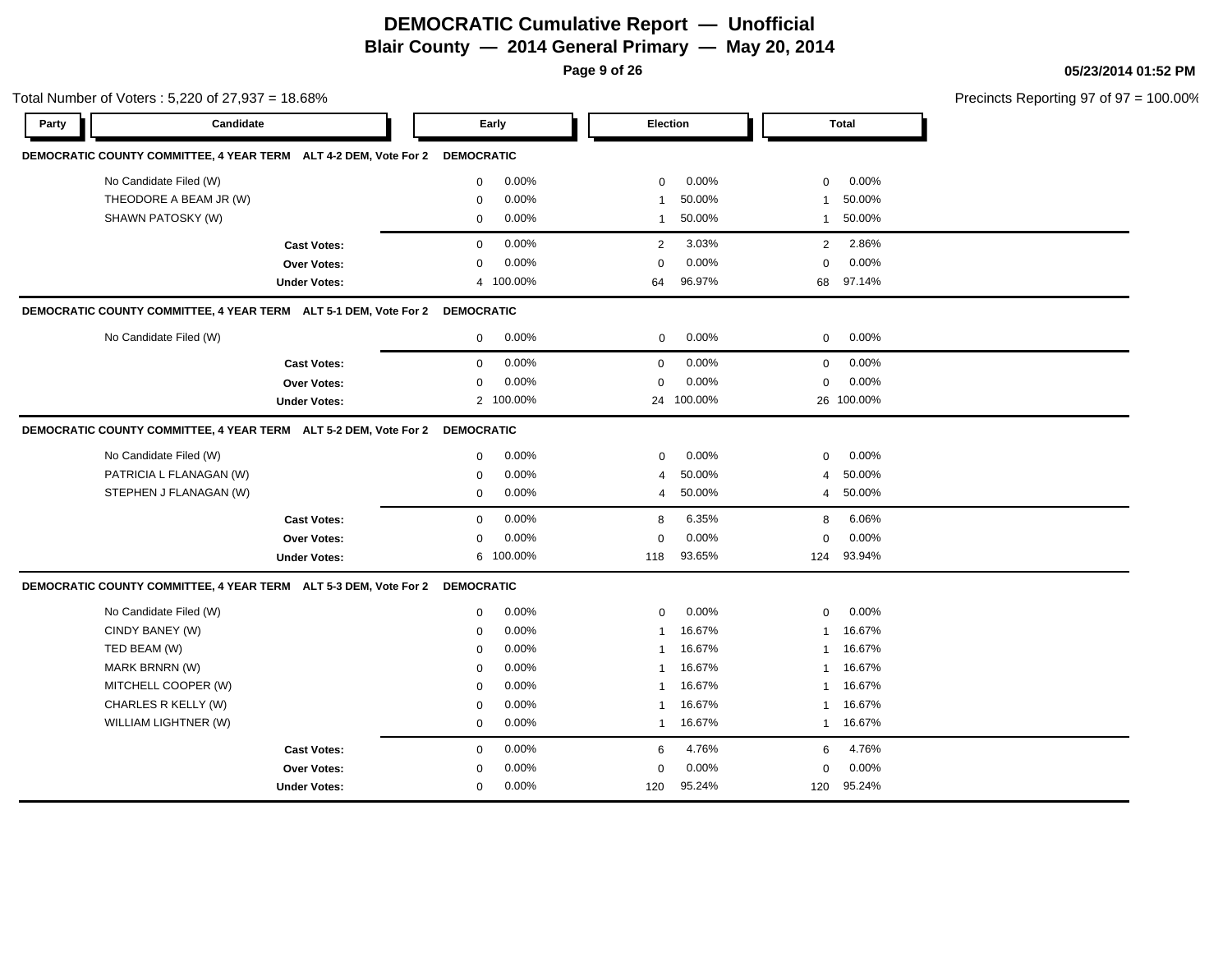**Page 10 of 26**

**05/23/2014 01:52 PM**

|       | Total Number of Voters: 5,220 of 27,937 = 18.68%                            |                     |                          |                         |                        | Precincts Reporting 97 of 97 = 100.00% |
|-------|-----------------------------------------------------------------------------|---------------------|--------------------------|-------------------------|------------------------|----------------------------------------|
| Party | Candidate                                                                   |                     | Early                    | Election                | Total                  |                                        |
|       | DEMOCRATIC COUNTY COMMITTEE, 4 YEAR TERM ALT 6-1 DEM, Vote For 2 DEMOCRATIC |                     |                          |                         |                        |                                        |
|       | No Candidate Filed (W)                                                      |                     | 0.00%<br>$\mathbf{0}$    | 0.00%<br>$\mathbf 0$    | 0.00%<br>$\mathbf 0$   |                                        |
|       | JORDAN BAREFOOT (W)                                                         |                     | 0.00%<br>$\Omega$        | 33.33%                  | 33.33%<br>1            |                                        |
|       | SCOTT KONKLIN (W)                                                           |                     | 0.00%<br>0               | 33.33%<br>1             | 33.33%<br>$\mathbf{1}$ |                                        |
|       | MELIN DIANE (W)                                                             |                     | 0.00%<br>$\mathbf{0}$    | 33.33%<br>$\mathbf{1}$  | 33.33%<br>$\mathbf{1}$ |                                        |
|       |                                                                             | <b>Cast Votes:</b>  | 0.00%<br>0               | 3.75%<br>3              | 3.57%<br>3             |                                        |
|       |                                                                             | Over Votes:         | 0.00%<br>0               | 0.00%<br>0              | 0.00%<br>$\mathbf 0$   |                                        |
|       |                                                                             | <b>Under Votes:</b> | 4 100.00%                | 96.25%<br>77            | 81 96.43%              |                                        |
|       | DEMOCRATIC COUNTY COMMITTEE, 4 YEAR TERM ALT 6-2 DEM, Vote For 2 DEMOCRATIC |                     |                          |                         |                        |                                        |
|       | No Candidate Filed (W)                                                      |                     | 0.00%<br>$\mathbf 0$     | 0.00%<br>$\mathbf 0$    | 0.00%<br>$\mathbf 0$   |                                        |
|       |                                                                             | <b>Cast Votes:</b>  | 0.00%<br>$\mathbf 0$     | 0.00%<br>$\mathbf 0$    | 0.00%<br>$\mathbf 0$   |                                        |
|       |                                                                             | Over Votes:         | 0.00%<br>0               | 0.00%<br>$\mathbf 0$    | 0.00%<br>$\mathbf 0$   |                                        |
|       |                                                                             | <b>Under Votes:</b> | 0.00%<br>0               | 92 100.00%              | 92 100.00%             |                                        |
|       | DEMOCRATIC COUNTY COMMITTEE, 4 YEAR TERM ALT 6-3 DEM, Vote For 2 DEMOCRATIC |                     |                          |                         |                        |                                        |
|       | No Candidate Filed (W)                                                      |                     | 0<br>0.00%               | 0.00%<br>0              | 0.00%<br>$\mathbf 0$   |                                        |
|       | MICHAEL BATES (W)                                                           |                     | 0.00%<br>0               | 1 100.00%               | 1 100.00%              |                                        |
|       |                                                                             | <b>Cast Votes:</b>  | 0.00%<br>$\mathbf{0}$    | 0.83%<br>$\overline{1}$ | 0.82%<br>$\mathbf{1}$  |                                        |
|       |                                                                             | Over Votes:         | 0.00%<br>$\mathbf{0}$    | 0.00%<br>$\mathbf 0$    | 0.00%<br>$\mathbf 0$   |                                        |
|       |                                                                             | <b>Under Votes:</b> | 2 100.00%                | 99.17%<br>119           | 99.18%<br>121          |                                        |
|       | DEMOCRATIC COUNTY COMMITTEE, 4 YEAR TERM ALT 6-4 DEM, Vote For 2 DEMOCRATIC |                     |                          |                         |                        |                                        |
| DEM   | PEGGY L. KOCH                                                               |                     | 2 100.00%                | 98.04%<br>50            | 98.11%<br>52           |                                        |
|       | ANDREW NEELY (W)                                                            |                     | 0.00%<br>0               | 1.96%<br>$\mathbf{1}$   | 1.89%<br>$\mathbf{1}$  |                                        |
|       |                                                                             | <b>Cast Votes:</b>  | 33.33%<br>$\overline{2}$ | 41.13%<br>51            | 40.77%<br>53           |                                        |
|       |                                                                             | Over Votes:         | 0.00%<br>0               | 0.00%<br>$\mathbf 0$    | 0.00%<br>0             |                                        |
|       |                                                                             | <b>Under Votes:</b> | 66.67%<br>4              | 58.87%<br>73            | 77 59.23%              |                                        |
|       | DEMOCRATIC COUNTY COMMITTEE, 4 YEAR TERM ALT 6-5 DEM, Vote For 2 DEMOCRATIC |                     |                          |                         |                        |                                        |
| DEM   | SHARON K. LECHNER                                                           |                     | 80.00%<br>$\overline{4}$ | 51 100.00%              | 98.21%<br>55           |                                        |
|       | FRANK ROSENHOOVER (W)                                                       |                     | 20.00%<br>$\mathbf{1}$   | 0.00%<br>$\mathbf 0$    | 1.79%<br>$\mathbf{1}$  |                                        |
|       |                                                                             | <b>Cast Votes:</b>  | 62.50%<br>5              | 39.23%<br>51            | 40.58%<br>56           |                                        |
|       |                                                                             | Over Votes:         | 0.00%<br>$\Omega$        | 0.00%<br>$\mathbf 0$    | 0.00%<br>$\mathbf 0$   |                                        |
|       |                                                                             |                     |                          |                         |                        |                                        |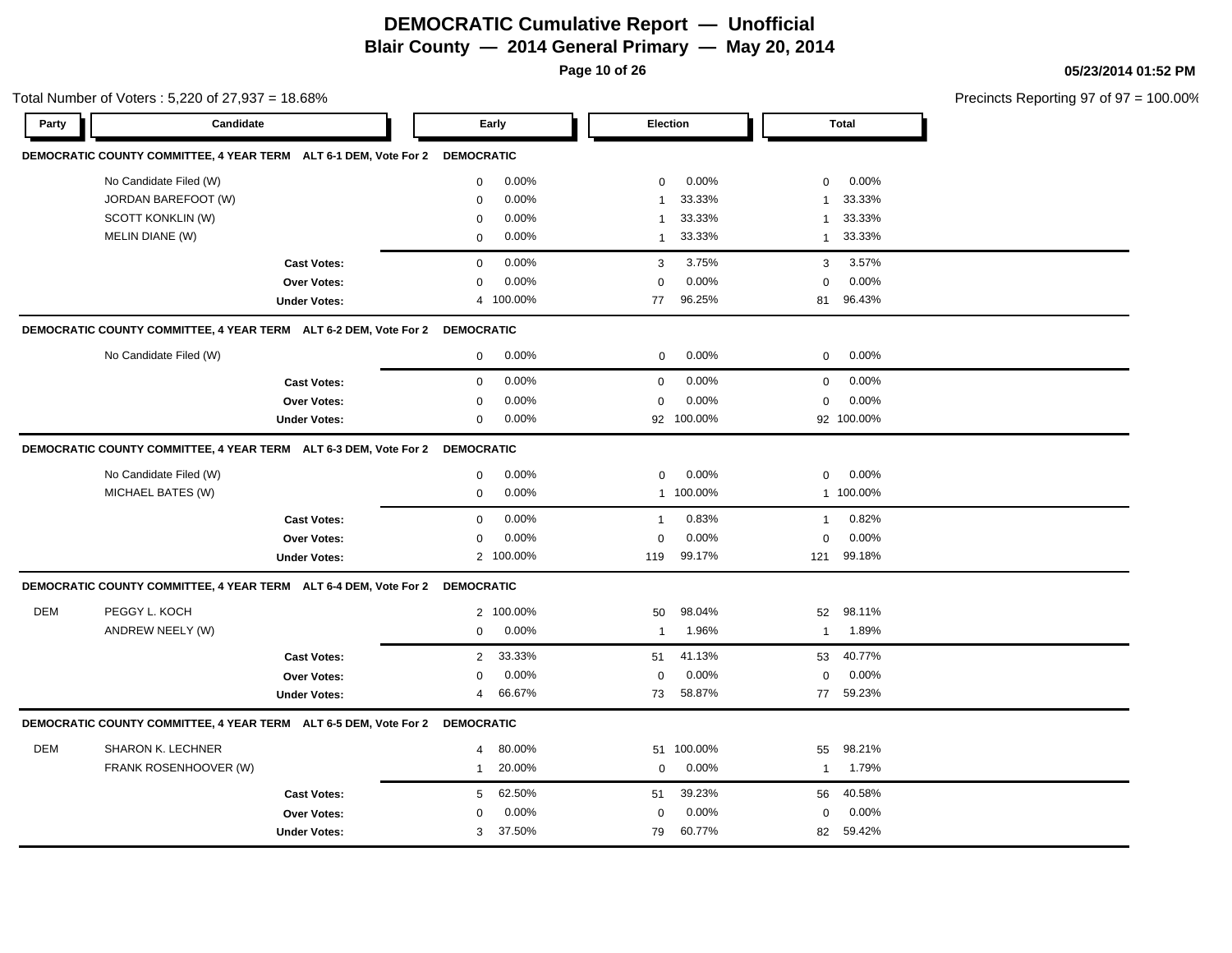**Page 11 of 26**

|            | Total Number of Voters: 5,220 of 27,937 = 18.68%                             |                     |                   |           |                |            |                |              | Precincts Reporting 97 of 97 = |
|------------|------------------------------------------------------------------------------|---------------------|-------------------|-----------|----------------|------------|----------------|--------------|--------------------------------|
| Party      | Candidate                                                                    |                     |                   | Early     | Election       |            |                | <b>Total</b> |                                |
|            | DEMOCRATIC COUNTY COMMITTEE, 4 YEAR TERM ALT 7 DEM, Vote For 2 DEMOCRATIC    |                     |                   |           |                |            |                |              |                                |
|            | No Candidate Filed (W)                                                       |                     | $\mathbf{0}$      | $0.00\%$  | 0              | 0.00%      | $\mathbf{0}$   | 0.00%        |                                |
|            |                                                                              | <b>Cast Votes:</b>  | $\mathbf{0}$      | 0.00%     | $\mathbf 0$    | 0.00%      | $\mathbf 0$    | 0.00%        |                                |
|            |                                                                              | Over Votes:         | $\mathbf 0$       | 0.00%     | $\mathbf 0$    | 0.00%      | $\mathbf 0$    | 0.00%        |                                |
|            |                                                                              | <b>Under Votes:</b> | 0                 | 0.00%     |                | 92 100.00% |                | 92 100.00%   |                                |
|            | DEMOCRATIC COUNTY COMMITTEE, 4 YEAR TERM ALT 8-1 DEM, Vote For 2             |                     | <b>DEMOCRATIC</b> |           |                |            |                |              |                                |
|            | No Candidate Filed (W)                                                       |                     | $\mathbf 0$       | 0.00%     | 0              | 0.00%      | 0              | 0.00%        |                                |
|            | SCOTT CAMPENARO (W)                                                          |                     | 0                 | 0.00%     |                | 1 100.00%  |                | 1 100.00%    |                                |
|            |                                                                              | <b>Cast Votes:</b>  | $\mathbf 0$       | 0.00%     | $\overline{1}$ | 1.32%      | $\mathbf{1}$   | 1.22%        |                                |
|            |                                                                              | Over Votes:         | $\mathbf 0$       | 0.00%     | $\mathbf 0$    | 0.00%      | $\mathbf 0$    | 0.00%        |                                |
|            |                                                                              | <b>Under Votes:</b> |                   | 6 100.00% | 75             | 98.68%     | 81             | 98.78%       |                                |
|            | DEMOCRATIC COUNTY COMMITTEE, 4 YEAR TERM ALT 8-2 DEM, Vote For 2             |                     | <b>DEMOCRATIC</b> |           |                |            |                |              |                                |
| <b>DEM</b> | JANET M MCCREADY                                                             |                     |                   | 2 100.00% |                | 43 100.00% |                | 45 100.00%   |                                |
|            |                                                                              | <b>Cast Votes:</b>  | $\overline{2}$    | 50.00%    | 43             | 45.74%     | 45             | 45.92%       |                                |
|            |                                                                              | Over Votes:         | $\Omega$          | 0.00%     | $\mathbf 0$    | 0.00%      | $\Omega$       | 0.00%        |                                |
|            |                                                                              | <b>Under Votes:</b> | $\overline{2}$    | 50.00%    | 51             | 54.26%     | 53             | 54.08%       |                                |
|            | DEMOCRATIC COUNTY COMMITTEE, 4 YEAR TERM ALT 9 DEM, Vote For 2 DEMOCRATIC    |                     |                   |           |                |            |                |              |                                |
|            | No Candidate Filed (W)                                                       |                     | $\mathbf 0$       | 0.00%     | $\mathbf 0$    | 0.00%      | $\mathbf 0$    | 0.00%        |                                |
|            | LOUISE BURKHOLDER (W)                                                        |                     | 0                 | 0.00%     | 2              | 40.00%     | $\overline{2}$ | 40.00%       |                                |
|            | LEE HAMAKER (W)                                                              |                     | $\Omega$          | 0.00%     | -1             | 20.00%     |                | 20.00%       |                                |
|            | JAMES B SWAN II (W)                                                          |                     | $\Omega$          | 0.00%     | $\mathbf{1}$   | 20.00%     |                | 20.00%       |                                |
|            | WILL LIGHTNER (W)                                                            |                     | 0                 | 0.00%     | $\mathbf{1}$   | 20.00%     | -1             | 20.00%       |                                |
|            |                                                                              | <b>Cast Votes:</b>  | $\mathbf 0$       | 0.00%     | 5              | 3.97%      | 5              | 3.85%        |                                |
|            |                                                                              | Over Votes:         | 0                 | 0.00%     | $\mathbf 0$    | 0.00%      | $\mathbf 0$    | 0.00%        |                                |
|            |                                                                              | <b>Under Votes:</b> |                   | 4 100.00% | 121            | 96.03%     | 125            | 96.15%       |                                |
|            | DEMOCRATIC COUNTY COMMITTEE, 4 YEAR TERM ALT 10-1 DEM, Vote For 2 DEMOCRATIC |                     |                   |           |                |            |                |              |                                |
|            | No Candidate Filed (W)                                                       |                     | 0                 | 0.00%     | 0              | 0.00%      | $\mathbf 0$    | 0.00%        |                                |
|            |                                                                              | <b>Cast Votes:</b>  | $\mathbf 0$       | 0.00%     | $\mathbf 0$    | 0.00%      | $\mathbf 0$    | 0.00%        |                                |
|            |                                                                              | <b>Over Votes:</b>  | $\mathbf 0$       | 0.00%     | $\mathbf 0$    | 0.00%      | 0              | 0.00%        |                                |
|            |                                                                              |                     |                   |           |                |            |                |              |                                |

 $= 100.00\%$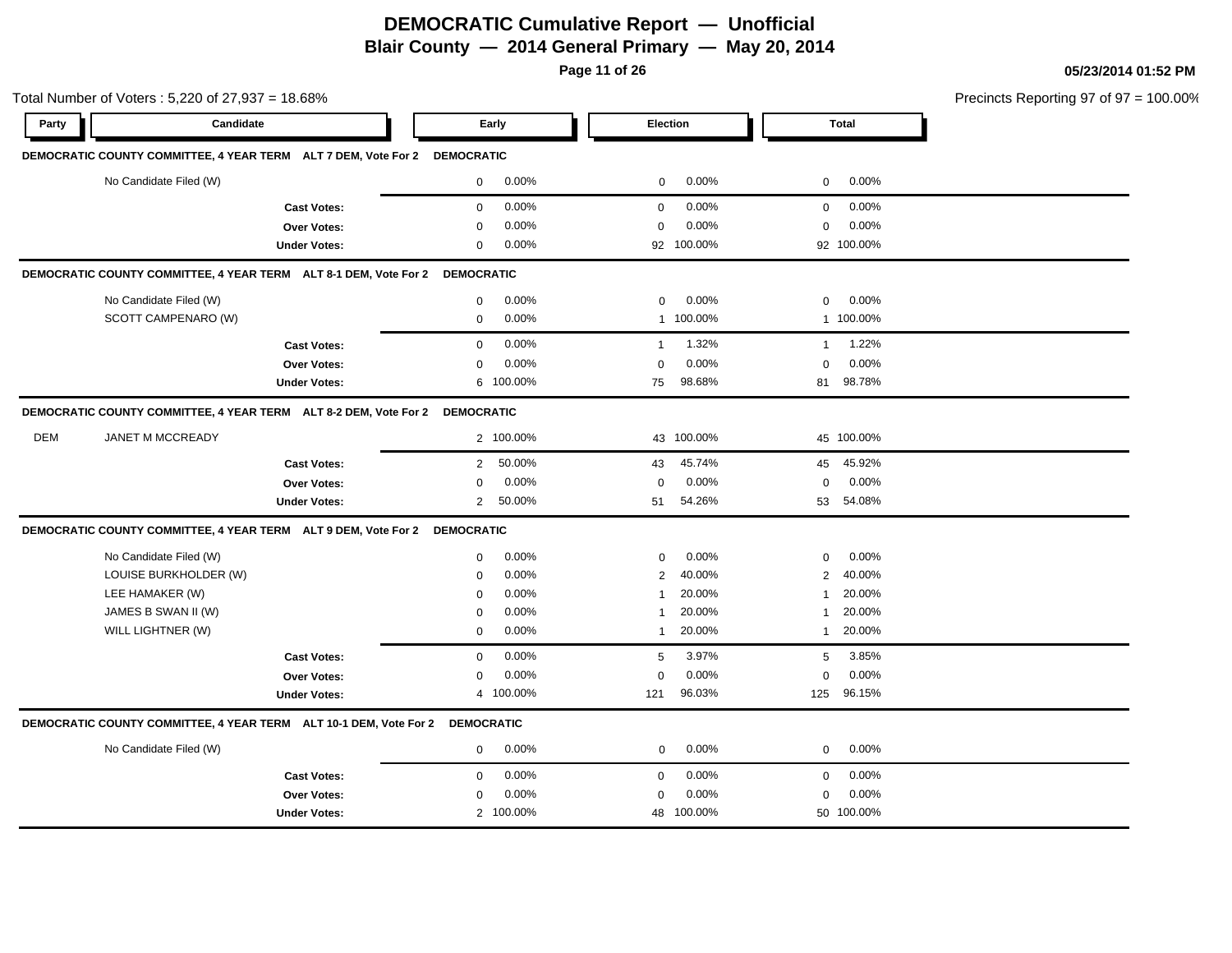**Page 12 of 26**

Total Number of Voters : 5,220 of 27,937 = 18.68%

#### **05/23/2014 01:52 PM**

| Party | Candidate                                                                    |                     |                   | Early     | Election     |             |                | <b>Total</b> |  |
|-------|------------------------------------------------------------------------------|---------------------|-------------------|-----------|--------------|-------------|----------------|--------------|--|
|       | DEMOCRATIC COUNTY COMMITTEE, 4 YEAR TERM ALT 10-2 DEM, Vote For 2            |                     | <b>DEMOCRATIC</b> |           |              |             |                |              |  |
|       | No Candidate Filed (W)                                                       |                     | $\mathbf 0$       | 0.00%     | $\mathbf 0$  | 0.00%       | $\mathbf 0$    | 0.00%        |  |
|       | JOHN H EICHELBERGEGER JR (W)                                                 |                     | $\mathbf 0$       | 0.00%     | $\mathbf{1}$ | 50.00%      | -1             | 50.00%       |  |
|       | ERIC WILLS (W)                                                               |                     | 0                 | 0.00%     | $\mathbf{1}$ | 50.00%      | 1              | 50.00%       |  |
|       |                                                                              | <b>Cast Votes:</b>  | $\mathbf 0$       | 0.00%     | 2            | 3.33%       | $\overline{2}$ | 3.23%        |  |
|       |                                                                              | Over Votes:         | $\mathbf 0$       | 0.00%     | 0            | 0.00%       | 0              | 0.00%        |  |
|       |                                                                              | <b>Under Votes:</b> |                   | 2 100.00% | 58           | 96.67%      | 60             | 96.77%       |  |
|       | DEMOCRATIC COUNTY COMMITTEE, 4 YEAR TERM ALT 10-3 DEM, Vote For 2            |                     | <b>DEMOCRATIC</b> |           |              |             |                |              |  |
| DEM   | <b>JUDITH J KIMBERLIN</b>                                                    |                     |                   | 2 100.00% |              | 32 100.00%  |                | 34 100.00%   |  |
|       |                                                                              | <b>Cast Votes:</b>  | $\overline{2}$    | 50.00%    | 32           | 41.03%      | 34             | 41.46%       |  |
|       |                                                                              | Over Votes:         | $\Omega$          | 0.00%     | $\Omega$     | 0.00%       | $\mathbf 0$    | 0.00%        |  |
|       |                                                                              | <b>Under Votes:</b> | $\overline{2}$    | 50.00%    | 46           | 58.97%      | 48             | 58.54%       |  |
|       | DEMOCRATIC COUNTY COMMITTEE, 4 YEAR TERM ALT 10-4 DEM, Vote For 2 DEMOCRATIC |                     |                   |           |              |             |                |              |  |
|       | No Candidate Filed (W)                                                       |                     | $\mathbf 0$       | 0.00%     | $\mathbf 0$  | 0.00%       | $\mathbf 0$    | 0.00%        |  |
|       | JOHN WALTER (W)                                                              |                     | 0                 | 0.00%     | $\mathbf{1}$ | 50.00%      | $\mathbf{1}$   | 50.00%       |  |
|       | STEPHEN C WEYANDT (W)                                                        |                     | $\mathbf 0$       | 0.00%     | $\mathbf{1}$ | 50.00%      | $\mathbf{1}$   | 50.00%       |  |
|       |                                                                              | <b>Cast Votes:</b>  | $\mathbf 0$       | 0.00%     | 2            | 1.35%       | $\overline{2}$ | 1.35%        |  |
|       |                                                                              | <b>Over Votes:</b>  | $\Omega$          | 0.00%     | $\mathbf 0$  | 0.00%       | $\mathbf 0$    | 0.00%        |  |
|       |                                                                              | <b>Under Votes:</b> | 0                 | 0.00%     | 146          | 98.65%      | 146            | 98.65%       |  |
|       | DEMOCRATIC COUNTY COMMITTEE, 4 YEAR TERM ALT 11-1 DEM, Vote For 2            |                     | <b>DEMOCRATIC</b> |           |              |             |                |              |  |
|       | No Candidate Filed (W)                                                       |                     | $\mathbf 0$       | 0.00%     | $\mathbf 0$  | 0.00%       | $\mathbf 0$    | 0.00%        |  |
|       |                                                                              | <b>Cast Votes:</b>  | $\mathbf 0$       | 0.00%     | $\mathbf 0$  | 0.00%       | 0              | 0.00%        |  |
|       |                                                                              | Over Votes:         | $\Omega$          | 0.00%     | $\mathbf 0$  | 0.00%       | $\mathbf 0$    | 0.00%        |  |
|       |                                                                              | <b>Under Votes:</b> | $\mathbf 0$       | 0.00%     |              | 144 100.00% |                | 144 100.00%  |  |
|       | DEMOCRATIC COUNTY COMMITTEE, 4 YEAR TERM ALT 11-2 DEM, Vote For 2 DEMOCRATIC |                     |                   |           |              |             |                |              |  |
|       | No Candidate Filed (W)                                                       |                     | $\mathbf 0$       | 0.00%     | $\mathbf 0$  | 0.00%       | 0              | 0.00%        |  |
|       |                                                                              | <b>Cast Votes:</b>  | $\mathbf 0$       | 0.00%     | $\mathbf 0$  | 0.00%       | $\mathbf 0$    | 0.00%        |  |
|       |                                                                              | <b>Over Votes:</b>  | $\Omega$          | 0.00%     | $\mathbf 0$  | 0.00%       | $\mathbf 0$    | 0.00%        |  |
|       |                                                                              | <b>Under Votes:</b> | $\mathbf 0$       | 0.00%     |              | 110 100.00% |                | 110 100.00%  |  |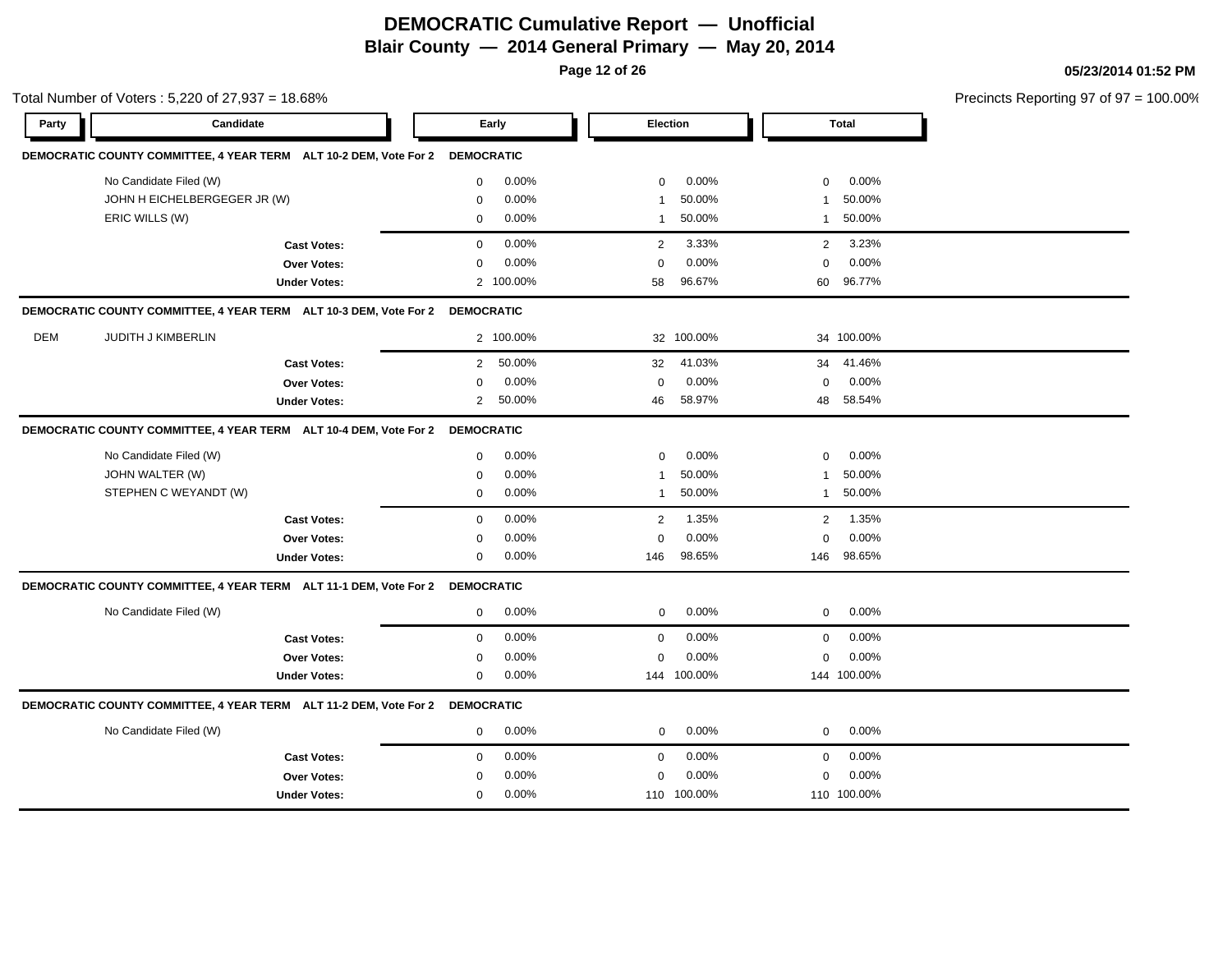**Page 13 of 26**

#### **05/23/2014 01:52 PM**

Total Number of Voters : 5,220 of 27,937 = 18.68% Precincts Reporting 97 of 97 = 100.00% **Party Candidate Early Election Total DEMOCRATIC COUNTY COMMITTEE, 4 YEAR TERM ALT 11-3 DEM, Vote For 2 DEMOCRATIC** No Candidate Filed (W) **0 0.00%** 0 0.00% 0 0.00% 0 0.00% 0 0.00% 0 0.00% 0 0.00% 0 0.00% 0 0.00% 0 0.00% 0 0.00% 0 0.00% 0 0.00% 0 0.00% 0 0.00% 0 0.00% 0 0.00% 0 0.00% 0 0.00% 0 0.00% 0 0.00% 0 0.00% 0 0.00% 0 0.00% 0 0.0 MICHAEL KERAMIDAS (W) 0 0.00% 1 50.00% 1 50.00% RACHAEL KUNTZ (W) 0 0.00% 1 50.00% 1 50.00% **Cast Votes:** 0 0.00% 2 1.72% 2 1.72% **Over Votes:** 0 0.00% **Under Votes:** 0 0.00% 0 114 98.28% 114 114 98.28% 98.28% 0.00% 0 0.00% **DEMOCRATIC COUNTY COMMITTEE, 4 YEAR TERM ALT 12-1 DEM, Vote For 2 DEMOCRATIC** No Candidate Filed (W) 0 0.00% 0 0.00% 0 0.00% ADAM BANKS (W) 0 0.00% 1 100.00% 1 100.00% **Cast Votes:** 0 0.00% 1 2.00% 1 2.00% **Over Votes:** 0 0.00% **Under Votes:** 0 0.00% 0 0.00% 49 98.00% 49 98.00% 0.00% 0 98.00% 98.00% 0.00% **DEMOCRATIC COUNTY COMMITTEE, 4 YEAR TERM ALT 12-2 DEM, Vote For 2 DEMOCRATIC** No Candidate Filed (W) **0 0.00%** 0 0.00% 0 0.00% 0 0.00% 0 0.00% 0 0.00% 0 0.00% 0 0.00% 0 0.00% 0 0.00% 0 0.00% 0 0.00% 0 0.00% 0 0.00% 0 0.00% 0 0.00% 0 0.00% 0 0.00% 0 0.00% 0 0.00% 0 0.00% 0 0.00% 0 0.00% 0 0.00% 0 0.0 **Cast Votes:** 0 0.00% 0 0.00% 0 0.00% **Over Votes:** 0 **Under Votes:** 0 0.00% 0 0.00% 84 84 0.00% 0 0.00% 100.00% 100.00% **DEMOCRATIC COUNTY COMMITTEE, 4 YEAR TERM ALT 12-3 DEM, Vote For 2 DEMOCRATIC** No Candidate Filed (W)  $0.00\%$  0.00% 0 0.00% 0 0.00% 0 0.00% 0 0.00% 0 0.00% 0 0.00% 0 0.00% 0 0.00% 0 0.00% 0 0.00% 0 0.00% 0 0.00% 0 0.00% 0 0.00% 0 0.00% 0 0.00% 0 0.00% 0 0.00% 0 0.00% 0 0.00% 0 0.00% 0 0.00% 0 0.00% RODNEY HILL (W) 0 0.00% 1 100.00% 1 100.00% **Cast Votes:** 0 0.00% 1 1.52% 1 1.47% **Over Votes:** 0 0.00% **Under Votes:** 0.00% 0 2 100.00% 65 98.48% 65 67 98.48% 98.53% 0.00% 0 0.00% **DEMOCRATIC COUNTY COMMITTEE, 4 YEAR TERM ALT 12-4 DEM, Vote For 2 DEMOCRATIC** No Candidate Filed (W)  $0.00\%$  0.00% 0 0.00% 0 0.00% 0 0.00% **Cast Votes:** 0 0.00% 0 0.00% 0 0.00% **Over Votes:** 0 0.00% **Under Votes:** 0 0.00% 0 0.00% 140 140 0.00% 0 0.00% 100.00% 100.00%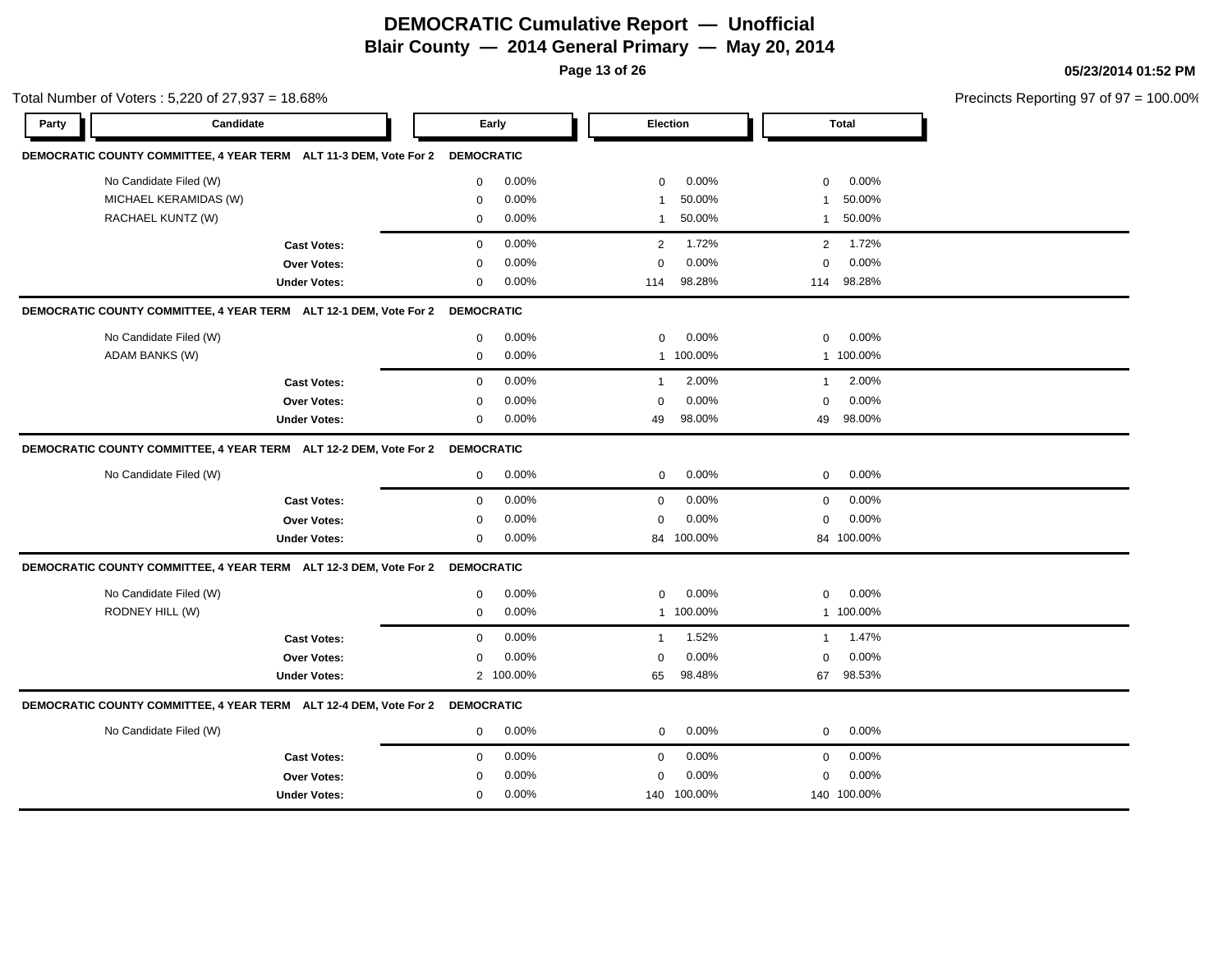**Page 14 of 26**

#### **05/23/2014 01:52 PM**

|            | Total Number of Voters: 5,220 of 27,937 = 18.68%                             |                     |                |          |                |            |                |              | Precincts Reporting 97 of 97 = 100.00% |
|------------|------------------------------------------------------------------------------|---------------------|----------------|----------|----------------|------------|----------------|--------------|----------------------------------------|
| Party      | Candidate                                                                    |                     |                | Early    | Election       |            |                | <b>Total</b> |                                        |
|            | DEMOCRATIC COUNTY COMMITTEE, 4 YEAR TERM ALT 12-5 DEM, Vote For 2 DEMOCRATIC |                     |                |          |                |            |                |              |                                        |
|            | No Candidate Filed (W)                                                       |                     | 0              | $0.00\%$ | $\mathbf 0$    | 0.00%      | $\mathbf 0$    | 0.00%        |                                        |
|            | STEPHEN LAWSON (W)                                                           |                     | $\overline{0}$ | 0.00%    |                | 1 100.00%  |                | 1 100.00%    |                                        |
|            |                                                                              | <b>Cast Votes:</b>  | $\mathbf 0$    | 0.00%    | $\mathbf{1}$   | 2.27%      | $\overline{1}$ | 2.27%        |                                        |
|            |                                                                              | <b>Over Votes:</b>  | 0              | 0.00%    | $\mathbf 0$    | 0.00%      | $\mathbf 0$    | $0.00\%$     |                                        |
|            |                                                                              | <b>Under Votes:</b> | $\mathbf 0$    | $0.00\%$ | 43             | 97.73%     | 43             | 97.73%       |                                        |
|            | DEMOCRATIC COUNTY COMMITTEE, 4 YEAR TERM ALT 13-1 DEM, Vote For 2 DEMOCRATIC |                     |                |          |                |            |                |              |                                        |
| <b>DEM</b> | <b>TIM MILLER</b>                                                            |                     | $\mathbf{0}$   | 0.00%    |                | 63 100.00% |                | 63 100.00%   |                                        |
|            |                                                                              | <b>Cast Votes:</b>  | 0              | 0.00%    | 63             | 44.37%     | 63             | 44.37%       |                                        |
|            |                                                                              | Over Votes:         | $\mathbf 0$    | 0.00%    | 0              | 0.00%      | 0              | 0.00%        |                                        |
|            |                                                                              | <b>Under Votes:</b> | 0              | $0.00\%$ | 79             | 55.63%     | 79             | 55.63%       |                                        |
|            | DEMOCRATIC COUNTY COMMITTEE, 4 YEAR TERM ALT 13-2 DEM, Vote For 2 DEMOCRATIC |                     |                |          |                |            |                |              |                                        |
|            | No Candidate Filed (W)                                                       |                     | 0              | $0.00\%$ | 0              | 0.00%      | 0              | $0.00\%$     |                                        |
|            | <b>JASON RUNK (W)</b>                                                        |                     | 0              | 0.00%    |                | 1 100.00%  |                | 1 100.00%    |                                        |
|            |                                                                              | <b>Cast Votes:</b>  | $\mathbf 0$    | 0.00%    | $\overline{1}$ | 0.78%      | $\mathbf{1}$   | 0.78%        |                                        |
|            |                                                                              | Over Votes:         | $\mathbf 0$    | 0.00%    | 0              | 0.00%      | 0              | 0.00%        |                                        |
|            |                                                                              | <b>Under Votes:</b> | 0              | 0.00%    | 127            | 99.22%     | 127            | 99.22%       |                                        |
|            | DEMOCRATIC COUNTY COMMITTEE, 4 YEAR TERM ALT 13-3 DEM, Vote For 2 DEMOCRATIC |                     |                |          |                |            |                |              |                                        |
| <b>DEM</b> | RICHARD FLAREND                                                              |                     | 0              | 0.00%    | 48             | 97.96%     | 48             | 97.96%       |                                        |
|            | ALICE FLAREND (W)                                                            |                     | $\mathbf 0$    | 0.00%    | -1             | 2.04%      | $\mathbf{1}$   | 2.04%        |                                        |
|            |                                                                              | <b>Cast Votes:</b>  | $\mathbf 0$    | 0.00%    | 49             | 42.98%     | 49             | 42.98%       |                                        |
|            |                                                                              | Over Votes:         | 0              | 0.00%    | 0              | 0.00%      | 0              | 0.00%        |                                        |
|            |                                                                              | <b>Under Votes:</b> | 0              | $0.00\%$ | 65             | 57.02%     | 65             | 57.02%       |                                        |
|            | DEMOCRATIC COUNTY COMMITTEE, 4 YEAR TERM ALT 13-4 DEM, Vote For 2 DEMOCRATIC |                     |                |          |                |            |                |              |                                        |
| DEM        | <b>GEORGE THOMPSON</b>                                                       |                     | $\mathbf{1}$   | 100.00%  | 42             | 97.67%     | 43             | 97.73%       |                                        |
|            | TED BEAM (W)                                                                 |                     | $\mathbf 0$    | 0.00%    | -1             | 2.33%      | $\mathbf{1}$   | 2.27%        |                                        |
|            |                                                                              | <b>Cast Votes:</b>  | 1              | 50.00%   | 43             | 42.16%     | 44             | 42.31%       |                                        |
|            |                                                                              | <b>Over Votes:</b>  | 0              | 0.00%    | 0              | 0.00%      | $\mathbf 0$    | 0.00%        |                                        |
|            |                                                                              | <b>Under Votes:</b> | 1              | 50.00%   | 59             | 57.84%     |                | 60 57.69%    |                                        |
|            | DEMOCRATIC COUNTY COMMITTEE, 4 YEAR TERM ALT 14-1 DEM, Vote For 2 DEMOCRATIC |                     |                |          |                |            |                |              |                                        |
|            | No Candidate Filed (W)                                                       |                     | $\mathbf{0}$   | $0.00\%$ | $\overline{0}$ | 0.00%      | $\mathbf{0}$   | $0.00\%$     |                                        |
|            |                                                                              | <b>Cast Votes:</b>  | $\mathbf 0$    | 0.00%    | 0              | 0.00%      | $\mathbf 0$    | 0.00%        |                                        |
|            |                                                                              | Over Votes:         | 0              | 0.00%    | 0              | 0.00%      | 0              | 0.00%        |                                        |
|            |                                                                              | <b>Under Votes:</b> | 0              | 0.00%    |                | 58 100.00% |                | 58 100.00%   |                                        |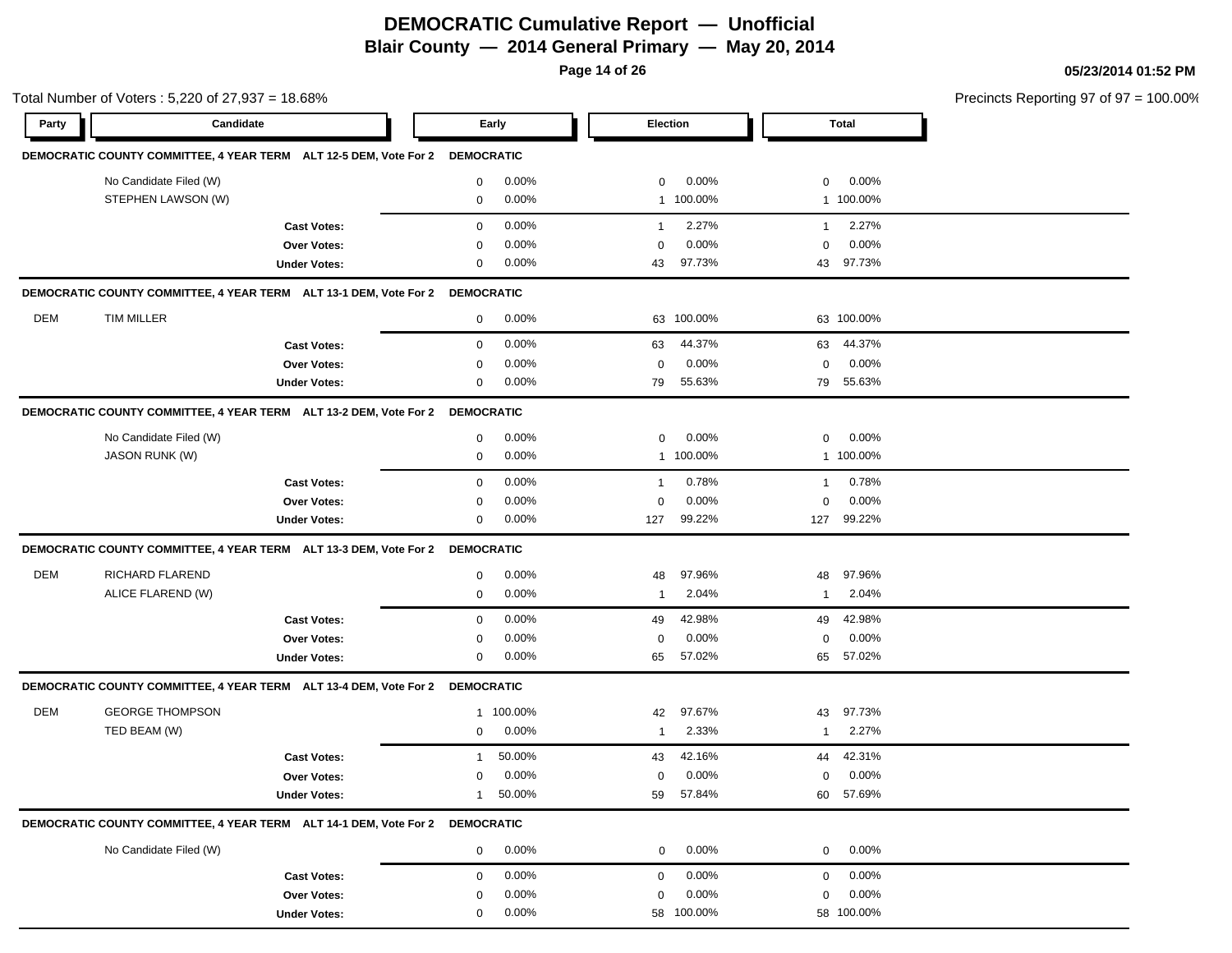**Page 15 of 26**

Total Number of Voters : 5,220 of 27,937 = 18.68%

#### **05/23/2014 01:52 PM**

Precincts Reporting 97 of 97 = 100.00%

**Party Candidate Early Election Total DEMOCRATIC COUNTY COMMITTEE, 4 YEAR TERM ALT 14-2 DEM, Vote For 2 DEMOCRATIC** DEM ANN ROSENHOOVER 2 50.00% 74 49.66% 76 49.67% DEM FRANK ROSENHOOVER 2 50.00% 74 49.66% 76 49.67% ART HALVORSON (W) 0 0.00% 1 0.67% 1 0.65% **Cast Votes:** 4 50.00% 149 80.11% 153 78.87% **Over Votes:** 0 0.00% Under Votes: 4 50.00% 0.00% 0 37 19.89% 37 41 19.89% 21.13% 0.00% 0 0.00% **DEMOCRATIC COUNTY COMMITTEE, 4 YEAR TERM ALT 14-3 DEM, Vote For 2 DEMOCRATIC** DEM ROBERT F. HOUSEMAN 0 0.00% 53 50.48% 53 50.48% DEM KATHRINE MULLER 0 0.00% 52 49.52% 52 49.52% **Cast Votes:** 0 0.00% 105 73.94% 105 73.94% **Over Votes:** 0 0.00% **Under Votes:** 0 0.00% 0 0.00% 37 37 0.00% 0 26.06% 26.06% 0.00% **DEMOCRATIC COUNTY COMMITTEE, 4 YEAR TERM ALT 14-4 DEM, Vote For 2 DEMOCRATIC** No Candidate Filed (W)  $0.00\%$  0.00% 0 0.00% 0 0.00% 0 0.00% THOMAS L PATTERSON (W)  $0.00\%$   $0.00\%$   $2.50.00\%$   $2.50.00\%$ MARY BETTWY (W) 0 0.00% 1 25.00% 1 25.00% STEVE BETTWY (W) 8 0 0.00% 1 25.00% 1 25.00% 1 25.00% 1 25.00% 1 25.00% 1 25.00% 1 25.00% 1 25.00% 1 25.00% 1 25.00% 1 25.00% 1 25.00% 1 25.00% 1 25.00% 1 25.00% 1 25.00% 1 25.00% 1 25.00% 1 25.00% 1 25.00% 1 25.00% 1 25.0 **Cast Votes:** 0 0.00% 4 2.00% 4 1.98% **Over Votes:** 0 0.00% **Under Votes:** 0.00% 0 100.00% 98.00% 198 0.00% 0 98.00% 98.02% 0.00% **DEMOCRATIC COUNTY COMMITTEE, 4 YEAR TERM ALLEGHENY 1 DEM, Vote For 2 DEMOCRATIC** No Candidate Filed (W) 0 0.00% 0 0.00% 0 0.00% TERRY TOMESSETI (W) 1 50.00% 1 50.00% 0 0.00% 1 50.00% 1 50.00% DIANE MELING (W) 1 50.00% 0 0.00% 1 50.00% **Cast Votes:** 2 33.33% 0 0.00% 2 1.05% **Over Votes:** 0 0.00% Under Votes: 4 66.67% 0.00% 0 66.67% 184 188 100.00% 0.00% 0 0.00% 98.95% **DEMOCRATIC COUNTY COMMITTEE, 4 YEAR TERM ALLEGHENY 2 DEM, Vote For 2 DEMOCRATIC** DEM MARY ANN CHAMBERLAIN 3 50.00% 72 57.60% 75 57.25% DEM MARSHA HUNTER 3 50.00% 53 42.40% 56 42.75% **Cast Votes:** 6 100.00% 125 67.93% 131 68.95% **Over Votes:** 0 0.00% 0 0.00% 0 0.00%

59 32.07%

59 59 32.07% 31.05%

**Under Votes:** 0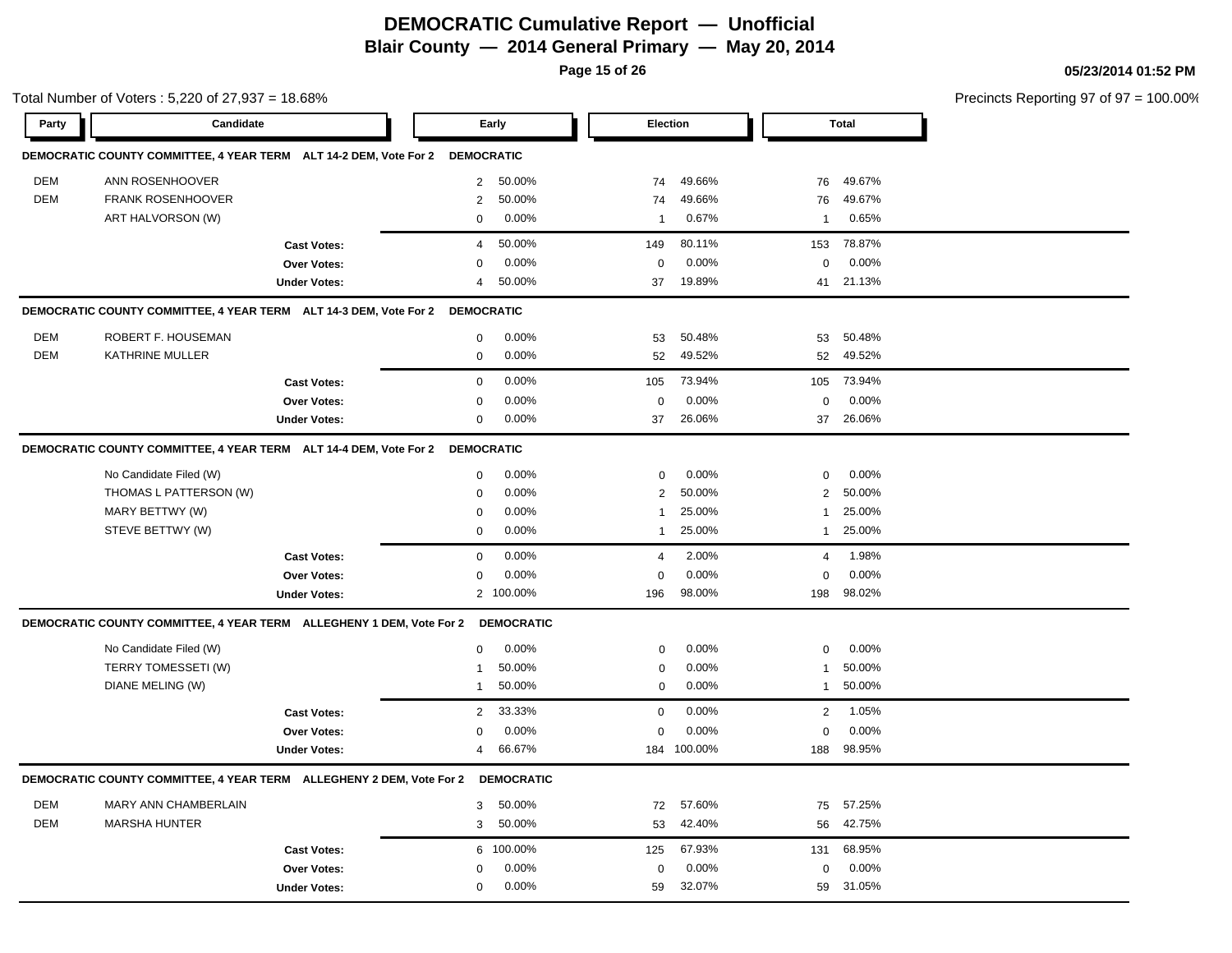**Page 16 of 26**

#### **05/23/2014 01:52 PM**

Total Number of Voters : 5,220 of 27,937 = 18.68% Precincts Reporting 97 of 97 = 100.00% **Party Candidate Early Election Total DEMOCRATIC COUNTY COMMITTEE, 4 YEAR TERM ALLEGHENY 3 DEM, Vote For 2 DEMOCRATIC** No Candidate Filed (W) **0 0.00%** 0 0.00% 0 0.00% 0 0.00% 0 0.00% 0 0.00% 0 0.00% 0 0.00% 0 0.00% 0 0.00% 0 0.00% 0 0.00% 0 0.00% 0 0.00% 0 0.00% 0 0.00% 0 0.00% 0 0.00% 0 0.00% 0 0.00% 0 0.00% 0 0.00% 0 0.00% 0 0.00% 0 0.0 TED BEAM (W) 0 0.00% 1 100.00% 1 100.00% **Cast Votes:** 0 0.00% 1 2.94% 1 2.00% **Over Votes:** 0 0.00% **Under Votes:** 16 100.00% 0.00% 0 33 97.06% 49 0.00% 0 97.06% 98.00% 0.00% **DEMOCRATIC COUNTY COMMITTEE, 4 YEAR TERM ALLEGHENY 4 DEM, Vote For 2 DEMOCRATIC** No Candidate Filed (W) 0 0.00% 0 0.00% 0 0.00% FRANK ROSENHOOVER (W)  $0.00\%$  0.00% 1 50.00% 1 50.00% 1 50.00% ROBIN AURANDT (W) 0 0.00% 1 50.00% 1 50.00% **Cast Votes:** 0 0.00% 2 1.69% 2 1.67% **Over Votes:** 0 0.00% **Under Votes:** 0.00% 0 100.00% 98.31% 118 0.00% 0 98.31% 98.33% 0.00% **DEMOCRATIC COUNTY COMMITTEE, 4 YEAR TERM ANTIS TWP 1 DEM, Vote For 2 DEMOCRATIC** No Candidate Filed (W)  $0.00\%$  0.00% 0 0.00% 0 0.00% 0 0.00% SUSAN NEBGEN (W) 0 0.00% 1 20.00% 1 20.00% JOHN GARBER (W) 0 0.00% 1 20.00% 1 20.00% JODY ADAMS (W) 0 0.00% 1 20.00% 1 20.00% NICHOLAS ADAMS (W) 0 0.00% 2 40.00% 2 40.00% **Cast Votes:** 0 0.00% 5 3.25% 5 3.13% **Over Votes:** 0 0.00% **Under Votes:** 0.00% 0 100.00% 96.75% 155 0.00% 0 0.00% 96.75% 96.88% **DEMOCRATIC COUNTY COMMITTEE, 4 YEAR TERM ANTIS TWP 2 DEM, Vote For 2 DEMOCRATIC** No Candidate Filed (W) 0 0.00% 0 0.00% 0 0.00% MATTHEW YARNELL (W) 0 0.00% 1 50.00% 1 50.00% TED BEAM (W) 0 0.00% 1 50.00% 1 50.00% **Cast Votes:** 0 0.00% 2 1.32% 2 1.32% **Over Votes:** 0 0.00% **Under Votes:** 0 0.00% 0 0.00% 150 150 0.00% 0 0.00% 98.68% 98.68% **DEMOCRATIC COUNTY COMMITTEE, 4 YEAR TERM ANTIS TWP 3 DEM, Vote For 2 DEMOCRATIC** DEM ROBIN AURANDT 1 100.00% 59 98.33% 60 98.36% JOHN LUKE JR (W) 0 0.00% 1 1.67% 1 1.64% **Cast Votes:** 1 50.00% 60 42.86% 61 42.96% **Over Votes:** 0 Under Votes: 1 50.00% 0.00% 80 57.14% 0.00% 80 81 57.14% 57.04%0.00% 0 0.00%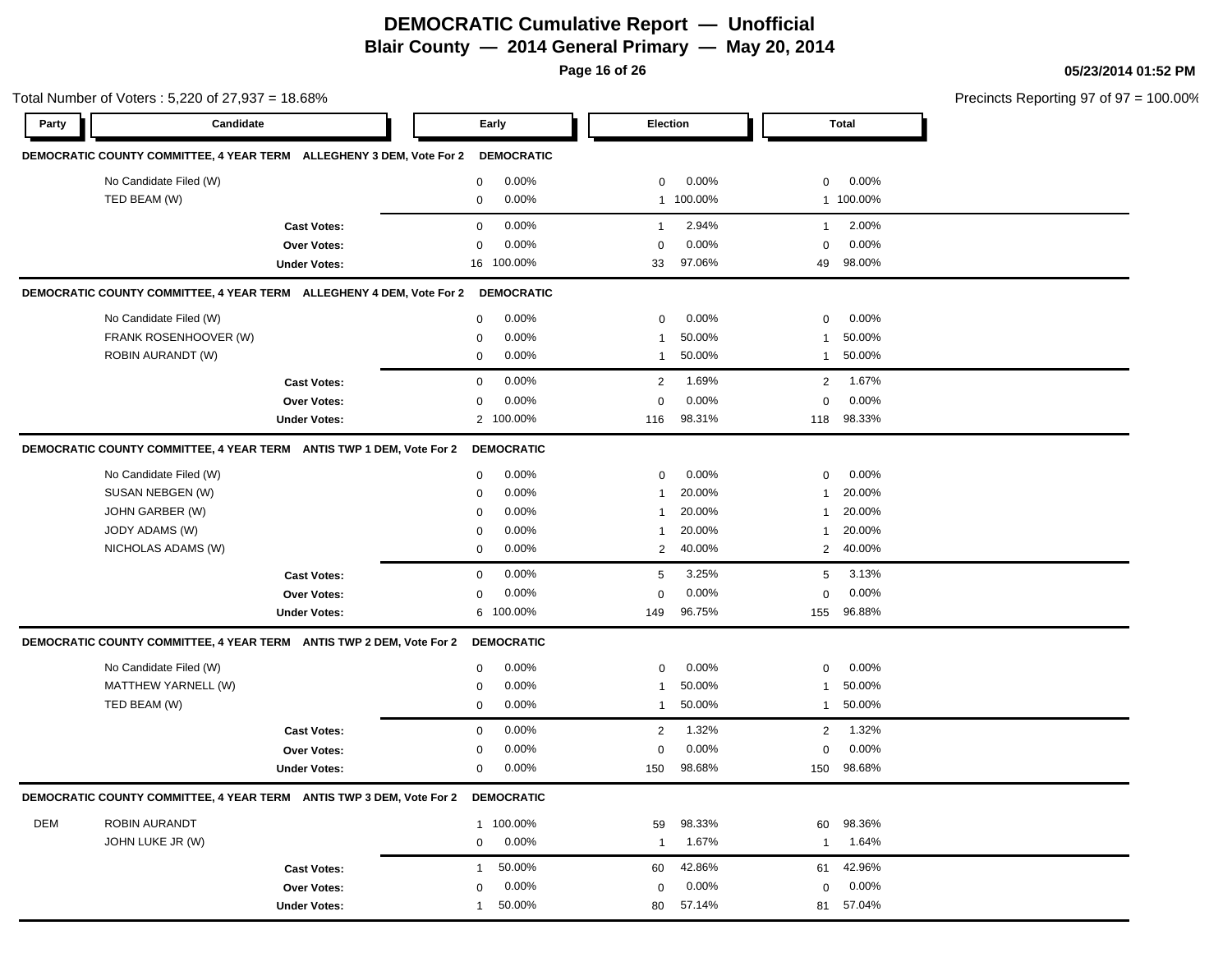**Page 17 of 26**

#### **05/23/2014 01:52 PM**

Total Number of Voters : 5,220 of 27,937 = 18.68% **Party Candidate Early Election Total DEMOCRATIC COUNTY COMMITTEE, 4 YEAR TERM BELLWOOD BORO DEM, Vote For 2 DEMOCRATIC** No Candidate Filed (W) **0 0.00%** 0 0.00% 0 0.00% 0 0.00% 0 0.00% 0 0.00% 0 0.00% 0 0.00% 0 0.00% 0 0.00% 0 0.00% 0 0.00% 0 0.00% 0 0.00% 0 0.00% 0 0.00% 0 0.00% 0 0.00% 0 0.00% 0 0.00% 0 0.00% 0 0.00% 0 0.00% 0 0.00% 0 0.0 BRIAN THOMAS (W) 0 0.00% 1 100.00% 1 100.00% **Cast Votes:** 0 0.00% 1 0.91% 1 0.89% **Over Votes:** 0 0.00% **Under Votes:** 0.00% 0 100.00% 99.09% 111 0.00% 0 99.09% 99.11% 0.00% **DEMOCRATIC COUNTY COMMITTEE, 4 YEAR TERM BLAIR TWP CATFISH DEM, Vote For 2 DEMOCRATIC** No Candidate Filed (W) 0 0.00% 0 0.00% 0 0.00% MELISSA SMITHMYER (W)  $0.00\%$  0.00% 1 50.00% 1 50.00% 1 50.00% SETH ICKES (W) 0 0.00% 1 50.00% 1 50.00% **Cast Votes:** 0 0.00% 2 2.04% 2 2.00% **Over Votes:** 0 0.00% Under Votes: 2 100.00% 0.00% 0 100.00% 96 98 0.00% 0 97.96% 98.00% 0.00% **DEMOCRATIC COUNTY COMMITTEE, 4 YEAR TERM BLAIR TWP E HOLBG DEM, Vote For 2 DEMOCRATIC** DEM MARTIN P. BARONNER 3 100.00% 143 94.70% 146 94.81% JOSEPH MELUSKY (W) 0 0.00% 4 2.65% 4 2.60% JOHN WILSON (W) 0 0.00% 2 1.32% 2 1.30% CHRIS KENYON (W) 0 0.00% 1 0.66% 1 0.65% CASEY DODSON (W) 0 0.00% 1 0.66% 1 0.65% **Cast Votes:** 3 50.00% 151 43.64% 154 43.75% **Over Votes:** 0 0.00% Under Votes: 3 50.00% 0.00% 0 50.00% 195 198 0.00% 0 0.00% 56.36% 56.25% **DEMOCRATIC COUNTY COMMITTEE, 4 YEAR TERM CATHARINE TWP DEM, Vote For 2 DEMOCRATIC** No Candidate Filed (W) 0 0.00% 0 0.00% 0 0.00% JERYL GREEN (W) 0 0.00% 2 100.00% 2 100.00% **Cast Votes:** 0 0.00% 2 4.00% 2 4.00% **Over Votes:** 0 0.00% **Under Votes:** 0 0.00% 0 0.00% 48 96.00% 48 96.00% 0.00% 0 0.00% 96.00% 96.00% **DEMOCRATIC COUNTY COMMITTEE, 4 YEAR TERM DUNCANSVILLE DEM, Vote For 2 DEMOCRATIC** No Candidate Filed (W)  $0.00\%$  0.00% 0 0.00% 0 0.00% 0 0.00% **Cast Votes:** 0 0.00% 0 0.00% 0 0.00% **Over Votes:** 0 Under Votes: 2 100.00% 0.00% 0 100.00% 138 140 0.00% 0 0.00% 100.00% 100.00%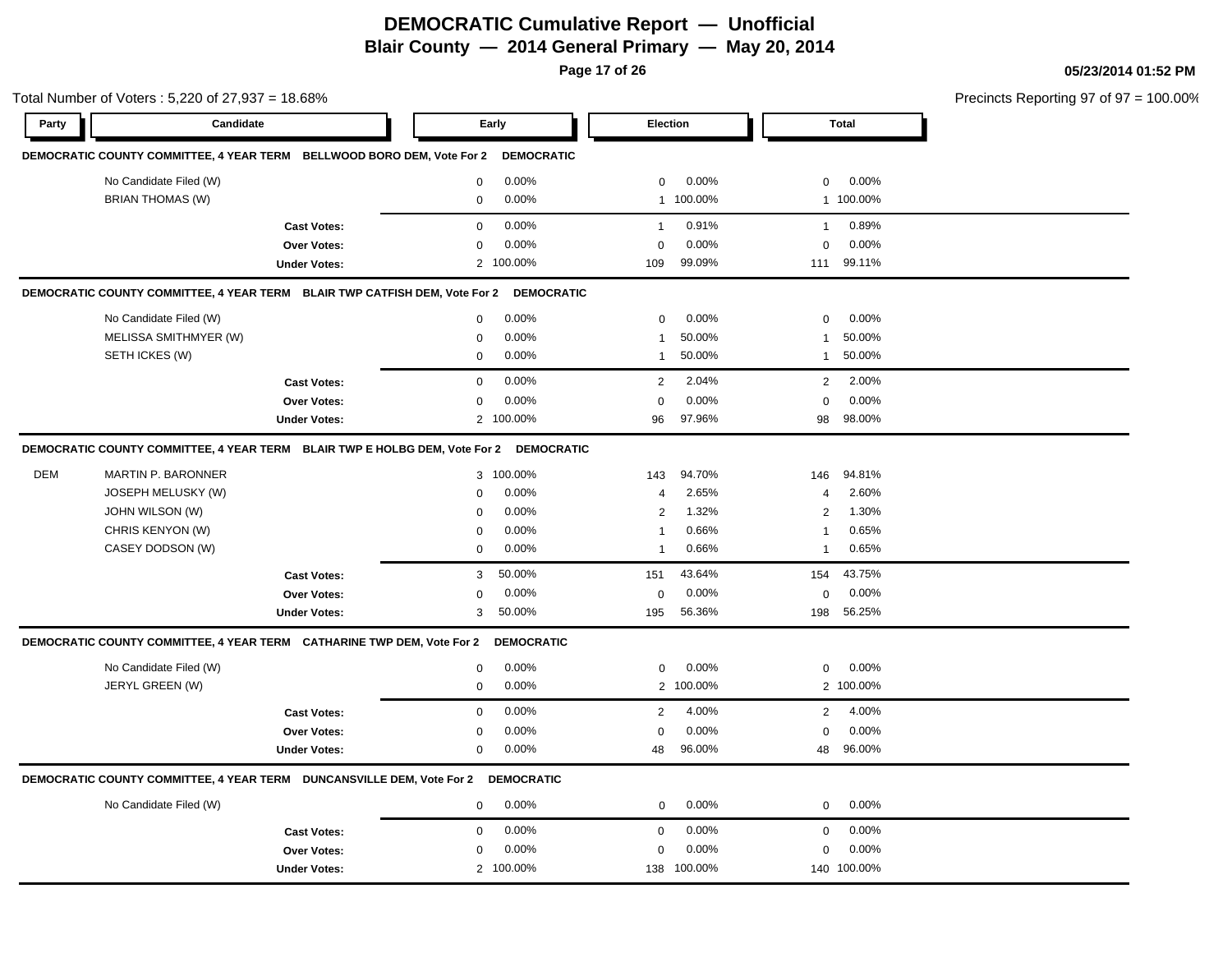**Page 18 of 26**

#### **05/23/2014 01:52 PM**

| Total Number of Voters: 5,220 of 27,937 = 18.68% |                                                                                      |                     |                |                   |                |             |                | Precincts Reporting 97 of 97 = 100.00% |  |
|--------------------------------------------------|--------------------------------------------------------------------------------------|---------------------|----------------|-------------------|----------------|-------------|----------------|----------------------------------------|--|
| Party                                            | Candidate                                                                            |                     |                | Early             | Election       |             |                | <b>Total</b>                           |  |
|                                                  | DEMOCRATIC COUNTY COMMITTEE, 4 YEAR TERM FRANKSTOWN TWP 1 DEM, Vote For 2            |                     |                | <b>DEMOCRATIC</b> |                |             |                |                                        |  |
|                                                  | No Candidate Filed (W)                                                               |                     | $\mathbf 0$    | 0.00%             | 0              | 0.00%       | $\mathbf{0}$   | $0.00\%$                               |  |
|                                                  | MICHAEL A GIANSANTEJR (W)                                                            |                     | 0              | 0.00%             |                | 1 100.00%   |                | 1 100.00%                              |  |
|                                                  |                                                                                      | <b>Cast Votes:</b>  | 0              | 0.00%             | $\overline{1}$ | 2.50%       | $\mathbf{1}$   | 2.50%                                  |  |
|                                                  |                                                                                      | Over Votes:         | 0              | 0.00%             | 0              | 0.00%       | $\mathbf 0$    | 0.00%                                  |  |
|                                                  |                                                                                      | <b>Under Votes:</b> | $\mathbf 0$    | 0.00%             | 39             | 97.50%      | 39             | 97.50%                                 |  |
|                                                  | DEMOCRATIC COUNTY COMMITTEE, 4 YEAR TERM FRANKSTOWN TWP 2 DEM, Vote For 2            |                     |                | <b>DEMOCRATIC</b> |                |             |                |                                        |  |
| <b>DEM</b>                                       | TIMOTHY N. MCINTYRE                                                                  |                     | 3              | 75.00%            | 146            | 98.65%      | 149            | 98.03%                                 |  |
|                                                  | <b>BRAD SOTTILE (W)</b>                                                              |                     | -1             | 25.00%            | 0              | 0.00%       | $\mathbf{1}$   | 0.66%                                  |  |
|                                                  | DIANE MEHLING (W)                                                                    |                     | 0              | 0.00%             | 1              | 0.68%       | $\mathbf{1}$   | 0.66%                                  |  |
|                                                  | JOHN MCINTYRE (W)                                                                    |                     | 0              | 0.00%             | 1              | 0.68%       | $\mathbf{1}$   | 0.66%                                  |  |
|                                                  |                                                                                      | <b>Cast Votes:</b>  | 4              | 66.67%            | 148            | 46.54%      | 152            | 46.91%                                 |  |
|                                                  |                                                                                      | Over Votes:         | 0              | 0.00%             | $\mathbf 0$    | 0.00%       | 0              | 0.00%                                  |  |
|                                                  |                                                                                      | <b>Under Votes:</b> | $\overline{2}$ | 33.33%            | 170            | 53.46%      |                | 172 53.09%                             |  |
|                                                  | DEMOCRATIC COUNTY COMMITTEE, 4 YEAR TERM FRANKSTOWN TWP 3 DEM, Vote For 2 DEMOCRATIC |                     |                |                   |                |             |                |                                        |  |
| <b>DEM</b>                                       | <b>DONNA S COHEN</b>                                                                 |                     | 4              | 80.00%            | 120            | 98.36%      | 124            | 97.64%                                 |  |
|                                                  | KATHIE RICHARDSON (W)                                                                |                     | -1             | 20.00%            | 1              | 0.82%       | $\overline{2}$ | 1.57%                                  |  |
|                                                  | PAUL PLUMMER (W)                                                                     |                     | 0              | 0.00%             | $\mathbf{1}$   | 0.82%       | $\mathbf{1}$   | 0.79%                                  |  |
|                                                  |                                                                                      | <b>Cast Votes:</b>  | 5              | 62.50%            | 122            | 43.57%      | 127            | 44.10%                                 |  |
|                                                  |                                                                                      | Over Votes:         | 0              | 0.00%             | 0              | 0.00%       | 0              | 0.00%                                  |  |
|                                                  |                                                                                      | <b>Under Votes:</b> | 3              | 37.50%            | 158            | 56.43%      | 161            | 55.90%                                 |  |
|                                                  | DEMOCRATIC COUNTY COMMITTEE, 4 YEAR TERM FREEDOM TWP 1 DEM, Vote For 2               |                     |                | <b>DEMOCRATIC</b> |                |             |                |                                        |  |
|                                                  | No Candidate Filed (W)                                                               |                     | 0              | 0.00%             | 0              | 0.00%       | 0              | $0.00\%$                               |  |
|                                                  | TERRY TOMASSETTI (W)                                                                 |                     | 0              | 0.00%             | 2              | 28.57%      | $\overline{2}$ | 28.57%                                 |  |
|                                                  | DONALD E IMLER JR (W)                                                                |                     | 0              | 0.00%             | $\overline{2}$ | 28.57%      | $\overline{2}$ | 28.57%                                 |  |
|                                                  | TED BEAM JR (W)                                                                      |                     | 0              | 0.00%             | 1              | 14.29%      | 1              | 14.29%                                 |  |
|                                                  | DAVID GROPELLI (W)                                                                   |                     | 0              | 0.00%             |                | 2 28.57%    | 2              | 28.57%                                 |  |
|                                                  |                                                                                      | <b>Cast Votes:</b>  | 0              | 0.00%             | $\overline{7}$ | 5.83%       | $\overline{7}$ | 5.83%                                  |  |
|                                                  |                                                                                      | <b>Over Votes:</b>  | 0              | 0.00%             | 0              | 0.00%       | 0              | 0.00%                                  |  |
|                                                  |                                                                                      | <b>Under Votes:</b> | 0              | $0.00\%$          |                | 113 94.17%  |                | 113 94.17%                             |  |
|                                                  | DEMOCRATIC COUNTY COMMITTEE, 4 YEAR TERM FREEDOM TWP 2 DEM, Vote For 2 DEMOCRATIC    |                     |                |                   |                |             |                |                                        |  |
|                                                  | No Candidate Filed (W)                                                               |                     | 0              | 0.00%             | $\mathbf{0}$   | 0.00%       | $\mathbf 0$    | 0.00%                                  |  |
|                                                  |                                                                                      | <b>Cast Votes:</b>  | 0              | 0.00%             | $\mathbf 0$    | 0.00%       | $\mathbf 0$    | 0.00%                                  |  |
|                                                  |                                                                                      | <b>Over Votes:</b>  | 0              | 0.00%             | $\mathbf 0$    | 0.00%       | $\mathbf 0$    | 0.00%                                  |  |
|                                                  |                                                                                      | <b>Under Votes:</b> | 0              | 0.00%             |                | 150 100.00% |                | 150 100.00%                            |  |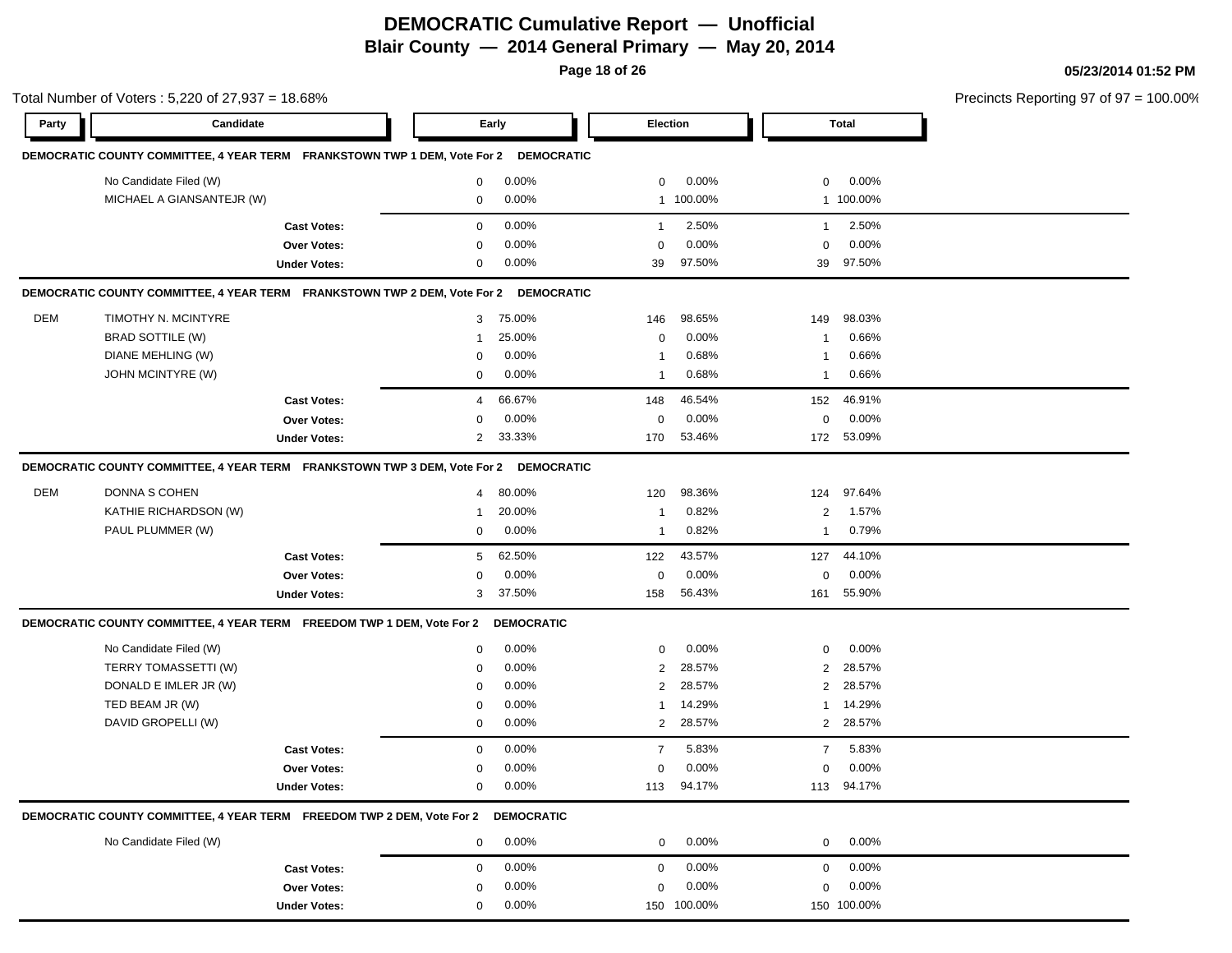**Page 19 of 26**

|            | Total Number of Voters: 5,220 of 27,937 = 18.68%                          |                     |                            |                         |                       | Precincts Reporting 97 of 97 = 100.00% |
|------------|---------------------------------------------------------------------------|---------------------|----------------------------|-------------------------|-----------------------|----------------------------------------|
| Party      | Candidate                                                                 |                     | Early                      | Election                | <b>Total</b>          |                                        |
|            | DEMOCRATIC COUNTY COMMITTEE, 4 YEAR TERM GREENFIELD TWP 1 DEM, Vote For 2 |                     |                            | <b>DEMOCRATIC</b>       |                       |                                        |
| <b>DEM</b> | <b>ELIZABETH BARR</b>                                                     |                     | 0.00%<br>$\mathbf{0}$      | 93.55%<br>29            | 93.55%<br>29          |                                        |
|            | TROY MCMULLEN (W)                                                         |                     | 0.00%<br>$\mathbf{0}$      | 3.23%<br>$\overline{1}$ | 3.23%<br>$\mathbf{1}$ |                                        |
|            | DONNA GORITY (W)                                                          |                     | 0.00%<br>$\mathbf 0$       | 3.23%<br>$\overline{1}$ | 3.23%<br>$\mathbf{1}$ |                                        |
|            |                                                                           | <b>Cast Votes:</b>  | 0.00%<br>0                 | 41.89%<br>31            | 41.89%<br>31          |                                        |
|            |                                                                           | Over Votes:         | 0.00%<br>0                 | 0.00%<br>$\mathbf 0$    | 0.00%<br>$\mathbf 0$  |                                        |
|            |                                                                           | <b>Under Votes:</b> | 0.00%<br>0                 | 58.11%<br>43            | 58.11%<br>43          |                                        |
|            | DEMOCRATIC COUNTY COMMITTEE, 4 YEAR TERM GREENFIELD TWP 2 DEM, Vote For 2 |                     |                            | <b>DEMOCRATIC</b>       |                       |                                        |
|            | No Candidate Filed (W)                                                    |                     | 0.00%<br>$\mathbf 0$       | 0.00%<br>0              | 0.00%<br>$\mathbf{0}$ |                                        |
|            |                                                                           | <b>Cast Votes:</b>  | 0.00%<br>$\mathbf 0$       | 0.00%<br>$\mathbf 0$    | 0.00%<br>$\mathbf 0$  |                                        |
|            |                                                                           | Over Votes:         | 0.00%<br>$\mathbf{0}$      | 0.00%<br>$\mathbf 0$    | 0.00%<br>$\mathbf 0$  |                                        |
|            |                                                                           | <b>Under Votes:</b> | 0.00%<br>0                 | 30 100.00%              | 30 100.00%            |                                        |
|            | DEMOCRATIC COUNTY COMMITTEE, 4 YEAR TERM GREENFIELD TWP 3 DEM, Vote For 2 |                     |                            | <b>DEMOCRATIC</b>       |                       |                                        |
|            | No Candidate Filed (W)                                                    |                     | 0.00%<br>$\mathbf 0$       | 0.00%<br>0              | 0.00%<br>$\mathbf 0$  |                                        |
|            | JUDY WARD (W)                                                             |                     | 0.00%<br>0                 | 1 100.00%               | 1 100.00%             |                                        |
|            |                                                                           | <b>Cast Votes:</b>  | 0.00%<br>0                 | 0.71%<br>$\mathbf{1}$   | 0.70%<br>$\mathbf{1}$ |                                        |
|            |                                                                           | <b>Over Votes:</b>  | 0.00%<br>$\Omega$          | 0.00%<br>0              | 0.00%<br>$\mathbf 0$  |                                        |
|            |                                                                           | <b>Under Votes:</b> | 2 100.00%                  | 99.29%<br>139           | 99.30%<br>141         |                                        |
|            | DEMOCRATIC COUNTY COMMITTEE, 4 YEAR TERM HOLLIDAYSBURG 1 DEM, Vote For 2  |                     |                            | <b>DEMOCRATIC</b>       |                       |                                        |
|            | No Candidate Filed (W)                                                    |                     | $0.00\%$<br>$\overline{0}$ | 0.00%<br>$\mathbf 0$    | 0.00%<br>0            |                                        |
|            |                                                                           | <b>Cast Votes:</b>  | 0.00%<br>$\mathbf{0}$      | 0.00%<br>$\mathbf 0$    | 0.00%<br>$\mathbf 0$  |                                        |
|            |                                                                           | Over Votes:         | 0.00%<br>0                 | 0.00%<br>$\mathbf 0$    | 0.00%<br>$\mathbf 0$  |                                        |
|            |                                                                           | <b>Under Votes:</b> | 0.00%<br>0                 | 46 100.00%              | 46 100.00%            |                                        |
|            | DEMOCRATIC COUNTY COMMITTEE, 4 YEAR TERM HOLLIDAYSBURG 2 DEM, Vote For 2  |                     |                            | <b>DEMOCRATIC</b>       |                       |                                        |
|            | No Candidate Filed (W)                                                    |                     | 0.00%<br>$\mathbf{0}$      | 0.00%<br>$\mathbf 0$    | 0.00%<br>$\mathbf 0$  |                                        |
|            | PAUL PLUMMER (W)                                                          |                     | 0.00%<br>$\mathbf 0$       | 3 100.00%               | 3 100.00%             |                                        |
|            |                                                                           | <b>Cast Votes:</b>  | 0.00%<br>$\mathbf{0}$      | 3.13%<br>3              | 3.13%<br>3            |                                        |
|            |                                                                           | <b>Over Votes:</b>  | 0.00%<br>$\mathbf 0$       | 0.00%<br>$\mathbf 0$    | 0.00%<br>$\mathbf 0$  |                                        |
|            |                                                                           | <b>Under Votes:</b> | 0.00%<br>$\mathbf{0}$      | 96.88%<br>93            | 96.88%<br>93          |                                        |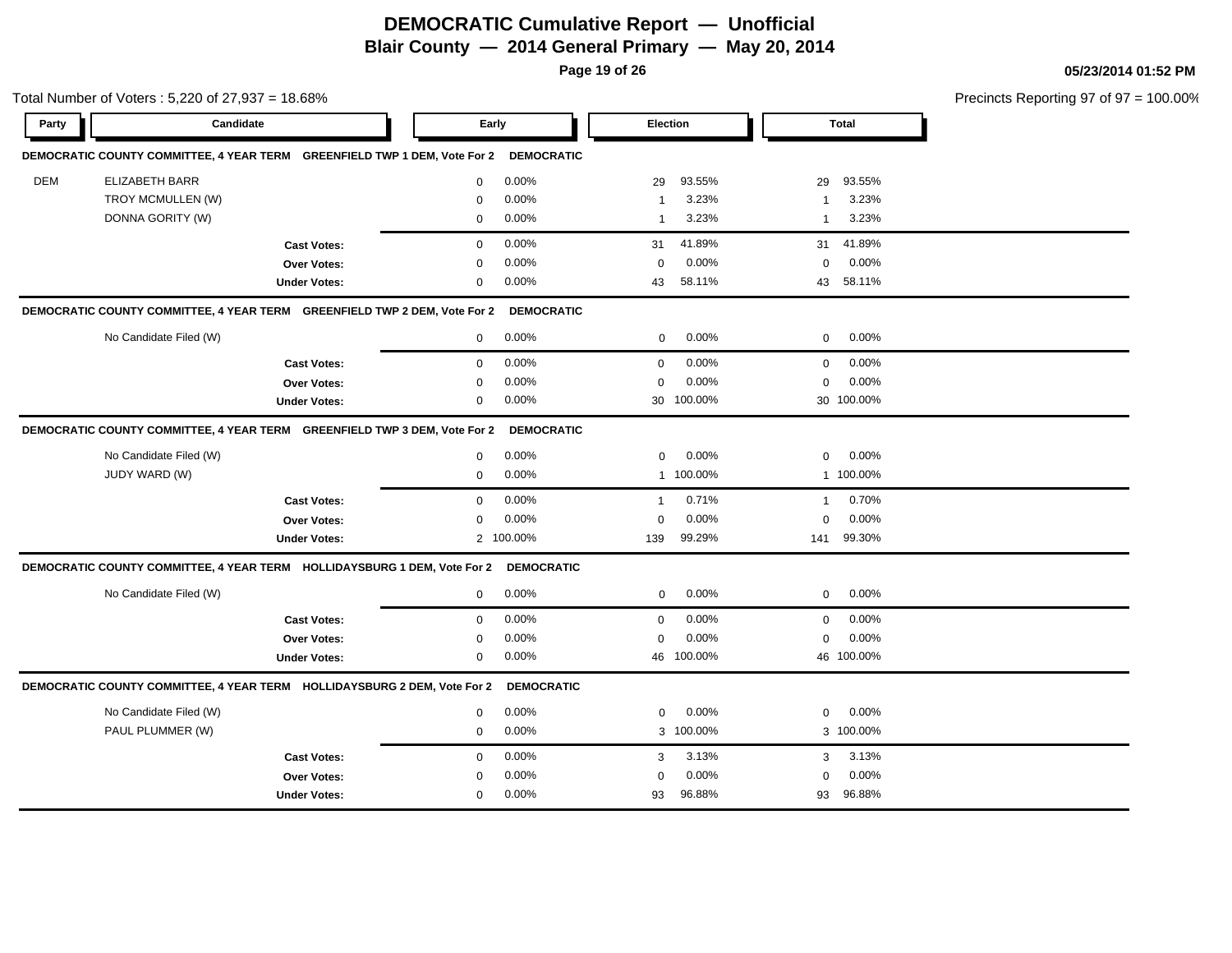**Page 20 of 26**

|       | Total Number of Voters: 5,220 of 27,937 = 18.68%                                    |                     |                          |              |             |                |             | Precincts Reporting 97 of 97 = 100.00% |
|-------|-------------------------------------------------------------------------------------|---------------------|--------------------------|--------------|-------------|----------------|-------------|----------------------------------------|
| Party | Candidate                                                                           |                     | Early                    |              | Election    |                | Total       |                                        |
|       | DEMOCRATIC COUNTY COMMITTEE, 4 YEAR TERM HOLLIDAYSBURG 3 DEM, Vote For 2            |                     | <b>DEMOCRATIC</b>        |              |             |                |             |                                        |
|       | No Candidate Filed (W)                                                              |                     | 0.00%<br>$\mathbf 0$     | $\mathbf{0}$ | 0.00%       | $\mathbf 0$    | 0.00%       |                                        |
|       | JASON B MOCK (W)                                                                    |                     | 0.00%<br>$\mathbf 0$     |              | 50.00%      | $\overline{1}$ | 50.00%      |                                        |
|       | JOE DODSON (W)                                                                      |                     | 0.00%<br>0               | -1           | 50.00%      | $\mathbf{1}$   | 50.00%      |                                        |
|       |                                                                                     | <b>Cast Votes:</b>  | 0.00%<br>0               | 2            | 7.69%       | $\overline{2}$ | 7.69%       |                                        |
|       |                                                                                     | <b>Over Votes:</b>  | 0.00%<br>$\mathbf 0$     | $\mathbf 0$  | 0.00%       | $\mathbf 0$    | 0.00%       |                                        |
|       |                                                                                     | <b>Under Votes:</b> | $0.00\%$<br>0            | 24           | 92.31%      | 24             | 92.31%      |                                        |
|       | DEMOCRATIC COUNTY COMMITTEE, 4 YEAR TERM HOLLIDAYSBURG 4 DEM, Vote For 2            |                     | <b>DEMOCRATIC</b>        |              |             |                |             |                                        |
|       | No Candidate Filed (W)                                                              |                     | 0.00%<br>0               | 0            | 0.00%       | 0              | 0.00%       |                                        |
|       | CHRISTOPHER SEYMOUR (W)                                                             |                     | 0.00%<br>$\mathbf 0$     |              | 20.00%      | $\overline{1}$ | 20.00%      |                                        |
|       | <b>EMILY KING (W)</b>                                                               |                     | 0.00%<br>0               |              | 20.00%      | $\mathbf{1}$   | 20.00%      |                                        |
|       | NIKKI IMHOFF (W)                                                                    |                     | 0.00%<br>0               |              | 20.00%      | $\mathbf{1}$   | 20.00%      |                                        |
|       | MEGHAN GRASSADONIA (W)                                                              |                     | 0.00%<br>0               |              | 20.00%      | $\mathbf{1}$   | 20.00%      |                                        |
|       | FRANK BLAIR (W)                                                                     |                     | $0.00\%$<br>0            | -1           | 20.00%      | $\mathbf{1}$   | 20.00%      |                                        |
|       |                                                                                     | <b>Cast Votes:</b>  | 0.00%<br>$\mathbf{0}$    | 5            | 5.10%       | 5              | 5.00%       |                                        |
|       |                                                                                     | Over Votes:         | 0.00%<br>0               | $\Omega$     | 0.00%       | 0              | 0.00%       |                                        |
|       |                                                                                     | <b>Under Votes:</b> | 2 100.00%                | 93           | 94.90%      | 95             | 95.00%      |                                        |
|       | DEMOCRATIC COUNTY COMMITTEE, 4 YEAR TERM HOLLIDAYSBURG 5 DEM, Vote For 2            |                     | <b>DEMOCRATIC</b>        |              |             |                |             |                                        |
|       | No Candidate Filed (W)                                                              |                     | 0.00%<br>0               | $\mathbf{0}$ | 0.00%       | 0              | 0.00%       |                                        |
|       | TERRY TOMASETTY (W)                                                                 |                     | 0.00%<br>$\mathbf 0$     |              | 33.33%      | $\mathbf{1}$   | 33.33%      |                                        |
|       | FRANK ROSENHOOVER (W)                                                               |                     | 0.00%<br>$\mathbf 0$     |              | 33.33%      | $\mathbf{1}$   | 33.33%      |                                        |
|       | JOSEPHINE NEUBAUER (W)                                                              |                     | $0.00\%$<br>$\mathbf 0$  | $\mathbf{1}$ | 33.33%      | $\mathbf{1}$   | 33.33%      |                                        |
|       |                                                                                     | <b>Cast Votes:</b>  | 0.00%<br>0               | 3            | 3.41%       | 3              | 3.33%       |                                        |
|       |                                                                                     | Over Votes:         | 0.00%<br>0               | 0            | 0.00%       | 0              | 0.00%       |                                        |
|       |                                                                                     | <b>Under Votes:</b> | 2 100.00%                | 85           | 96.59%      | 87             | 96.67%      |                                        |
|       | DEMOCRATIC COUNTY COMMITTEE, 4 YEAR TERM HOLLIDAYSBURG 6 DEM, Vote For 2            |                     | <b>DEMOCRATIC</b>        |              |             |                |             |                                        |
|       | No Candidate Filed (W)                                                              |                     | $0.00\%$<br>0            | $\mathbf{0}$ | 0.00%       | $\mathbf 0$    | 0.00%       |                                        |
|       |                                                                                     | <b>Cast Votes:</b>  | 0.00%<br>0               | 0            | 0.00%       | $\mathbf 0$    | 0.00%       |                                        |
|       |                                                                                     | <b>Over Votes:</b>  | 0.00%<br>0               | 0            | 0.00%       | 0              | 0.00%       |                                        |
|       |                                                                                     | <b>Under Votes:</b> | 18 100.00%               |              | 120 100.00% |                | 138 100.00% |                                        |
|       | DEMOCRATIC COUNTY COMMITTEE, 4 YEAR TERM HOLLIDAYSBURG 7 DEM, Vote For 2 DEMOCRATIC |                     |                          |              |             |                |             |                                        |
|       | No Candidate Filed (W)                                                              |                     | $0.00\%$<br>$\mathbf{0}$ | $\mathbf{0}$ | $0.00\%$    | $\overline{0}$ | $0.00\%$    |                                        |
|       |                                                                                     | <b>Cast Votes:</b>  | $0.00\%$<br>$\mathbf 0$  | $\mathbf 0$  | 0.00%       | $\mathbf 0$    | $0.00\%$    |                                        |
|       |                                                                                     | Over Votes:         | 0.00%<br>$\mathbf 0$     | 0            | 0.00%       | $\mathbf 0$    | $0.00\%$    |                                        |
|       |                                                                                     | <b>Under Votes:</b> | 6 100.00%                |              | 62 100.00%  |                | 68 100.00%  |                                        |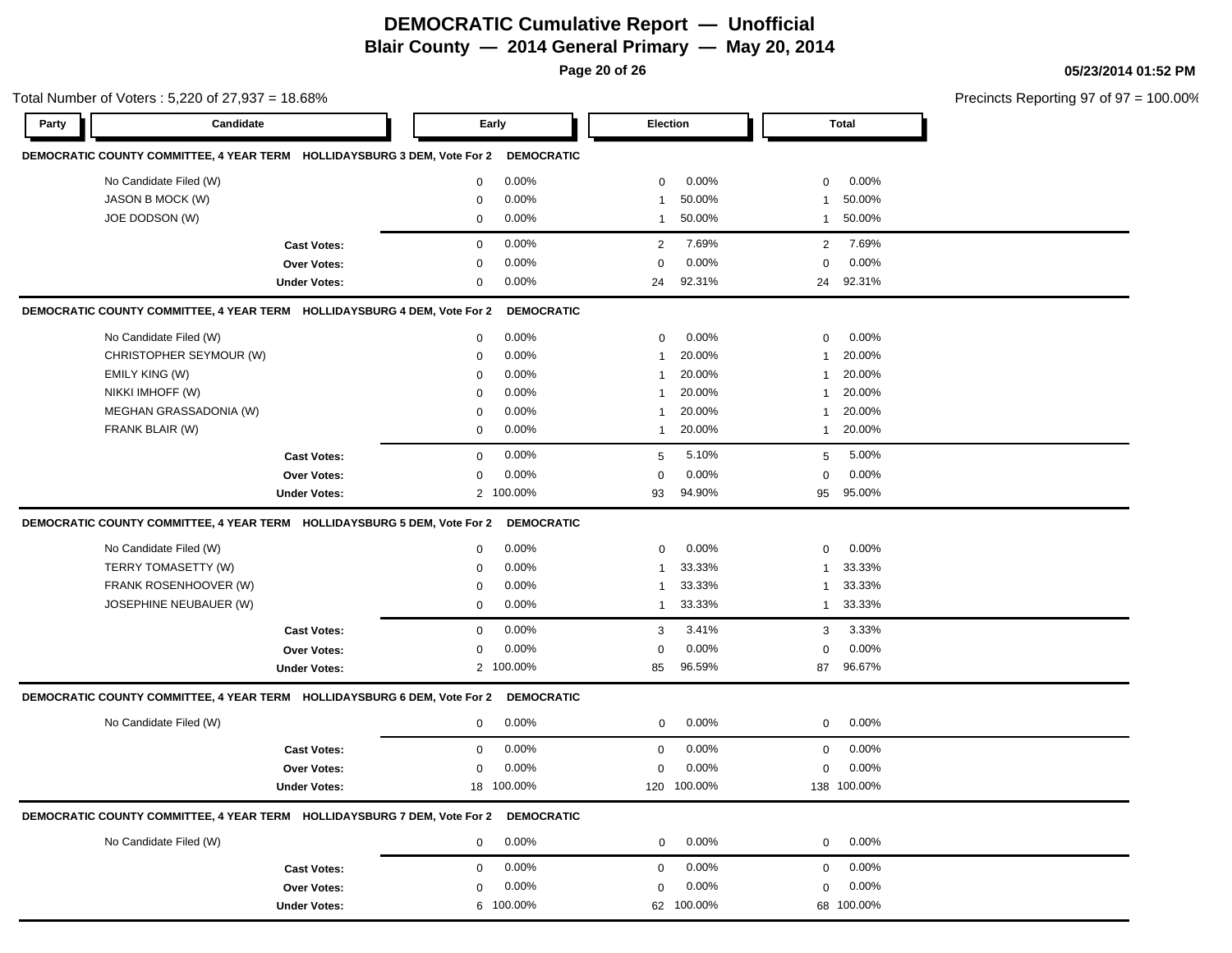**Page 21 of 26**

#### **05/23/2014 01:52 PM**

Total Number of Voters : 5,220 of 27,937 = 18.68% Precincts Reporting 97 of 97 = 100.00% **Party Candidate Early Election Total DEMOCRATIC COUNTY COMMITTEE, 4 YEAR TERM HUSTON TWP DEM, Vote For 2 DEMOCRATIC** DEM ANNA MAY HARVEY-MYERS 0 0.00% 26 52.00% 26 52.00% DEM STEVEN E. MYERS 0 0.00% 24 48.00% 24 48.00% **Cast Votes:** 0 0.00% 50 83.33% 50 83.33% **Over Votes:** 0 0.00% **Under Votes:** 0 0.00% 0 10 16.67% 10 10 16.67% 16.67% 0.00% 0 0.00% **DEMOCRATIC COUNTY COMMITTEE, 4 YEAR TERM JUNIATA TWP DEM, Vote For 2 DEMOCRATIC** No Candidate Filed (W) 0 0.00% 0 0.00% 0 0.00% ALLAN STOMBAUGH (W) 0 0.00% 1 100.00% 1 100.00% **Cast Votes:** 0 0.00% 1 1.47% 1 1.47% **Over Votes:** 0 0.00% **Under Votes:** 0 0.00% 0 0.00% 67 67 0.00% 0 0.00% 98.53% 98.53% **DEMOCRATIC COUNTY COMMITTEE, 4 YEAR TERM LOGAN TWP 1 DEM, Vote For 2 DEMOCRATIC** No Candidate Filed (W)  $0.00\%$  0.00% 0 0.00% 0 0.00% 0 0.00% TERRY TOMASETTIII (W)  $0.00\%$  0.00% 1 14.29% 1 14.29% BETH RHODES (W) 0 0.00% 1 14.29% 1 14.29% DIANE MELING (W) 0 0.00% 1 14.29% 1 14.29% JEANNINE P MCCLOSKEY (W) 0 0.00% 1 14.29% 1 14.29% JANE KOURY (W) 0 0.00% 3 42.86% 3 42.86% **Cast Votes:** 0 0.00% 7 3.89% 7 3.89% **Over Votes:** 0 0.00% **Under Votes:** 0 0.00% 0 173 96.11% 173 173 96.11% 96.11% 0.00% 0 0.00% **DEMOCRATIC COUNTY COMMITTEE, 4 YEAR TERM LOGAN TWP 2 DEM, Vote For 2 DEMOCRATIC** No Candidate Filed (W) 0 0.00% 0 0.00% 0 0.00% **Cast Votes:** 0 0.00% 0 0.00% 0 0.00% **Over Votes:** 0 0.00% Under Votes: 12 100.00% 0.00% 0 100.00% 238 250 0.00% 0 0.00% 100.00% 100.00% **DEMOCRATIC COUNTY COMMITTEE, 4 YEAR TERM LOGAN TWP 3 DEM, Vote For 2 DEMOCRATIC** DEM DON SWANGER 0 0.00% 61 100.00% 61 100.00% **Cast Votes:** 0 0.00% 61 43.57% 61 43.57% **Over Votes:** 0 0.00% **Under Votes:** 0 0.00% 0 0.00% 79 79 0.00% 0 0.00% 56.43% 56.43%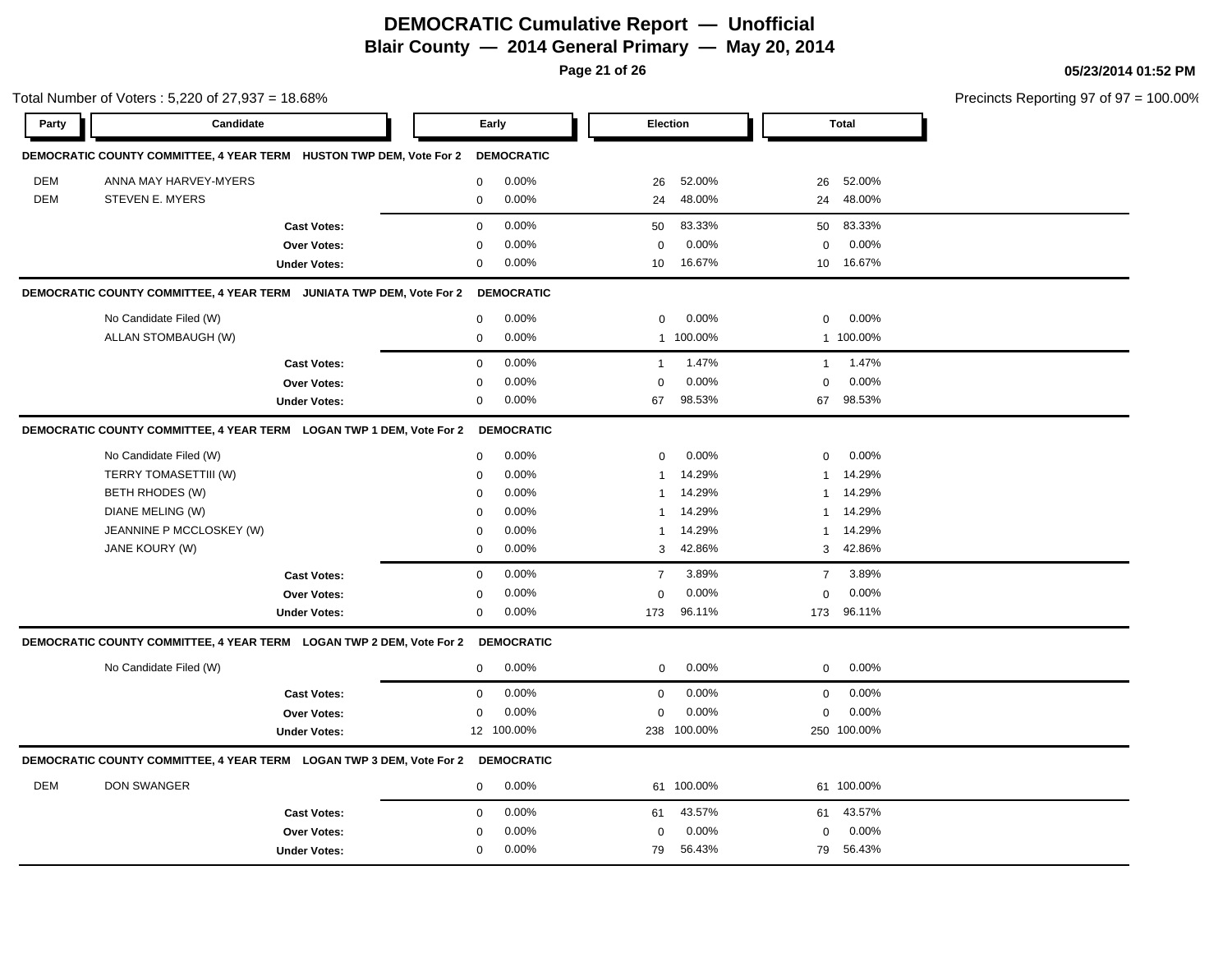**Page 22 of 26**

#### Total Number of Voters : 5,220 of 27,937 = 18.68%

**05/23/2014 01:52 PM**

| Party<br>Candidate                                                              | Early                 | Election                 | <b>Total</b>            |  |
|---------------------------------------------------------------------------------|-----------------------|--------------------------|-------------------------|--|
| DEMOCRATIC COUNTY COMMITTEE, 4 YEAR TERM LOGAN TWP 4 DEM, Vote For 2            | <b>DEMOCRATIC</b>     |                          |                         |  |
| No Candidate Filed (W)                                                          | 0.00%<br>0            | 0.00%<br>0               | 0.00%<br>0              |  |
| TED BEAM JR (W)                                                                 | 0.00%<br>0            | 37.50%<br>3              | 37.50%<br>3             |  |
| GARY ZAJAC (W)                                                                  | 0.00%<br>0            | 12.50%<br>1              | 12.50%<br>1             |  |
| TIMOTHY ZAJAC (W)                                                               | 0.00%<br>$\mathbf 0$  | 12.50%<br>$\mathbf{1}$   | 12.50%<br>1             |  |
| TERRY TOMASETTI (W)                                                             | 0.00%<br>0            | 12.50%<br>1              | 12.50%<br>1             |  |
| JERRY MILLIRON (W)                                                              | 0.00%<br>0            | 12.50%<br>1              | 12.50%<br>1             |  |
| DAVID A BENDER (W)                                                              | 0.00%<br>0            | 12.50%<br>1              | 12.50%<br>1             |  |
| <b>Cast Votes:</b>                                                              | 0<br>0.00%            | 4.82%<br>8               | 4.82%<br>8              |  |
| Over Votes:                                                                     | 0.00%<br>0            | 0.00%<br>$\mathbf 0$     | 0.00%<br>0              |  |
| <b>Under Votes:</b>                                                             | 0.00%<br>0            | 95.18%<br>158            | 95.18%<br>158           |  |
| DEMOCRATIC COUNTY COMMITTEE, 4 YEAR TERM LOGAN TWP 5 DEM, Vote For 2            | <b>DEMOCRATIC</b>     |                          |                         |  |
| No Candidate Filed (W)                                                          | 0.00%<br>0            | 0.00%<br>0               | 0.00%<br>0              |  |
| JOE TOMLINSON (W)                                                               | 0.00%<br>0            | 50.00%<br>$\overline{1}$ | 50.00%<br>1             |  |
| TERRY TOMASETTI (W)                                                             | 0.00%<br>0            | 50.00%<br>$\overline{1}$ | 50.00%<br>$\mathbf{1}$  |  |
| <b>Cast Votes:</b>                                                              | 0.00%<br>$\mathbf 0$  | $\overline{2}$<br>1.22%  | 1.22%<br>2              |  |
| <b>Over Votes:</b>                                                              | 0.00%<br>0            | 0.00%<br>$\mathbf 0$     | 0.00%<br>0              |  |
| <b>Under Votes:</b>                                                             | 0<br>0.00%            | 162<br>98.78%            | 98.78%<br>162           |  |
| DEMOCRATIC COUNTY COMMITTEE, 4 YEAR TERM LOGAN TWP 6 DEM, Vote For 2 DEMOCRATIC |                       |                          |                         |  |
| No Candidate Filed (W)                                                          | 0.00%<br>0            | 0.00%<br>0               | 0.00%<br>0              |  |
| TERRY TOMISETTI (W)                                                             | 0.00%<br>$\mathbf 0$  | 25.00%<br>$\overline{1}$ | 25.00%<br>1             |  |
| ANGELIQUE THAYER (W)                                                            | 0.00%<br>$\mathbf 0$  | 25.00%<br>$\overline{1}$ | 25.00%<br>$\mathbf 1$   |  |
| RICHARD GEIST (W)                                                               | $\mathbf 0$<br>0.00%  | 25.00%<br>$\mathbf{1}$   | 25.00%<br>1             |  |
| DIANE MELJNG (W)                                                                | 0.00%<br>0            | 25.00%<br>$\mathbf{1}$   | 25.00%<br>$\mathbf{1}$  |  |
| <b>Cast Votes:</b>                                                              | 0.00%<br>$\mathbf 0$  | 1.79%<br>$\overline{4}$  | 1.72%<br>$\overline{4}$ |  |
| <b>Over Votes:</b>                                                              | 0.00%<br>0            | 0.00%<br>$\mathbf 0$     | 0.00%<br>0              |  |
| <b>Under Votes:</b>                                                             | 8 100.00%             | 220<br>98.21%            | 98.28%<br>228           |  |
| DEMOCRATIC COUNTY COMMITTEE, 4 YEAR TERM LOGAN TWP 7 DEM, Vote For 2            | <b>DEMOCRATIC</b>     |                          |                         |  |
| No Candidate Filed (W)                                                          | 0.00%<br>$\mathbf 0$  | 0.00%<br>$\mathbf 0$     | 0.00%<br>$\mathbf 0$    |  |
| <b>ASHTON ROMANO (W)</b>                                                        | 0.00%<br>$\mathbf 0$  | 33.33%<br>-1             | 33.33%<br>1             |  |
| JOYCE LOYD (W)                                                                  | 0.00%<br>0            | 33.33%<br>1              | 33.33%<br>1             |  |
| LARRY LOYD (W)                                                                  | 0.00%<br>$\mathbf 0$  | 33.33%<br>$\mathbf{1}$   | 33.33%<br>$\mathbf{1}$  |  |
| <b>Cast Votes:</b>                                                              | 0.00%<br>$\mathbf{0}$ | 3.00%<br>3               | 3.00%<br>3              |  |
| <b>Over Votes:</b>                                                              | 0.00%<br>$\Omega$     | 0.00%<br>$\mathbf 0$     | 0.00%<br>$\mathbf 0$    |  |
| <b>Under Votes:</b>                                                             | 0.00%<br>0            | 97.00%<br>97             | 97.00%<br>97            |  |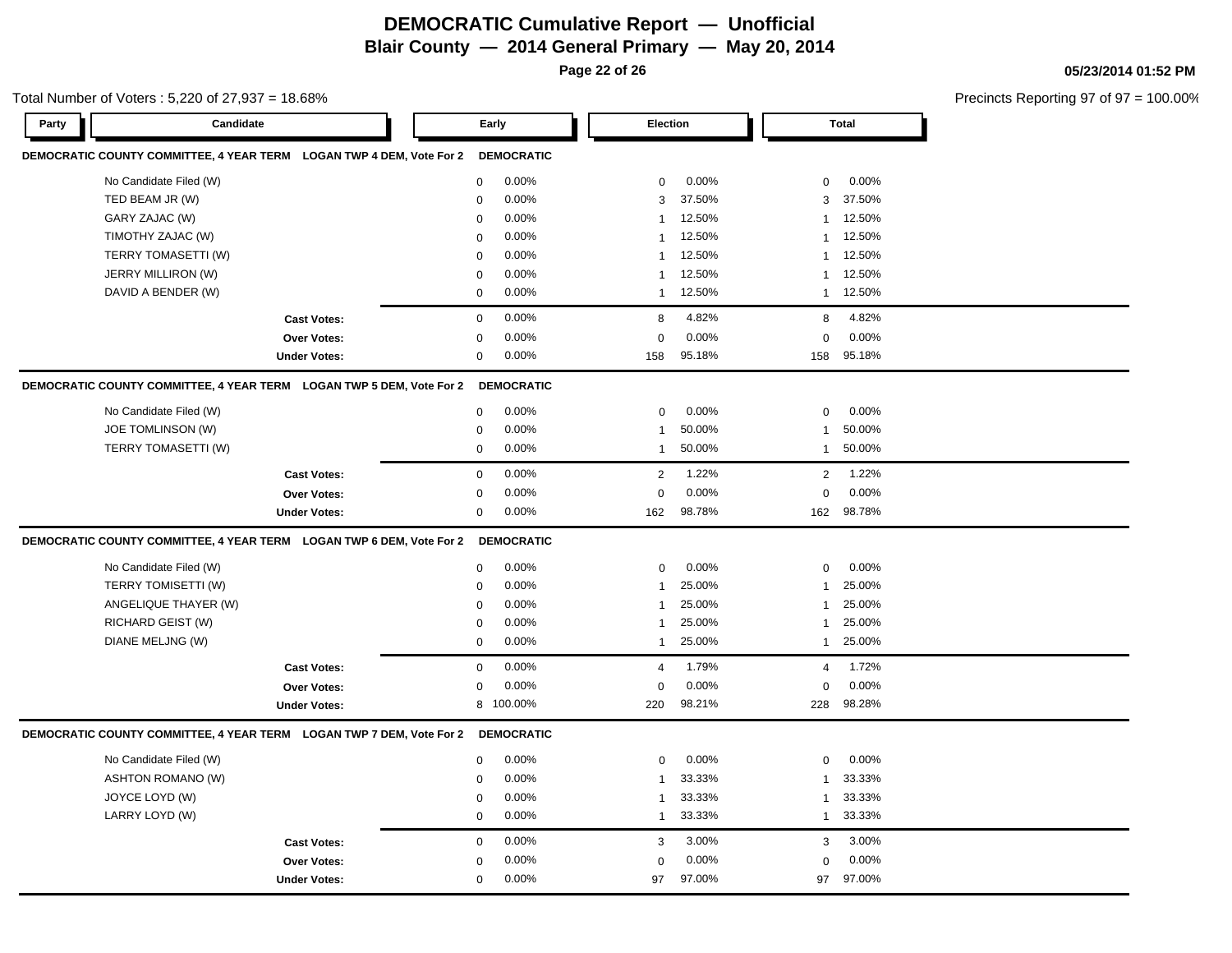**Page 23 of 26**

| Total Number of Voters: 5,220 of 27,937 = 18.68%                                  |                     |                         |                         |                          | Precincts Reporting 97 of 97 = 100.00% |
|-----------------------------------------------------------------------------------|---------------------|-------------------------|-------------------------|--------------------------|----------------------------------------|
| Party<br>Candidate                                                                |                     | Early                   | <b>Election</b>         | <b>Total</b>             |                                        |
| DEMOCRATIC COUNTY COMMITTEE, 4 YEAR TERM MARTINSBURG 1 DEM, Vote For 2 DEMOCRATIC |                     |                         |                         |                          |                                        |
| No Candidate Filed (W)                                                            |                     | 0.00%<br>$\mathbf 0$    | 0.00%<br>$\mathbf 0$    | 0.00%<br>$\mathbf{0}$    |                                        |
|                                                                                   | <b>Cast Votes:</b>  | 0.00%<br>$\mathbf 0$    | 0.00%<br>$\mathbf{0}$   | 0.00%<br>$\mathbf 0$     |                                        |
|                                                                                   | <b>Over Votes:</b>  | 0.00%<br>0              | 0.00%<br>0              | 0.00%<br>$\mathbf 0$     |                                        |
|                                                                                   | <b>Under Votes:</b> | 0.00%<br>$\mathbf 0$    | 72 100.00%              | 72 100.00%               |                                        |
| DEMOCRATIC COUNTY COMMITTEE, 4 YEAR TERM MARTINSBURG 2 DEM, Vote For 2            |                     | <b>DEMOCRATIC</b>       |                         |                          |                                        |
| No Candidate Filed (W)                                                            |                     | $0.00\%$<br>$\mathbf 0$ | 0.00%<br>$\mathbf 0$    | 0.00%<br>$\mathbf 0$     |                                        |
| DIANE MELLING (W)                                                                 |                     | 0.00%<br>$\mathbf 0$    | 1 100.00%               | 1 100.00%                |                                        |
|                                                                                   | <b>Cast Votes:</b>  | 0.00%<br>$\mathbf 0$    | 1.35%<br>$\overline{1}$ | 1.35%<br>$\mathbf{1}$    |                                        |
|                                                                                   | Over Votes:         | 0.00%<br>$\mathbf 0$    | 0.00%<br>$\mathbf 0$    | 0.00%<br>$\mathbf 0$     |                                        |
|                                                                                   | <b>Under Votes:</b> | 0.00%<br>0              | 73<br>98.65%            | 73<br>98.65%             |                                        |
| DEMOCRATIC COUNTY COMMITTEE, 4 YEAR TERM NEWRY BORO DEM, Vote For 2 DEMOCRATIC    |                     |                         |                         |                          |                                        |
| No Candidate Filed (W)                                                            |                     | 0.00%<br>$\mathbf 0$    | 0.00%<br>$\mathbf 0$    | 0.00%<br>$\mathbf 0$     |                                        |
|                                                                                   | <b>Cast Votes:</b>  | 0.00%<br>$\mathbf 0$    | 0.00%<br>$\mathbf 0$    | 0.00%<br>$\mathbf 0$     |                                        |
|                                                                                   | Over Votes:         | 0.00%<br>$\mathbf 0$    | 0.00%<br>$\mathbf 0$    | 0.00%<br>$\mathbf 0$     |                                        |
|                                                                                   | <b>Under Votes:</b> | 0.00%<br>$\mathbf 0$    | 46 100.00%              | 46 100.00%               |                                        |
| DEMOCRATIC COUNTY COMMITTEE, 4 YEAR TERM NORTH WOODBURY DEM, Vote For 2           |                     | <b>DEMOCRATIC</b>       |                         |                          |                                        |
| No Candidate Filed (W)                                                            |                     | 0.00%<br>$\mathbf 0$    | 0.00%<br>$\mathbf 0$    | 0.00%<br>$\mathbf 0$     |                                        |
| SEPHEN MYERS (W)                                                                  |                     | $\mathbf 0$<br>0.00%    | 66.67%<br>2             | 66.67%<br>$\overline{2}$ |                                        |
| JEAN BOLGER (W)                                                                   |                     | $\mathsf 0$<br>0.00%    | 33.33%<br>$\mathbf{1}$  | 33.33%<br>$\mathbf{1}$   |                                        |
|                                                                                   | <b>Cast Votes:</b>  | 0.00%<br>$\mathbf 0$    | 2.73%<br>3              | 2.54%<br>3               |                                        |
|                                                                                   | Over Votes:         | 0.00%<br>$\mathsf 0$    | 0.00%<br>0              | 0.00%<br>$\mathbf 0$     |                                        |
|                                                                                   | <b>Under Votes:</b> | 8 100.00%               | 97.27%<br>107           | 115 97.46%               |                                        |
| DEMOCRATIC COUNTY COMMITTEE, 4 YEAR TERM ROARING SPRING 1 DEM, Vote For 2         |                     | <b>DEMOCRATIC</b>       |                         |                          |                                        |
| No Candidate Filed (W)                                                            |                     | 0.00%<br>$\mathbf 0$    | 0.00%<br>$\mathbf 0$    | 0.00%<br>$\mathbf 0$     |                                        |
|                                                                                   | <b>Cast Votes:</b>  | 0.00%<br>$\mathbf 0$    | 0.00%<br>$\mathbf 0$    | 0.00%<br>$\mathbf 0$     |                                        |
|                                                                                   | Over Votes:         | 0.00%<br>$\mathbf 0$    | 0.00%<br>$\mathbf 0$    | 0.00%<br>$\mathbf 0$     |                                        |
|                                                                                   | <b>Under Votes:</b> | 2 100.00%               | 20 100.00%              | 22 100.00%               |                                        |
| DEMOCRATIC COUNTY COMMITTEE, 4 YEAR TERM ROARING SPRING 2 DEM, Vote For 2         |                     | <b>DEMOCRATIC</b>       |                         |                          |                                        |
| No Candidate Filed (W)                                                            |                     | 0.00%<br>$\mathbf 0$    | 0.00%<br>$\mathbf 0$    | 0.00%<br>$\mathbf 0$     |                                        |
|                                                                                   | <b>Cast Votes:</b>  | 0.00%<br>$\mathbf 0$    | 0.00%<br>$\mathbf 0$    | 0.00%<br>$\mathbf 0$     |                                        |
|                                                                                   | <b>Over Votes:</b>  | 0.00%<br>0              | 0.00%<br>0              | 0.00%<br>0               |                                        |
|                                                                                   | <b>Under Votes:</b> | 0.00%<br>$\mathbf 0$    | 100.00%<br>82           | 82 100.00%               |                                        |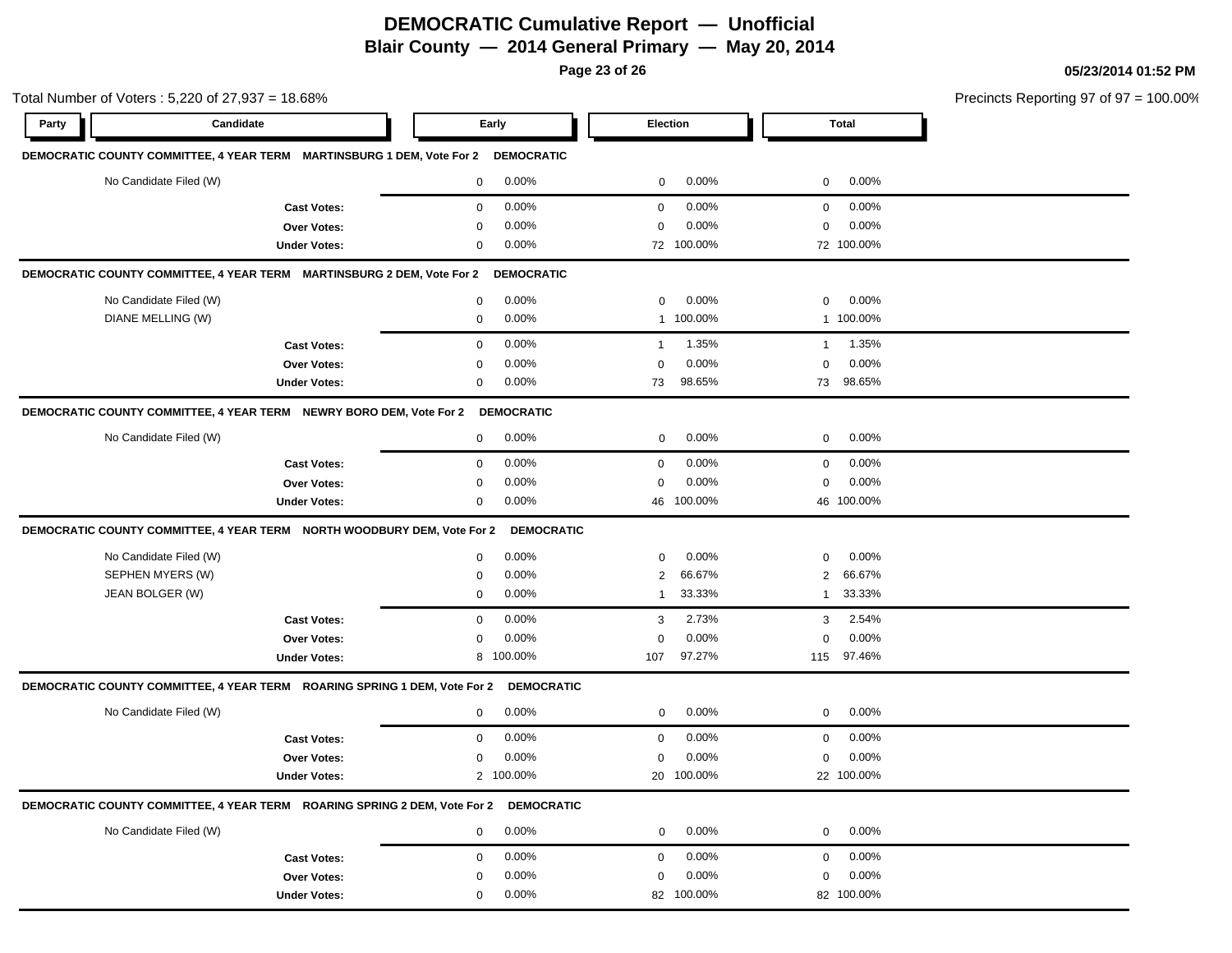**Page 24 of 26**

Total Number of Voters : 5,220 of 27,937 = 18.68%

**05/23/2014 01:52 PM**

| Party | Candidate                                                                        | Early                    | Election                | <b>Total</b>             |  |
|-------|----------------------------------------------------------------------------------|--------------------------|-------------------------|--------------------------|--|
|       | DEMOCRATIC COUNTY COMMITTEE, 4 YEAR TERM ROARING SPRING 3 DEM, Vote For 2        | <b>DEMOCRATIC</b>        |                         |                          |  |
|       | No Candidate Filed (W)                                                           | 0.00%<br>$\mathbf 0$     | 0.00%<br>$\mathbf 0$    | 0.00%<br>$\mathbf 0$     |  |
|       | EDGAR FRANKS (W)                                                                 | 0.00%<br>$\Omega$        | 50.00%<br>2             | 25.00%<br>$\overline{2}$ |  |
|       | ANDERSON SCOTT G (W)                                                             | 0.00%<br>$\mathbf 0$     | 25.00%<br>1             | 12.50%<br>1              |  |
|       | THOMAS M HOLSINGER (W)                                                           | 0.00%<br>0               | 25.00%<br>1             | 12.50%<br>1              |  |
|       | <b>BETH THOMAS (W)</b>                                                           | 50.00%<br>2              | 0.00%<br>$\Omega$       | 25.00%<br>2              |  |
|       | RICHARD THOMAS (W)                                                               | $\mathbf{2}$<br>50.00%   | 0.00%<br>$\mathbf 0$    | 2 25.00%                 |  |
|       | <b>Cast Votes:</b>                                                               | 66.67%<br>4              | $\overline{4}$<br>7.14% | 12.90%<br>8              |  |
|       | <b>Over Votes:</b>                                                               | 0.00%<br>0               | $0.00\%$<br>$\mathbf 0$ | $0.00\%$<br>0            |  |
|       | <b>Under Votes:</b>                                                              | $\overline{2}$<br>33.33% | 92.86%<br>52            | 54 87.10%                |  |
|       | DEMOCRATIC COUNTY COMMITTEE, 4 YEAR TERM SNYDER TWP 1 DEM, Vote For 2 DEMOCRATIC |                          |                         |                          |  |
|       | No Candidate Filed (W)                                                           | 0.00%<br>0               | 0.00%<br>0              | 0.00%<br>$\mathbf 0$     |  |
|       | <b>Cast Votes:</b>                                                               | 0.00%<br>$\mathbf 0$     | 0.00%<br>$\mathbf 0$    | 0.00%<br>$\mathbf 0$     |  |
|       | <b>Over Votes:</b>                                                               | 0.00%<br>$\mathbf 0$     | 0.00%<br>$\mathbf 0$    | 0.00%<br>$\mathbf 0$     |  |
|       | <b>Under Votes:</b>                                                              | 2 100.00%                | 98 100.00%              | 100 100.00%              |  |
|       | DEMOCRATIC COUNTY COMMITTEE, 4 YEAR TERM SNYDER TWP 2 DEM, Vote For 2 DEMOCRATIC |                          |                         |                          |  |
|       | No Candidate Filed (W)                                                           | 0.00%<br>$\mathbf{0}$    | 0.00%<br>$\mathbf 0$    | 0.00%<br>$\mathbf 0$     |  |
|       | <b>Cast Votes:</b>                                                               | 0.00%<br>$\mathbf 0$     | 0.00%<br>$\mathbf 0$    | 0.00%<br>$\mathbf 0$     |  |
|       | <b>Over Votes:</b>                                                               | 0.00%<br>$\mathbf 0$     | 0.00%<br>$\mathbf 0$    | 0.00%<br>$\mathbf 0$     |  |
|       | <b>Under Votes:</b>                                                              | 4 100.00%                | 100.00%<br>100          | 104 100.00%              |  |
|       |                                                                                  |                          |                         |                          |  |
|       | DEMOCRATIC COUNTY COMMITTEE, 4 YEAR TERM TAYLOR TWP DEM, Vote For 2              | <b>DEMOCRATIC</b>        |                         |                          |  |
|       | No Candidate Filed (W)                                                           | $0.00\%$<br>$\mathbf{0}$ | 0.00%<br>$\mathbf 0$    | 0.00%<br>$\mathbf 0$     |  |
|       | <b>Cast Votes:</b>                                                               | 0.00%<br>$\Omega$        | 0.00%<br>$\Omega$       | 0.00%<br>$\mathbf 0$     |  |
|       | <b>Over Votes:</b>                                                               | 0.00%<br>0               | 0.00%<br>$\mathbf 0$    | 0.00%<br>0               |  |
|       | <b>Under Votes:</b>                                                              | 10 100.00%               | 100.00%<br>90           | 100 100.00%              |  |
|       | DEMOCRATIC COUNTY COMMITTEE, 4 YEAR TERM TYRONE TWP 1 DEM, Vote For 2 DEMOCRATIC |                          |                         |                          |  |
|       | No Candidate Filed (W)                                                           | 0.00%<br>0               | 0.00%<br>$\mathbf 0$    | $0.00\%$<br>0            |  |
|       | <b>Cast Votes:</b>                                                               | 0.00%<br>$\mathbf{0}$    | 0.00%<br>$\mathbf 0$    | 0.00%<br>$\mathbf 0$     |  |
|       | <b>Over Votes:</b>                                                               | 0.00%<br>0               | $\mathbf 0$<br>$0.00\%$ | 0.00%<br>$\mathbf 0$     |  |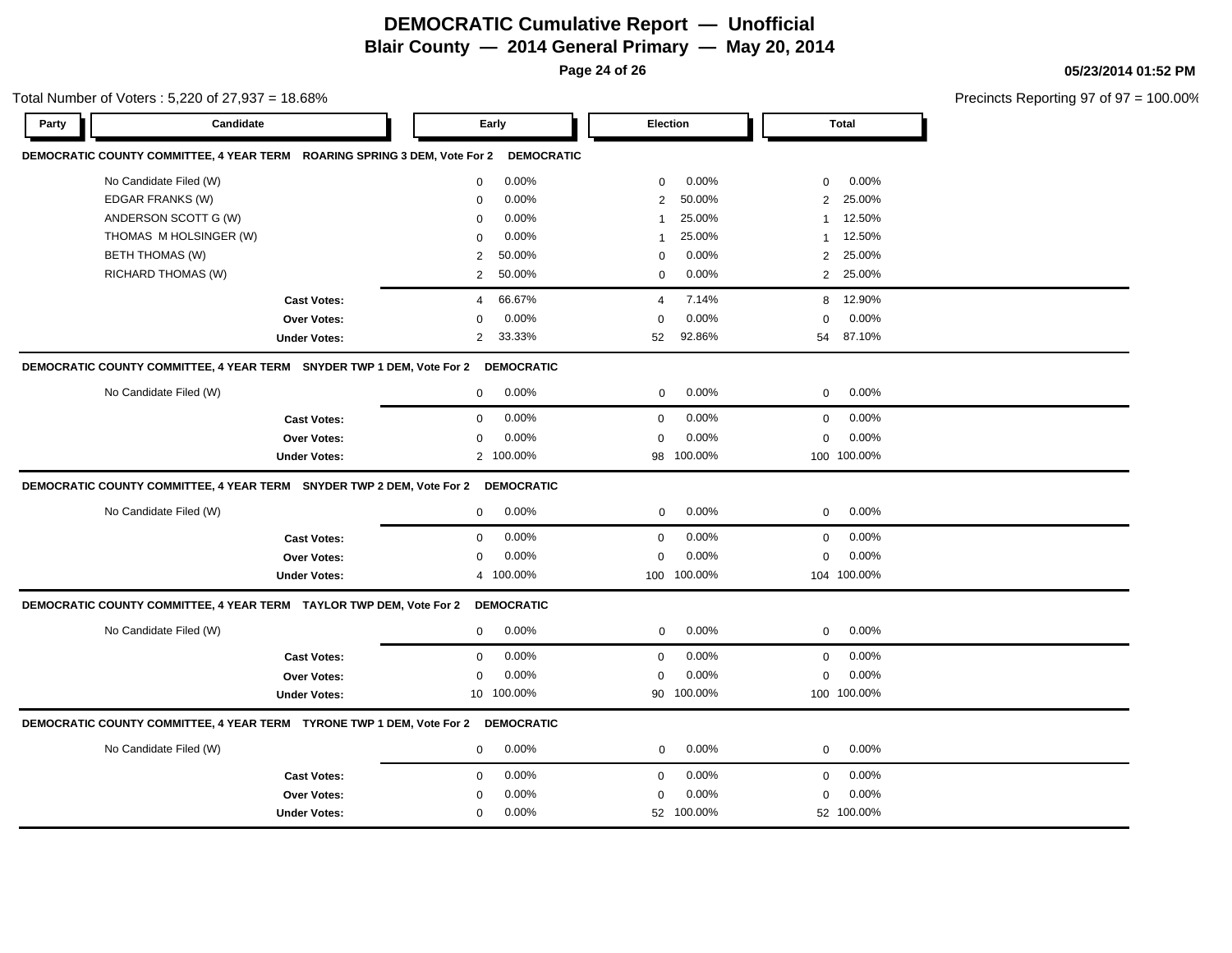**Page 25 of 26**

| Total Number of Voters : 5,220 of 27,937 = 18.68% |                                                                                   |                     |                         |                          |                         | Precincts Reporting 97 of 97 = 100.00% |
|---------------------------------------------------|-----------------------------------------------------------------------------------|---------------------|-------------------------|--------------------------|-------------------------|----------------------------------------|
| Party                                             | Candidate                                                                         |                     | Early                   | Election                 | <b>Total</b>            |                                        |
|                                                   | DEMOCRATIC COUNTY COMMITTEE, 4 YEAR TERM TYRONE TWP 2 DEM, Vote For 2 DEMOCRATIC  |                     |                         |                          |                         |                                        |
|                                                   | No Candidate Filed (W)                                                            |                     | 0.00%<br>$\mathbf 0$    | 0.00%<br>$\mathbf 0$     | 0.00%<br>$\mathbf 0$    |                                        |
|                                                   | TED BEAM (W)                                                                      |                     | 0.00%<br>$\mathbf 0$    | 50.00%<br>-1             | 50.00%<br>$\mathbf{1}$  |                                        |
|                                                   | TERRY THOMISETY (W)                                                               |                     | 0.00%<br>$\mathbf 0$    | 50.00%<br>$\overline{1}$ | 50.00%<br>$\mathbf{1}$  |                                        |
|                                                   |                                                                                   | <b>Cast Votes:</b>  | $\mathbf 0$<br>0.00%    | 1.79%<br>2               | 1.79%<br>2              |                                        |
|                                                   |                                                                                   | <b>Over Votes:</b>  | 0.00%<br>0              | 0.00%<br>$\mathbf 0$     | 0.00%<br>$\mathbf 0$    |                                        |
|                                                   |                                                                                   | <b>Under Votes:</b> | 0.00%<br>$\mathbf 0$    | 98.21%<br>110            | 110 98.21%              |                                        |
|                                                   | DEMOCRATIC COUNTY COMMITTEE, 4 YEAR TERM TYRONE BORO 1 DEM, Vote For 2            |                     | <b>DEMOCRATIC</b>       |                          |                         |                                        |
|                                                   | No Candidate Filed (W)                                                            |                     | 0<br>0.00%              | 0.00%<br>$\mathbf 0$     | $\mathbf 0$<br>0.00%    |                                        |
|                                                   |                                                                                   | <b>Cast Votes:</b>  | 0.00%<br>$\mathbf 0$    | 0.00%<br>$\mathbf 0$     | 0.00%<br>$\mathbf 0$    |                                        |
|                                                   |                                                                                   | Over Votes:         | 0.00%<br>$\mathbf 0$    | 0.00%<br>$\mathbf 0$     | 0.00%<br>$\mathbf 0$    |                                        |
|                                                   |                                                                                   | <b>Under Votes:</b> | 0.00%<br>0              | 82 100.00%               | 82 100.00%              |                                        |
|                                                   | DEMOCRATIC COUNTY COMMITTEE, 4 YEAR TERM TYRONE BORO 2 DEM, Vote For 2            |                     | <b>DEMOCRATIC</b>       |                          |                         |                                        |
|                                                   | No Candidate Filed (W)                                                            |                     | 0.00%<br>0              | 0.00%<br>$\mathbf 0$     | 0.00%<br>$\mathbf 0$    |                                        |
|                                                   |                                                                                   | <b>Cast Votes:</b>  | 0.00%<br>$\mathbf 0$    | 0.00%<br>$\mathbf 0$     | 0.00%<br>$\mathbf 0$    |                                        |
|                                                   |                                                                                   | <b>Over Votes:</b>  | 0.00%<br>0              | 0.00%<br>$\mathbf 0$     | 0.00%<br>$\mathbf 0$    |                                        |
|                                                   |                                                                                   | <b>Under Votes:</b> | 2 100.00%               | 54 100.00%               | 56 100.00%              |                                        |
|                                                   | DEMOCRATIC COUNTY COMMITTEE, 4 YEAR TERM  TYRONE BORO 3 DEM, Vote For 2           |                     | <b>DEMOCRATIC</b>       |                          |                         |                                        |
|                                                   | No Candidate Filed (W)                                                            |                     | 0.00%<br>$\mathbf 0$    | 0.00%<br>$\mathbf 0$     | 0.00%<br>$\mathbf 0$    |                                        |
|                                                   | TED BEAM (W)                                                                      |                     | 0.00%<br>$\mathbf 0$    | 1 100.00%                | 1 100.00%               |                                        |
|                                                   |                                                                                   | <b>Cast Votes:</b>  | 0.00%<br>$\mathbf 0$    | 2.08%<br>$\overline{1}$  | 2.08%<br>$\mathbf{1}$   |                                        |
|                                                   |                                                                                   | Over Votes:         | 0.00%<br>$\mathbf 0$    | 0.00%<br>$\mathbf 0$     | 0.00%<br>$\mathbf 0$    |                                        |
|                                                   |                                                                                   | <b>Under Votes:</b> | $\mathbf 0$<br>$0.00\%$ | 97.92%<br>47             | 47 97.92%               |                                        |
|                                                   | DEMOCRATIC COUNTY COMMITTEE, 4 YEAR TERM TYRONE BORO 4 DEM, Vote For 2            |                     | <b>DEMOCRATIC</b>       |                          |                         |                                        |
|                                                   | No Candidate Filed (W)                                                            |                     | 0.00%<br>$\mathbf 0$    | 0.00%<br>$\mathbf{0}$    | 0.00%<br>$\overline{0}$ |                                        |
|                                                   |                                                                                   | <b>Cast Votes:</b>  | 0.00%<br>$\mathbf 0$    | 0.00%<br>$\mathbf 0$     | 0.00%<br>$\mathbf 0$    |                                        |
|                                                   |                                                                                   | <b>Over Votes:</b>  | 0.00%<br>$\mathbf 0$    | 0.00%<br>$\mathbf 0$     | 0.00%<br>$\mathbf 0$    |                                        |
|                                                   |                                                                                   | <b>Under Votes:</b> | 0.00%<br>$\mathsf 0$    | 32 100.00%               | 32 100.00%              |                                        |
|                                                   | DEMOCRATIC COUNTY COMMITTEE, 4 YEAR TERM TYRONE BORO 5 DEM, Vote For 2 DEMOCRATIC |                     |                         |                          |                         |                                        |
|                                                   | No Candidate Filed (W)                                                            |                     | 0.00%<br>0              | 0.00%<br>$\mathbf 0$     | $0.00\%$<br>$\mathbf 0$ |                                        |
|                                                   |                                                                                   | <b>Cast Votes:</b>  | 0.00%<br>$\mathbf 0$    | 0.00%<br>$\mathbf 0$     | 0.00%<br>$\mathbf 0$    |                                        |
|                                                   |                                                                                   | <b>Over Votes:</b>  | 0.00%<br>0              | 0.00%<br>0               | 0.00%<br>0              |                                        |
|                                                   |                                                                                   | <b>Under Votes:</b> | 0.00%<br>$\mathbf 0$    | 26 100.00%               | 26 100.00%              |                                        |